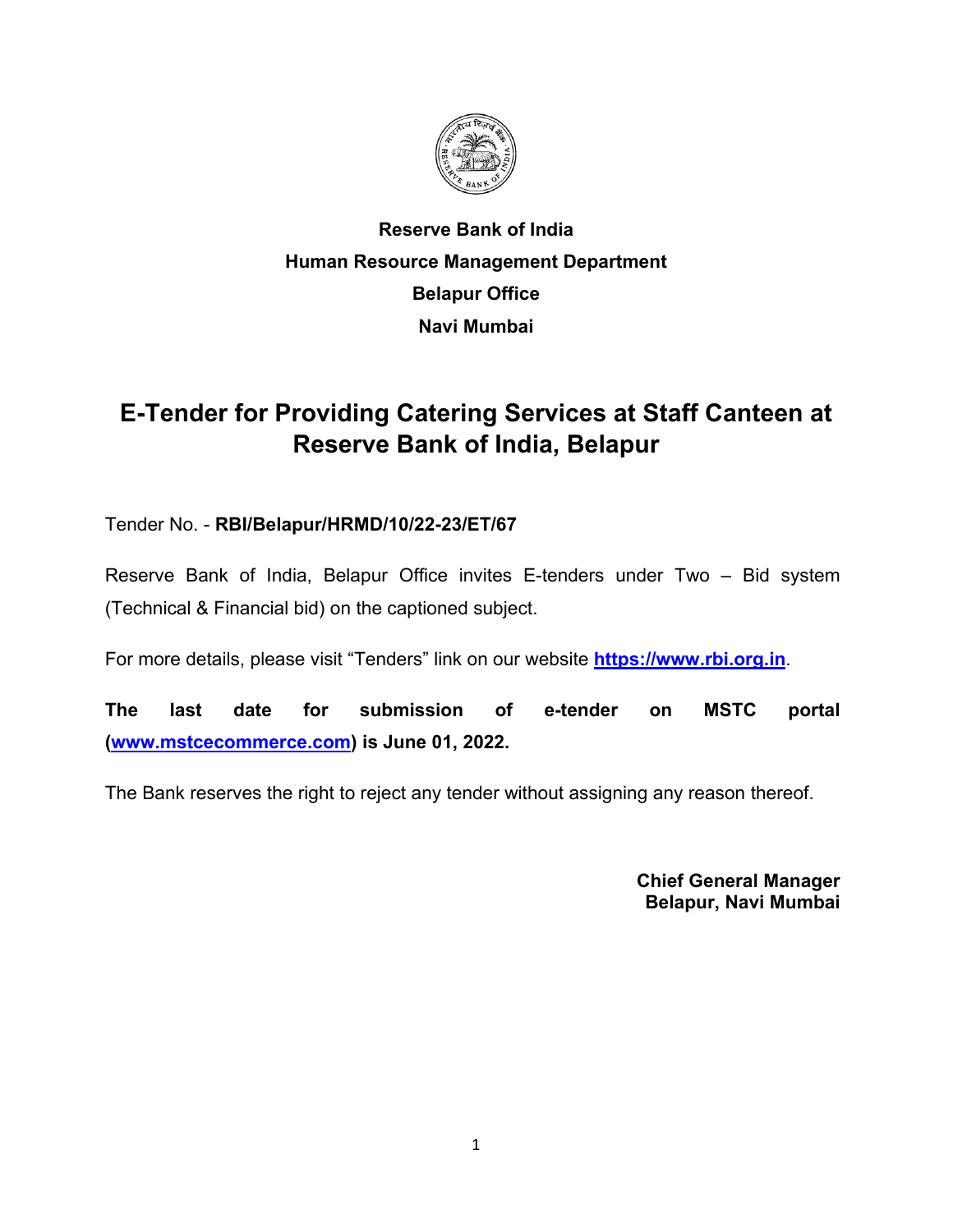### **DISCLAIMER**

Reserve Bank of India, Human Resource Management Department, Belapur, has prepared this document to give background information on the Contract to the interested parties. While Reserve Bank of India has taken due care in the preparation of the information contained herein and believe it to be in order, neither Reserve Bank of India nor any of its authorities or agencies nor any of their respective officers, employees, agents or advisors give any warranty or make any representations, express or implied as to the completeness or accuracy of the information contained in this document or any information which may be provided in association with it.

2. The information is not intended to be exhaustive. Interested parties are required to make their own inquiries and respondents will be required to confirm in writing that they have done so and they do not rely only on the information provided by Reserve Bank of India in submitting the e-tender. The information is provided on the basis that it is non – binding on Reserve Bank of India or any of its authorities or agencies or any of their respective officers, employees, agents or advisors.

3. Reserve Bank of India reserves the right not to proceed with the Contract or to change the configuration of the Contract, to alter the timetable reflected in this document or to change the process or procedure to be applied. It also reserves the right to decline to discuss the matter further with any party expressing interest. No reimbursement of cost of any type will be paid to persons or entities expressing interest.

2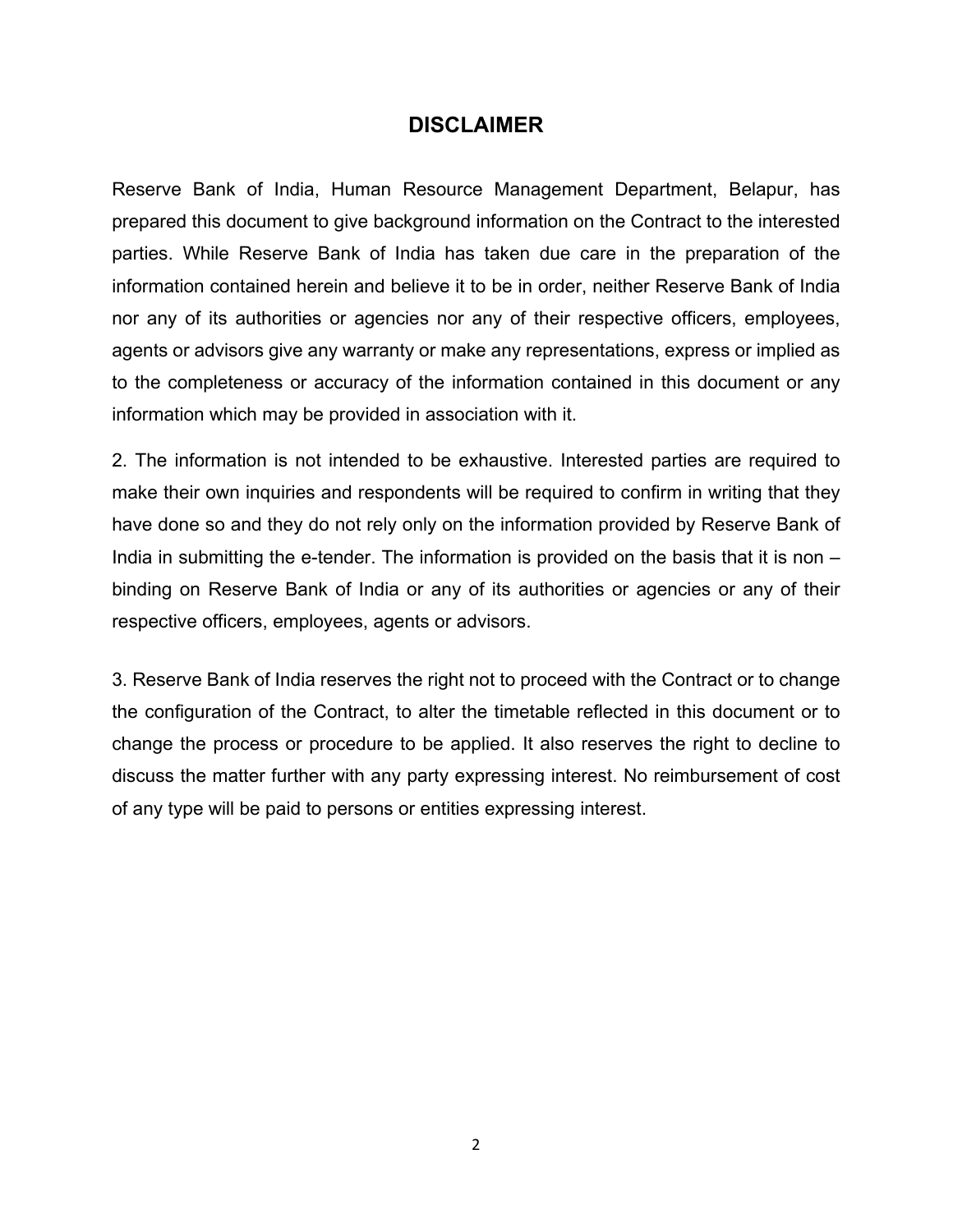|  | <b>Table of Content</b> |
|--|-------------------------|
|  |                         |

| SI.            | Title                                                       |           |  |  |
|----------------|-------------------------------------------------------------|-----------|--|--|
| No.            | Page No.                                                    |           |  |  |
| 1              | Important Instructions for E-Tender                         | $4 - 8$   |  |  |
| $\overline{2}$ | Notice Inviting Tender (SOT)                                | $9 - 10$  |  |  |
| 3              | Form of Tender                                              | $11 - 13$ |  |  |
| 4              | General instructions & Special Conditions                   | 14-31     |  |  |
| 5              | Work Specification/ Scope of Work                           | 32-35     |  |  |
| 6              | Annexure I - Profile of the Bidder                          | 36        |  |  |
|                | Annexure II - Client's Certificate Regarding Performance of | 37        |  |  |
| $\overline{7}$ | Contractor                                                  |           |  |  |
| 8              | <b>Annexure III - Declaration</b>                           | 38        |  |  |
| 9              | <b>Annexure IV - Details of Bankers</b>                     | 39        |  |  |
| 10             | Annexure V - Proforma for Performance Bank Guarantee        | 40-43     |  |  |
| 11             | Part I - Technical Bid                                      | 44-48     |  |  |
| 12             | Part II - Financial Bid                                     | 49-53     |  |  |

2. The bidder is expected to examine all instructions, forms, terms and conditions in the tender document. Failure to furnish all information required by the tender document or submission of a tender not substantially responsive to the tender document in every respect will be at the bidder's risk and may result in rejection of his bid.

3. The bidder shall not make or cause to be made any alteration, erasure or obliteration to the text of the tender document.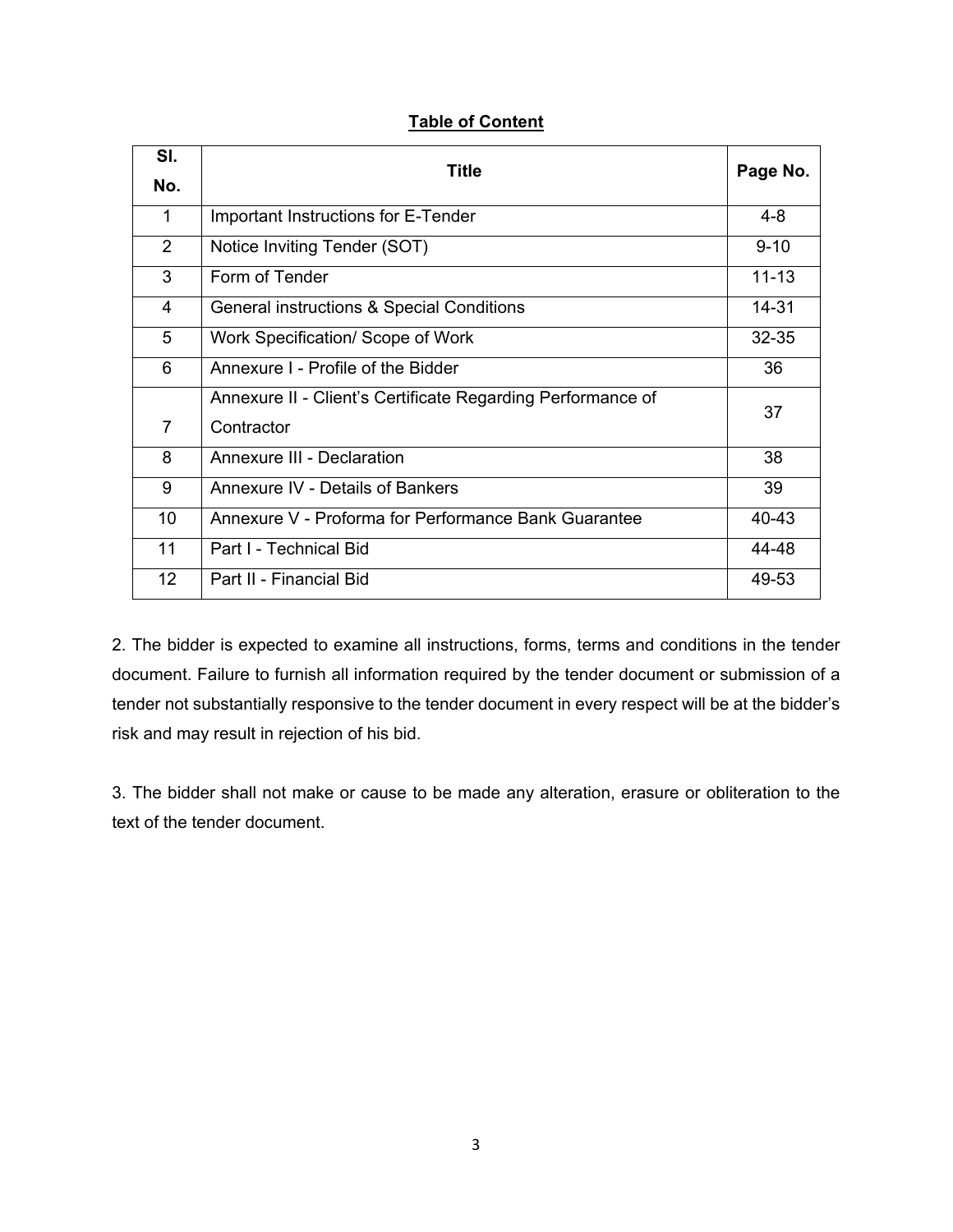## **IMPORTANT INSTRUCTIONS FOR E-TENDER:**

Tenderers are requested to read the terms & conditions of this Tender before submitting their online Tender.

The 'TECHNICAL BID' and the 'FINANCIAL BID' (Part - I & Part - II) are to be submitted online (ONLY) at [www.mstcecommerce.com/eprochome/rbi](https://www.mstcecommerce.com/eprochome/rbi/)

## **Process of e-Tender:**

**(A) Registration:** The process involves vendor's registration with MSTC e-procurement portal which is free of cost. Only after registration, the vendor(s) can submit his/ their bids electronically. Electronic Bidding for submission of Technical Bid as well as Commercial bid will be done over the internet. The vendor should possess Class III signing type digital certificate. Vendors are to make their own arrangement for bidding from a P.C. connected with Internet. MSTC/RBI is not responsible for making such arrangements. (Bids will not be recorded without Digital Signature).

## **SPECIAL NOTE:**

BOTH THE TECHNICAL BID AND COMMERCIAL BID HAVE TO BE SUBMITTED ON-LINE at [www.mstcecommerce.com/eprochome/rbi](https://www.mstcecommerce.com/eprochome/rbi/)

1) Vendors are required to register themselves online with [www.mstcecommerce.com](https://www.mstcecommerce.com/)→ e-Procurement → PSU/Govt. Depts. → Select RBI Logo → Register as Vendor → Filling up details and creating own user id and password  $\rightarrow$  Submit.

2) Vendors will receive a system generated mail confirming their registration in their email which has been provided during filling the registration form.

In case of any clarification, please contact MSTC, before the scheduled time of e-Tender. **Contact Person (MSTC Ltd):**

| Sr. | <b>Name</b>                  | <b>E-mail address</b>   | <b>Contact No.</b> |
|-----|------------------------------|-------------------------|--------------------|
| No. |                              |                         |                    |
|     | Shri Tanmoy Sarkar, Deputy   | tsarkar@mstcindia.co.in | 8349894664         |
|     | Manager                      |                         |                    |
| 2.  | Ms. Rupali Pandey, Assistant | rpandey@mstcindia.co.in | 9458704037         |
|     | Manager                      |                         |                    |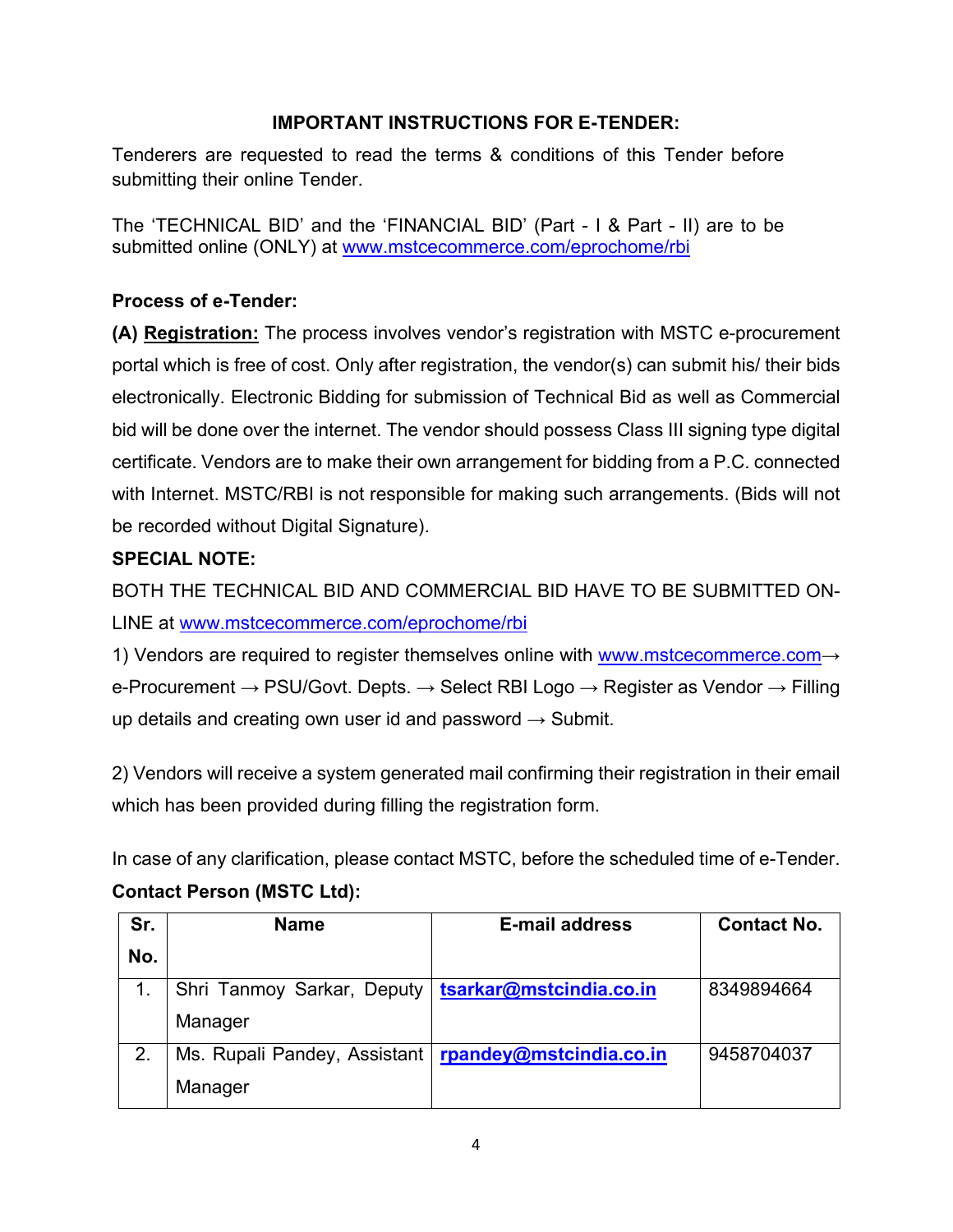| 3. | Centralized MSTC Helpdesk | helpdeskho@mstcindia.in                                                                                             | 03323400020,                                           |
|----|---------------------------|---------------------------------------------------------------------------------------------------------------------|--------------------------------------------------------|
|    | for Vendors               | Please mention "HO Helpdesk" as                                                                                     | 03323400021,                                           |
|    | Helpdesk at MSTC Mumbai   | subject while sending emails                                                                                        | 03323400022                                            |
|    | for Vendors               | "9:30 AM to 5:00 PM on all working days for all<br>Technical issues relating to e-Tenders, System<br>settings etc." | 033-<br>35013220,<br>033-<br>35013221,<br>033-35013222 |

## **Contact Person (RBI, Belapur)**

| Sr. | <b>Name</b>                   | <b>E-mail address</b>     | <b>Contact No.</b> |
|-----|-------------------------------|---------------------------|--------------------|
| No. |                               |                           |                    |
| 1   | Shri Rakesh Kr. Verma, AGM    | rkverma@rbi.org.in        | $022 -$            |
|     |                               |                           | 27523007/          |
|     |                               |                           | 9969921965         |
| 2   | Smt. Sonal S. Pawaskar, AM    | sonalspawaskar@rbi.org.in | $022 -$            |
|     |                               |                           | 27523097/          |
|     |                               |                           | 9869289634         |
| 3   | Shri Nitin C. Chinchakar, AM  | ncchinchakar@rbi.org.in   | $022 -$            |
|     |                               |                           | 27523135/          |
|     |                               |                           | 9881776246         |
| 4   | Yenamandra<br>Krishna<br>Smt. | krishnakb@rbi.org.in      | $022 -$            |
|     | Kavya, AM                     |                           | 27523135/          |
|     |                               |                           | 8142006002         |

## **B) System Requirement:**

- I. Windows 7 or above Operating System
- II. IE-7 and above Internet Explorer
- III. Signing type digital signature
- IV. Latest updated JRE 8 (x86 Offline) software to be downloaded and installed in the system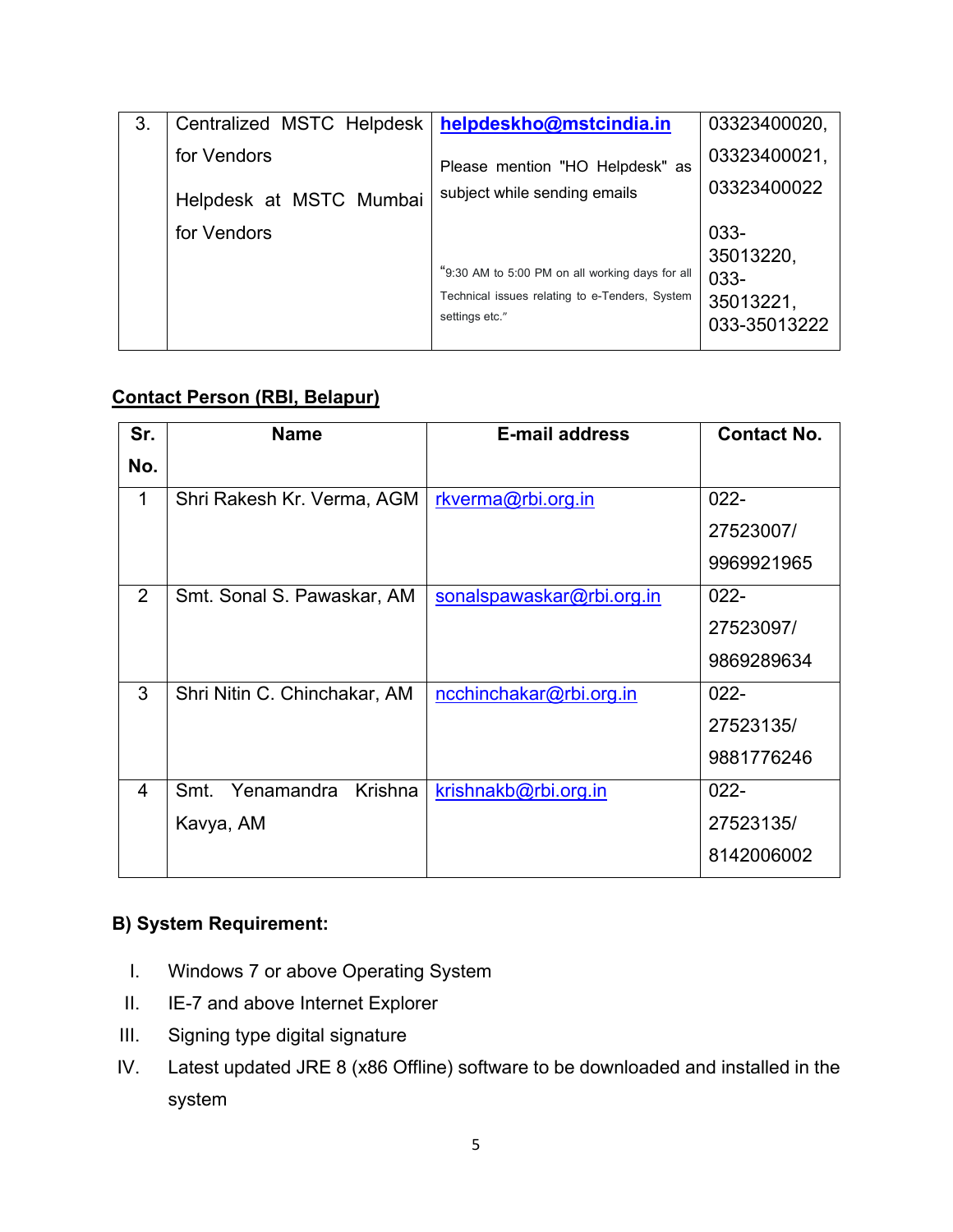To disable "Protected Mode" for Digital Signature Certificate (DSC) to appear in the signer box following settings may be applied.

Tools => Internet Options =>Security => Disable protected Mode if enabled- i.e., Remove the tick from the tick box mentioning "Enable Protected Mode".

### **Other Settings:**

Tools => Internet Options => General => Click on Settings under "browsing history/ Delete Browsing History" => Temporary Internet Files => Activate "Every time I Visit the Webpage".

To enable ALL active X controls and disable 'use pop up blocker' under Tools→ Internet Options → custom level (Please run IE settings from the page [https://www.mstcecommerce.com](https://www.mstcecommerce.com/) once).

- **1.** The Technical Bid and the Commercial Bid shall have to be submitted online at [www.mstcecommerce.com/eprochome/rbi.](https://www.mstcecommerce.com/eprochome/rbi/) Bids will be opened electronically on specified date and time as given in the Tender.
- **2.** All entries in the tender should be entered in online Technical & Commercial Formats without any ambiguity.

## **Special Note towards Transaction fee:**

**3.** The vendors shall pay the transaction fee using "Transaction Fee Payment" Link under "My Menu" in the vendor login. The vendors have to select the particular tender from the event dropdown box. The vendor shall have the facility of making the payment either through NEFT or Online Payment. On selecting NEFT, the vendor shall generate a Challan by filling up a form. The vendor shall remit the transaction fee amount as per the details printed on the Challan without making change in the same. On selecting Online Payment, the vendor shall have the provision of making payment using its Credit/ Debit Card/ Net Banking. Once the payment gets credited to MSTC's designated bank account, the transaction fee shall be auto authorized and the vendor shall be receiving a system generated mail.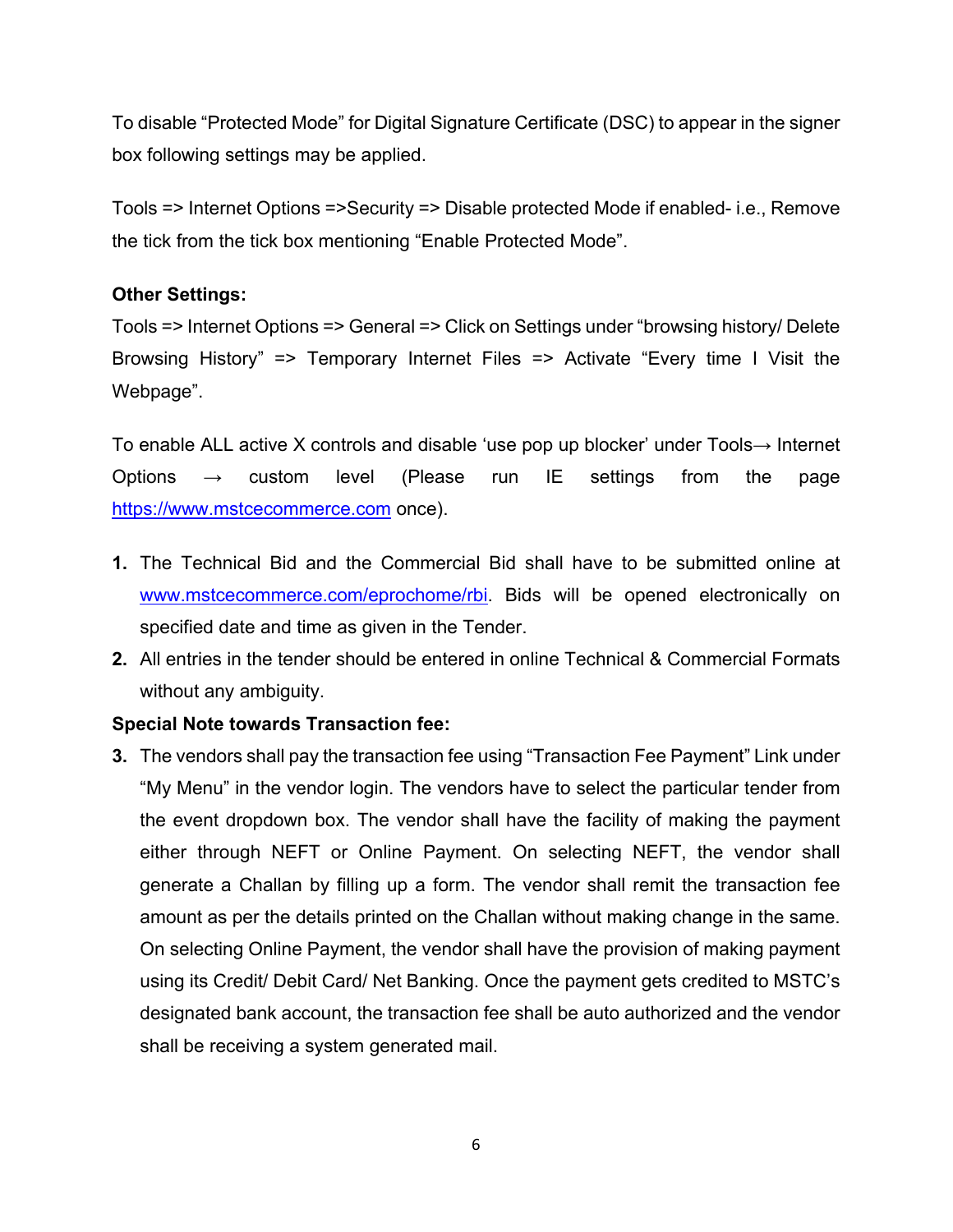**4.** Transaction fee is non-refundable. A vendor will not have the access to online e-Tender without making the payment towards transaction fee.

**NOTE:** Bidders are advised to remit the transaction fee well in advance before the closing time of the tender so as to give themselves sufficient time to submit the bid.

**5.** Information about tenders/ corrigendum uploaded shall be sent by email only during the process till finalization of tender. Hence the vendors are required to ensure that their corporate email I.D. provided is valid and updated at the time of registration of vendor with MSTC. Vendors are also requested to ensure validity of their DSC (Digital Signature Certificate).

### **6. Bidding in e-Tender:**

- a) Vendor(s) need to submit necessary EMD and Transaction fees (If Any) to be eligible to bid online in the e-tender. Transaction fees is non-refundable. No interest will be paid on EMD. EMD of the unsuccessful vendor(s) will be refunded by the tender inviting authority (Reserve Bank of India, Belapur).
- b) The process involves Electronic Bidding for submission of Technical and Commercial Bid.
- c) The vendor(s) who have submitted transaction fee can only submit their Technical Bid and Commercial Bid through internet in MSTC website [www.mstcecommerce.com](https://www.mstcecommerce.com/)  $\rightarrow$  e- procurement  $\rightarrow$  PSU/Govt depts  $\rightarrow$  Login under RBI  $\rightarrow$  My menu $\rightarrow$  Auction Floor Manager  $\rightarrow$  live event  $\rightarrow$  Selection of the live event.
- d) The vendor(s) should allow running JAVA application. This exercise has to be done immediately after opening of Bid floor. Then they have to fill up Common terms/Commercial specification and save the same. After that click on the Technical bid. If this application does not run then the vendor will not be able to save/submit / their/ his Technical bid.
- e) After filling the Technical bid, vendor(s) should click 'save' for recording his/ their Technical bid. Once the same is done, the Commercial bid link becomes active and the same has to be filled up and then vendor(s) should click on "save" to record his/ their Commercial bid. Then once both the Technical bid and commercial bid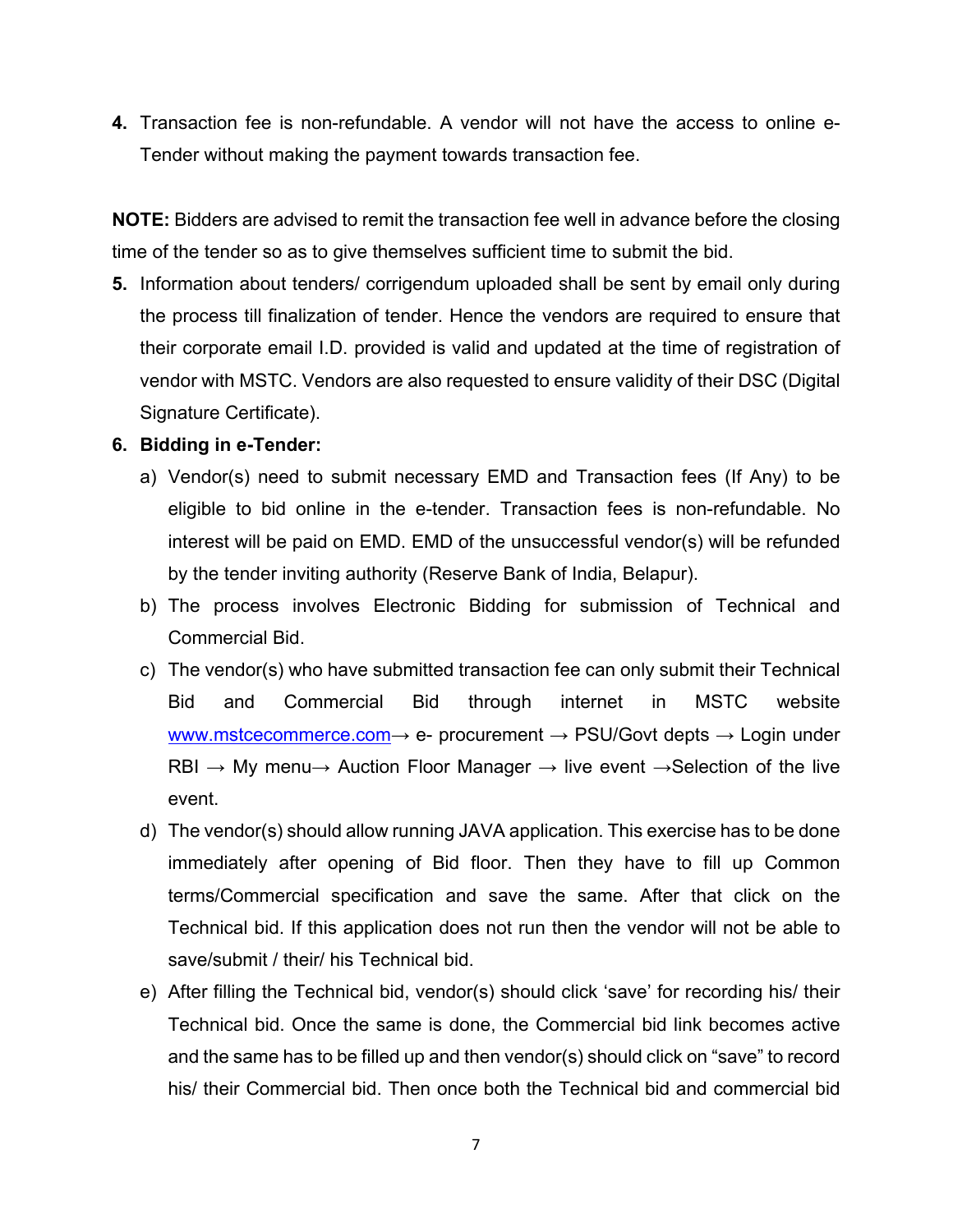have been saved, the vendor(s) can click on the "Final submission" button to register their bid.

- f) Vendor(s) is/ are instructed to use Attach Doc button to upload documents. Multiple documents can be uploaded.
- g) In all cases, vendor(s) should use his/ their own ID and Password along with Digital Signature at the time of submission of bid.
- h) During the entire e-Tender process, the vendor(s) will remain completely anonymous to one another and also to everybody else.
- i) The e-Tender floor shall remain open from the pre-announced date & time and for as much duration as mentioned. All electronic bids submitted during the e-Tender process shall be legally binding on the vendor(s). Any bid will be considered as valid bid offered by that vendor and acceptance of the same by Reserve Bank of India will form a binding contract between Reserve Bank of India and the Vendor for execution of supply.
- j) It is mandatory that all the bids are submitted with Digital Signature Certificate, otherwise the same will not be accepted by the system.
- k) Reserve Bank of India reserves the right to cancel or reject or accept or withdraw or extend the tender in full or part as the case may be without assigning any reason thereof.
- l) No deviation of the terms and conditions of the tender document is acceptable. Submission of bid in the e-Tender floor by any vendor confirms his acceptance of the terms & conditions of the tender.
- m) Any order resulting from this tender shall be governed by the terms and conditions mentioned therein
- n) The tender inviting authority (Reserve Bank of India, Belapur) has the right to cancel this e-Tender or extend the due date of receipt of bid(s) without assigning any reason thereof.
- o) For more details, vendor may refer to the **Vendor Guide** and **FAQ** available at [www.mstcecommerce.com/eprochome](https://www.mstcecommerce.com/eprochome) to familiarize him/ them with the system before bidding.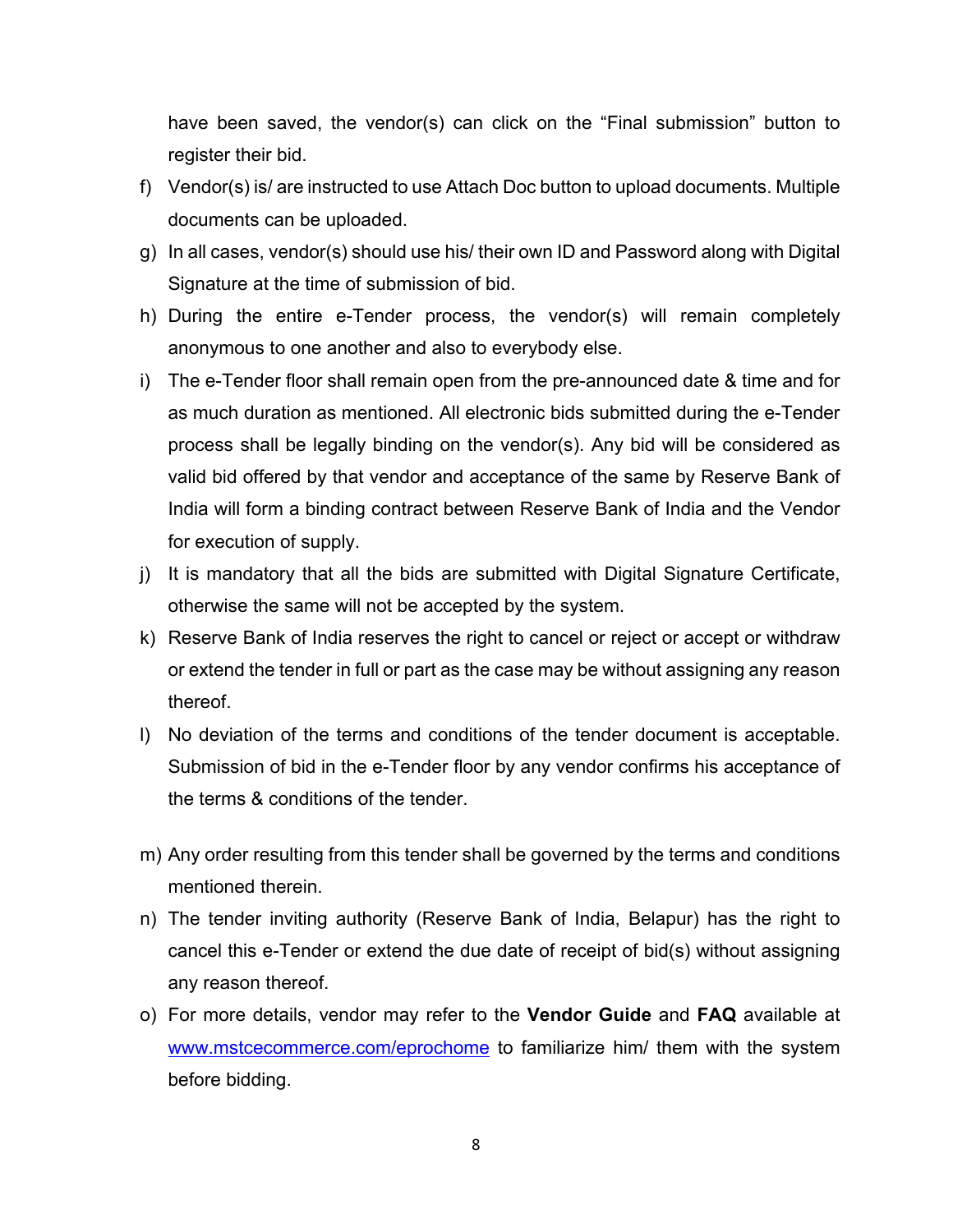### **NOTICE INVITING TENDER** (Only through e-procurement) **SCHEDULE OF TENDER (SOT)**

| $\mathbf{1}$   | <b>Description of Works</b>                 | Tender for Providing Catering Services at Staff<br>Canteen at Reserve Bank of India, Belapur |
|----------------|---------------------------------------------|----------------------------------------------------------------------------------------------|
| 2              | E-Tender no                                 | RBI/Belapur/HRMD/10/22-23/ET/67                                                              |
| 3              | <b>Estimated Cost</b>                       | ₹ 45,00,000/- (Rupees Forty-Five Lakhs                                                       |
|                |                                             | Only) (Annual)                                                                               |
| 4              | <b>Earnest Money Deposit</b>                | ₹ 90,000/- (2% of Estimated Cost)                                                            |
|                |                                             | To be deposited by the successful bidder                                                     |
|                |                                             | through NEFT in favour of Reserve Bank of                                                    |
|                |                                             | India, Belapur                                                                               |
|                |                                             | <b>Details of NEFT-</b>                                                                      |
|                |                                             | <b>Beneficiary Name: Reserve Bank of India</b>                                               |
|                |                                             | Beneficiary Account No. - 186003001                                                          |
|                |                                             | IFS Code - RBISONMPA01 (R B I S Zero N                                                       |
|                |                                             | M P A Zero One)                                                                              |
|                |                                             | [Note: Mention Name/ Company Name of the                                                     |
|                |                                             | vendor in NEFT transaction remarks]                                                          |
| 5              | <b>Validity of Quoted Rates</b>             | 09 months.                                                                                   |
|                |                                             | The agreement may be considered for                                                          |
|                |                                             | renewal for further period of two years (one                                                 |
|                |                                             | year at a time) at Bank's discretion and at the                                              |
|                |                                             | mutually<br>conditions<br>agreed<br>terms<br>and                                             |
|                |                                             | between the parties.                                                                         |
| 6              | <b>Bank</b><br>Guarantee<br>for<br>security | 5% of Contract Value (to be submitted by                                                     |
|                | deposit                                     | successful bidder)                                                                           |
| $\overline{7}$ | Mode of Tender                              | e-Procurement System (Online Part                                                            |
|                |                                             | Technical Bid and Part II - Commercial Bid)                                                  |
|                |                                             | through                                                                                      |
|                |                                             | www.mstcecommerce.com/eprochome/rbi                                                          |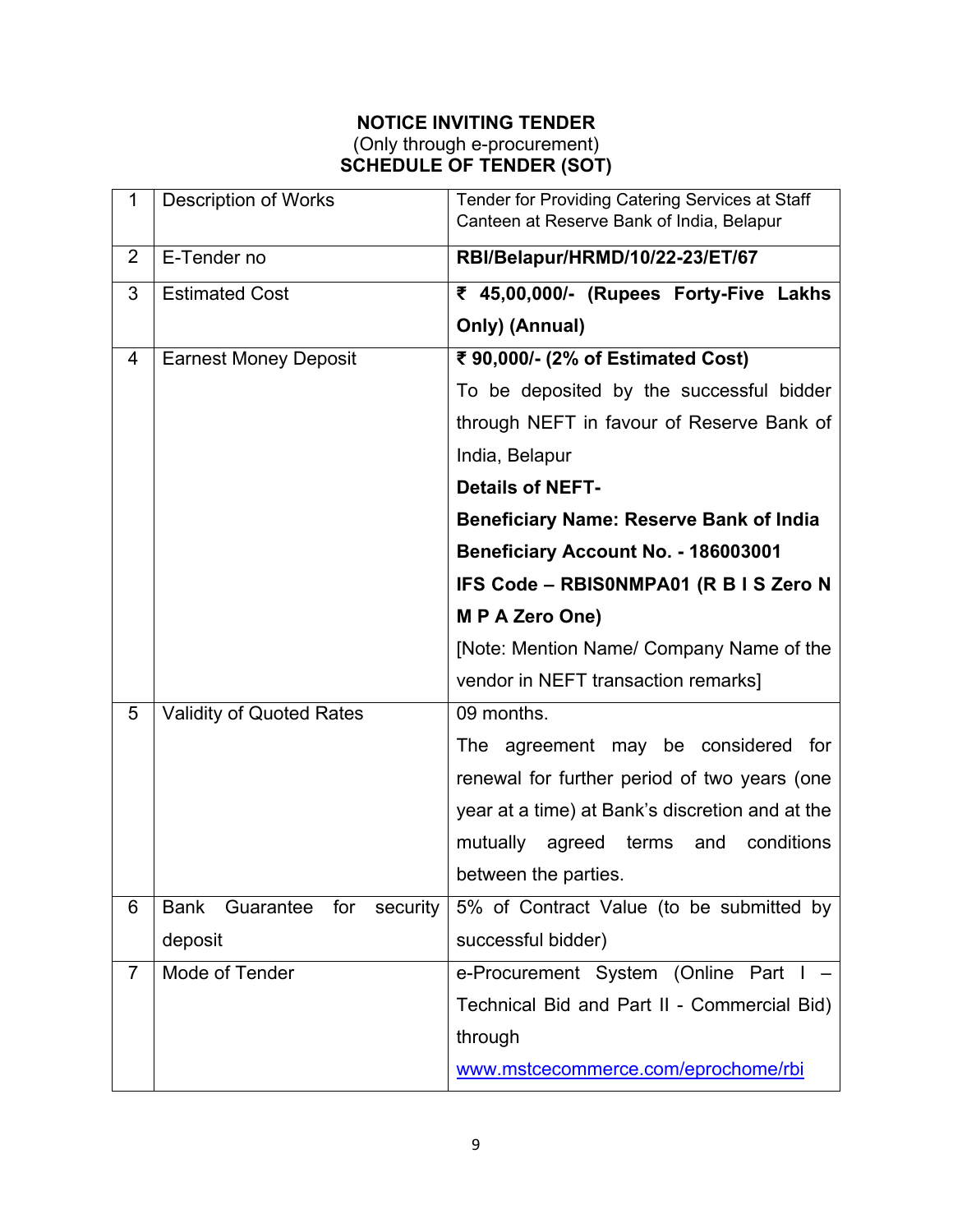| 8               | Date of NIT available (viewing of         | May 10, 2022 at 06:00 PM                                    |
|-----------------|-------------------------------------------|-------------------------------------------------------------|
|                 | Tender) to parties for download           |                                                             |
| 9               | <b>Transaction Fees</b>                   | Payment of Transaction fee through MSTC                     |
|                 |                                           | Gateway/NEFT/RTGS in favour of MSTC                         |
|                 |                                           | Limited as advised by M/s MSTC Ltd.                         |
| 10              | Pre-bid Meeting                           | May 13, 2022 upto 15:00 Hrs.                                |
|                 |                                           | At 2 <sup>nd</sup> Floor, Reserve Bank of India, Sector-10, |
|                 |                                           | Plot No. 3, H. H. Nirmaladevi Marg, CBD                     |
|                 |                                           | Belapur, Navi Mumbai - 400614.                              |
| 11              | Date of Starting of e-Tender for          | May 14, 2022 at 11:00 AM                                    |
|                 | submission<br>Online<br><b>MSTC</b><br>on |                                                             |
|                 | website                                   |                                                             |
| 12 <sup>2</sup> | Last Date of Submission of                | June 01, 2022                                               |
|                 | EMD to RBI, Belapur                       |                                                             |
| 13              | Date of Closing of Online e-tender        | June 01, 2022 at 6:00 PM                                    |
|                 | for submission of Technical &             |                                                             |
|                 | <b>Commercial Bid</b>                     |                                                             |
| 14              | Date and Time of Opening of Part          | June 02, 2022 at 11:00 AM                                   |
|                 | I i.e. Technical bid                      |                                                             |
| 15              | Date & Time of Opening of                 | The Part-II bid of such of those tenderers,                 |
|                 | Part II i.e. Commercial Bid               | which are found eligible after scrutiny of the              |
|                 |                                           | Part - I (Technical Bid) of the tenders only will           |
|                 |                                           | be opened. Such bidder(s) will be intimated                 |
|                 |                                           | regarding date of opening of Part- II through               |
|                 |                                           | email.                                                      |

**Chief General Manager Reserve Bank of India CBD Belapur Navi Mumbai**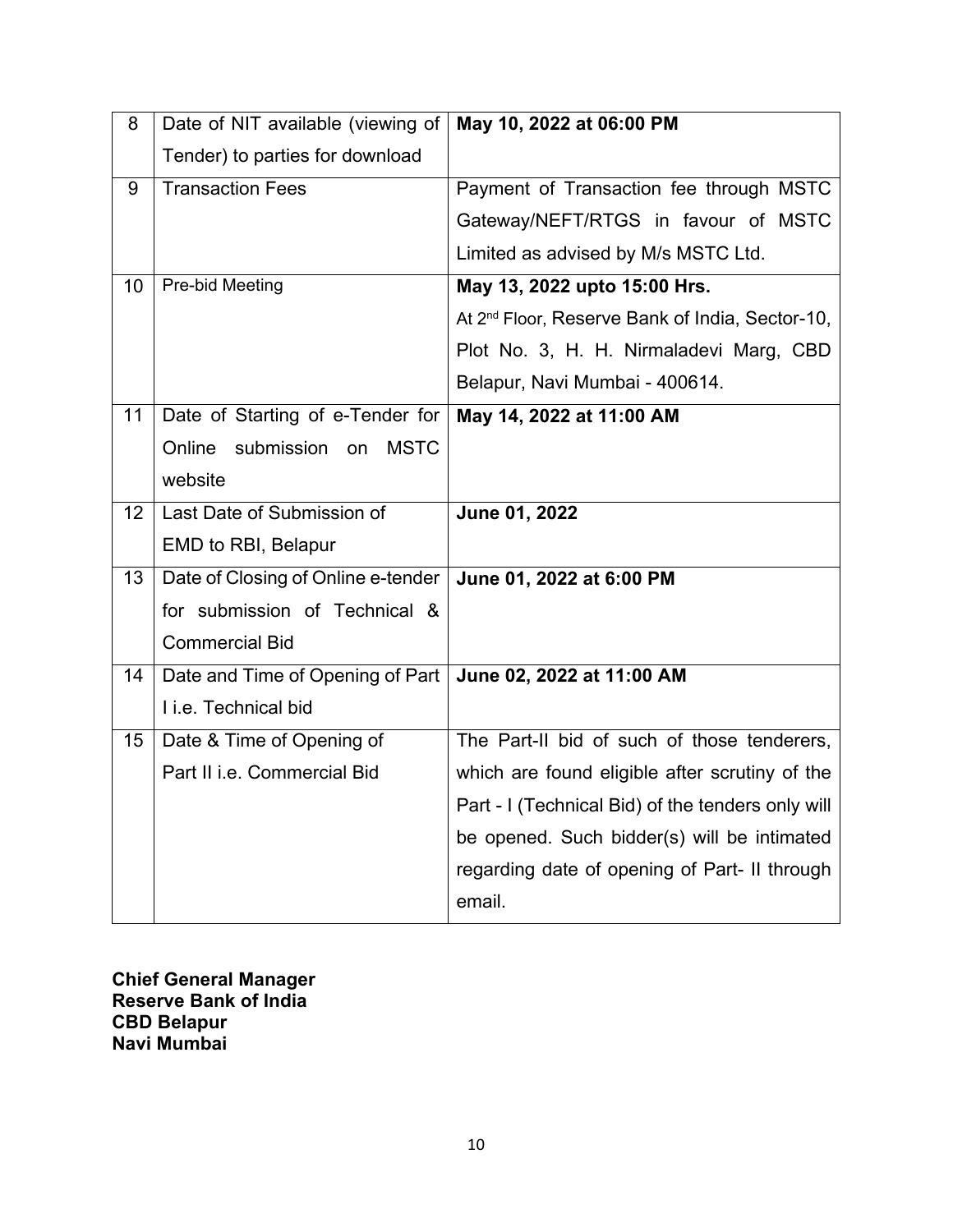### **Form of Tender**

To, The Chief General Manager Reserve Bank of India Human Resource Management Department Belapur, Navi Mumbai Maharashtra - 400614

Madam/Sir,

### **Sub: E-Tender for Providing Catering Services at Staff Canteen at Reserve Bank of India, Belapur**

Having examined and understood the specifications, requirements and terms and conditions relating to the works specified in the memorandum hereinafter set out and having visited and examined the site of the works specified in the said memorandum and having acquired the requisite information relating thereto as affecting the tender, I/We hereby offer to execute the works specified in the said memorandum at the rates mentioned in Part II of the tender and in accordance in all respects with specifications and instructions in writing referred to in articles of agreement, general instructions to the tenderers and terms and conditions, conditions hereinbefore referred to, specifications, and with such materials as are provided for, by and in all other respects, in accordance with such conditions so far as they may be applicable.

| (a) | Description of works         | E-Tender for Providing Catering Services at Staff Canteen at |
|-----|------------------------------|--------------------------------------------------------------|
|     |                              | Reserve Bank of India, Belapur                               |
| (b) | <b>Estimated cost</b>        | ₹ 45,00,000.00 (₹ Forty-Five Lakhs Only) (Annual)            |
| (c) | <b>Earnest Money Deposit</b> | ₹ 90,000.00 (₹ Ninety Thousand Only)                         |
| (d) | <b>Period of Contract</b>    | Initially, the contract will be awarded for nine months from |
|     |                              | July 01, 2022 to March 31, 2023. The tenure may thereafter   |
|     |                              | be extended for a further period of two years (one year at a |
|     |                              | time) at Bank's discretion and at the mutually agreed terms  |
|     |                              | and conditions, subject to satisfactory performance/service  |
|     |                              | rendered by the contractor.                                  |

#### **MEMORANDUM**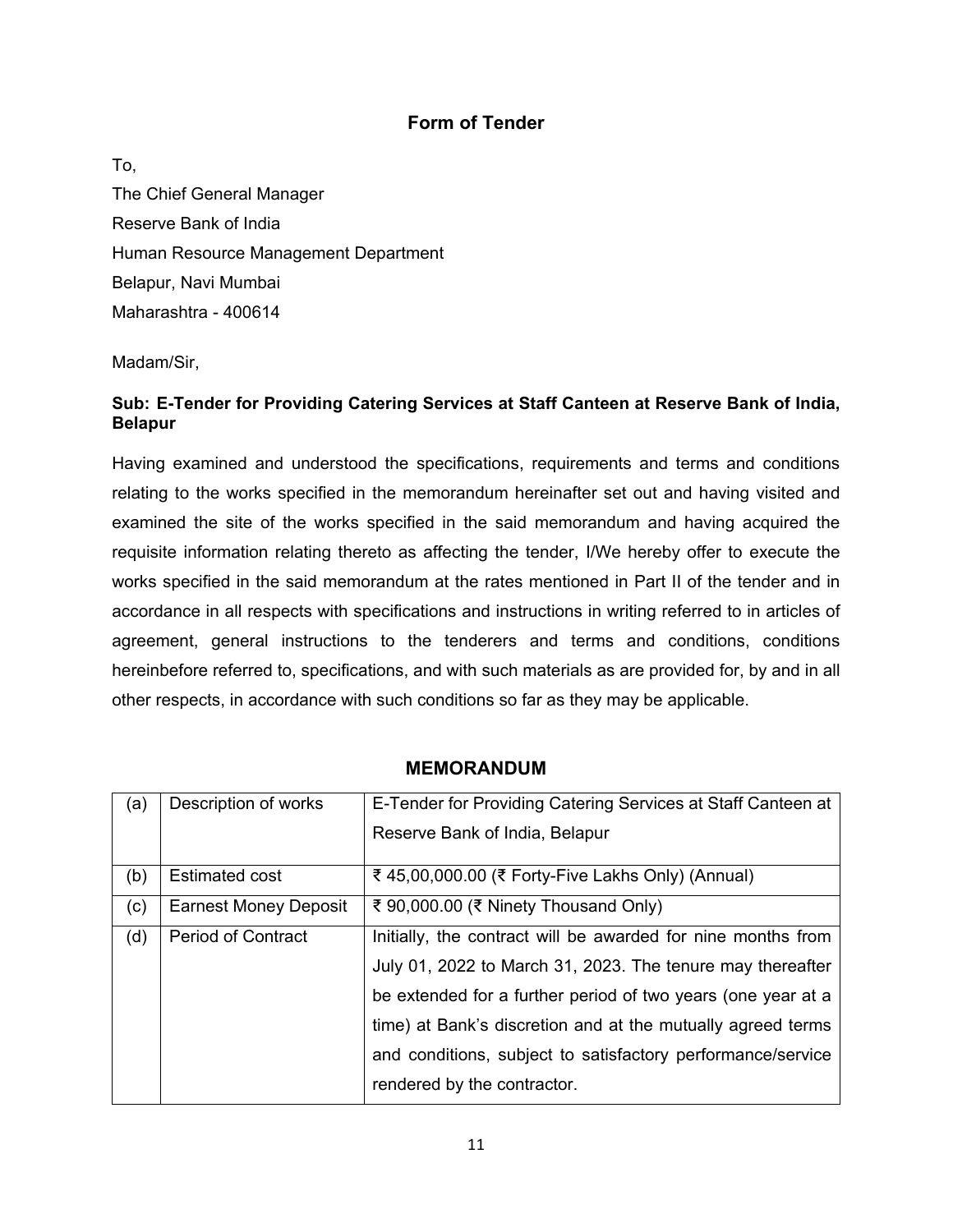| (e) |       |  | Validity of the quoted $\sqrt{0.09}$ months.                  |
|-----|-------|--|---------------------------------------------------------------|
|     | rates |  | The agreement may be considered for renewal for further       |
|     |       |  | period of two years (one year at a time) at Bank's discretion |
|     |       |  | and at the mutually agreed terms and conditions between the   |
|     |       |  | parties.                                                      |

- 1. I/we undertake to offer my/our services in conformity with scope/nature of work and the terms and conditions set out in the tender document. I/We confirm that the tender submitted by me/us is confirming to all the terms and conditions mentioned in the tender document.
- 2. I/We are enclosing application along with required documents in the prescribed proforma as mentioned in tender document.
- 3. EMD has been paid as per the instructions given at Para 4 under Terms and Conditions.
- 4. Should this tender be accepted, we hereby agree to abide by and fulfill the terms and provisions of the said Condition of Contract annexed hereto so far as they may be applicable or in default thereof to forfeit and pay to the Reserve Bank of India the amount mentioned in the said conditions.
- 5. I/We also agree that our tender will remain valid for acceptance by the Bank for 90 days from the date of opening of technical bid and this period of validity can be extended for such period as may be mutually agreed between the Bank and us in writing.
- 6. I/We, do hereby declare that there is no case with the Police/Court/Regulatory authorities against me/us. Also, I/We have neither been suspended/delisted/blacklisted by any organization for any reason nor any such proceedings are pending or contemplated. I/We also certify that either our firm or any of the partners are not involved in any scam or disciplinary proceedings settled or pending adjudication.
- 7. I/We certify that all the information furnished by me/us is true to the best of my/our knowledge. I have no objection to Reserve Bank of India verifying any or all the information furnished in this document with the concerned authorities, if necessary.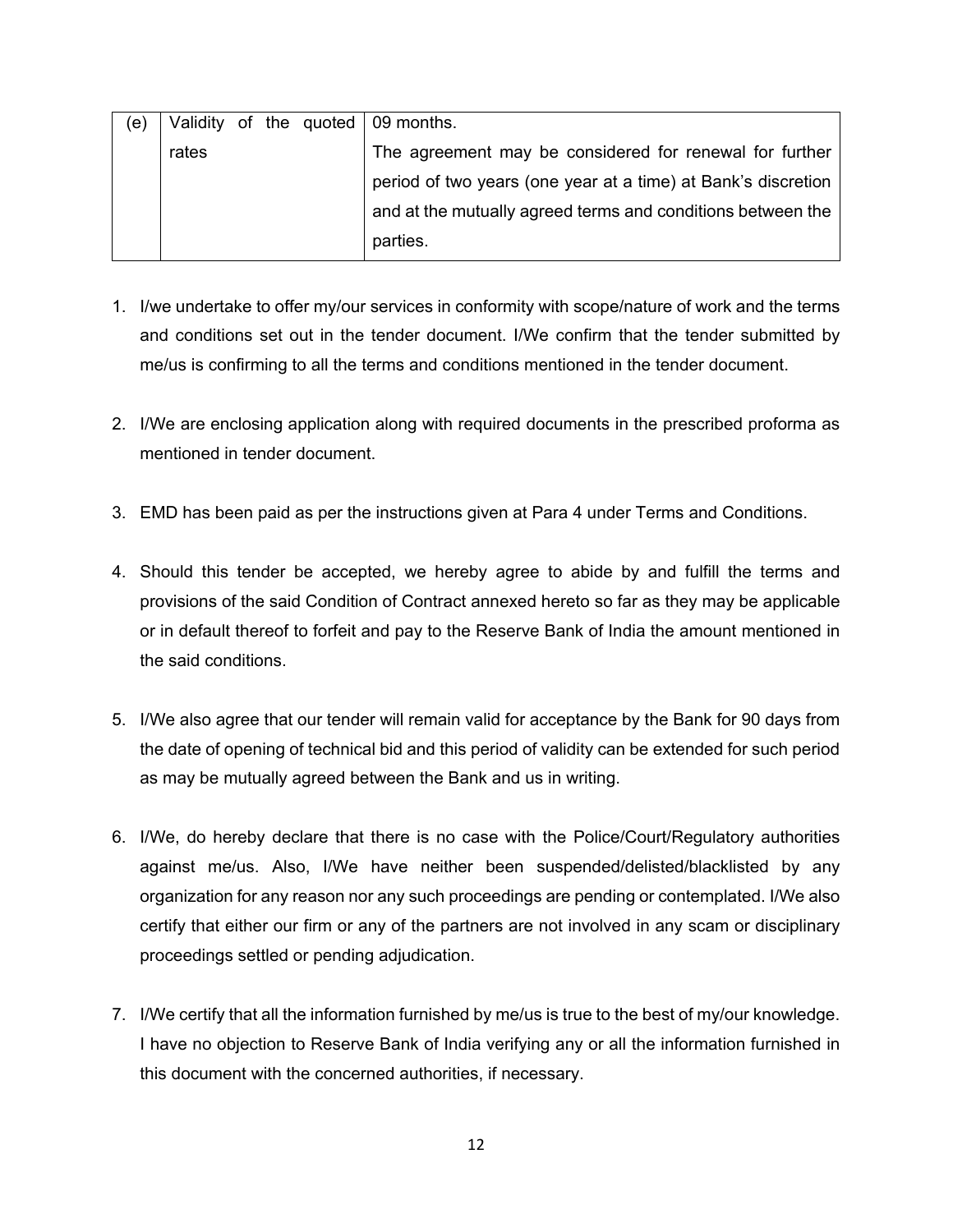8. I/We understand that Reserve Bank of India reserves the right to accept or reject any or all the tenders in full or in part without assigning any reason there for.

Dated this \_\_\_\_\_\_\_ day of \_\_\_\_\_\_\_2022.

For and on behalf of M/s -

| (Signature with seal) |                                                    |
|-----------------------|----------------------------------------------------|
| Name                  |                                                    |
| Designation           | <u> 1989 - John Stein, Amerikaansk politiker (</u> |
| Place                 |                                                    |
| Date                  |                                                    |
| Telephone No.         |                                                    |
| Email                 |                                                    |

(Certified true copy of the Power of Attorney of the above signatory should be enclosed).

### **Witnesses**

| 1. | Signature with name,       |  |
|----|----------------------------|--|
|    | address & Telephone Number |  |
|    |                            |  |
|    |                            |  |
|    |                            |  |
|    |                            |  |
|    | 2. Signature with name,    |  |
|    | address & Telephone Number |  |
|    |                            |  |
|    |                            |  |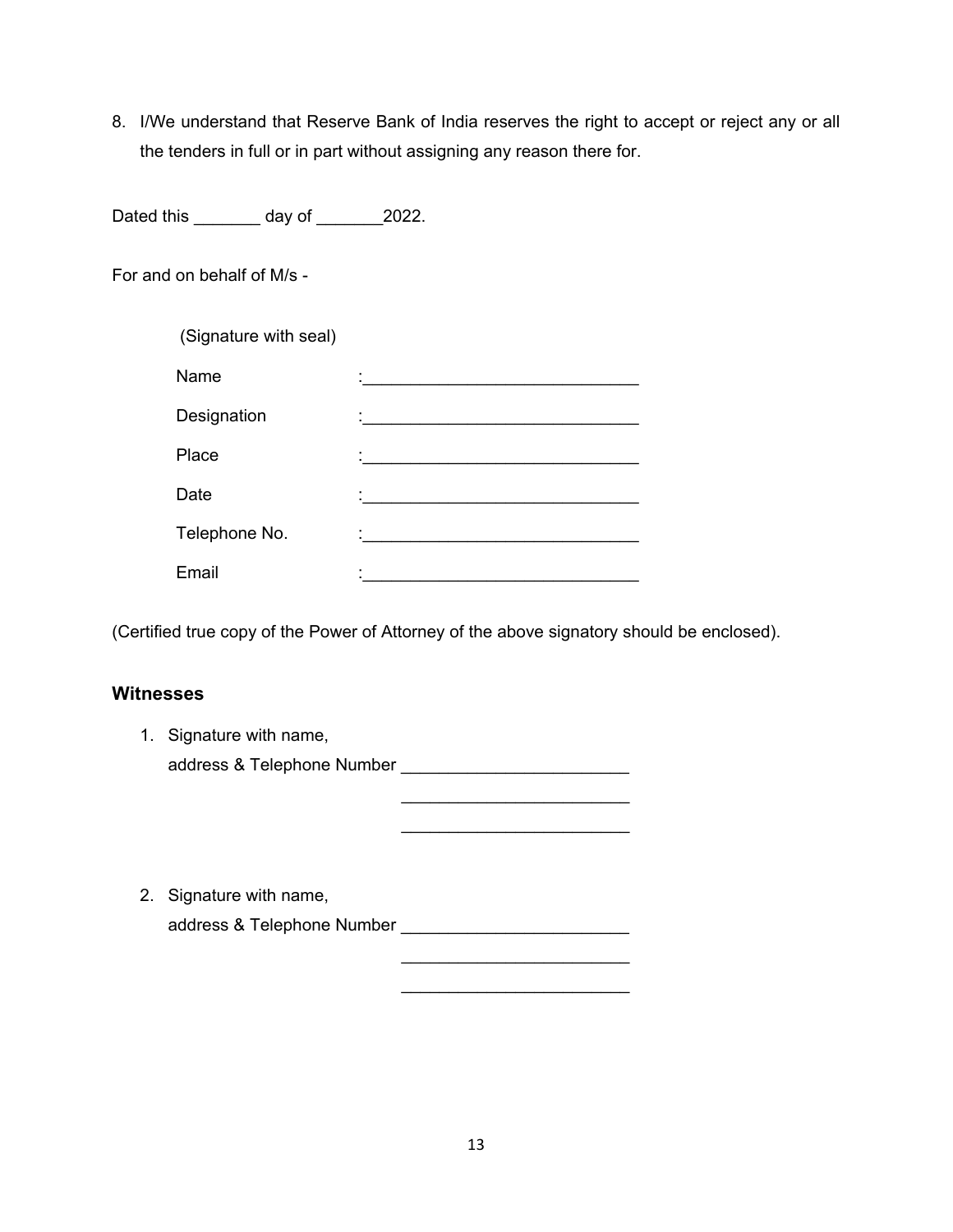### **General Instructions and Special Conditions**

- 1. E-Tenders are invited from reputed and well-established Catering Contractors/hoteliers/restaurant chains for providing in-house catering services at staff canteen at Reserve Bank of India, Belapur, Maharashtra, 400 614, initially for a period of nine months starting from July 01, 2022 and extendable for a further period at the same rate/mutually agreed rate at the sole discretion of the Bank, depending on the performance of the Contractor. E-Tenders comprising duly filled in details of both Part-I and Part-II specifications of the tender should be uploaded in MSTC website under RBI portal not later than 06:00 PM on June 01, 2022.
- 2. Only those tenderers who fulfill the following pre-qualification criteria are eligible to apply for the tender for providing catering services at Staff Canteen at Reserve Bank of India, Belapur, Maharashtra, 400 614: -

### **Pre-Qualification Criteria**

- 3. The following shall be the minimum eligibility criteria for selection of bidders technically.
	- a. **Legal Valid Entity:** The Bidder must necessarily be a legally valid entity either in the form of a Limited Company or a Private Limited Company registered under the Companies Act, 1956 or 2013. Bidder in the form of Sole Proprietorship, and Partnership is permitted. A proof for supporting the legal validity of the Bidder shall be uploaded.
	- b. **License:** The bidder should have the license to operate the catering services. Certificates issued by Food Safety and Standards Authority of India (FSSAI) are required to be uploaded as proof.
	- c. **Registration:** The Bidder should be registered with the Income Tax and registered under the labour laws, Employees Provident Fund Organization, Employees State Insurance Corporation. Attested copies of PAN, Labour Registration, EPFO Registration, and ESIC Registration are required to be uploaded as proof.
	- d. **Number of years in Operations /Experience:** Bidders should have minimum three years of experience in the field of hospitality and catering which should be within last five years from March 31, 2022. The above experience will be counted for providing catering facilities in restaurants/government/public/private sector undertakings where the minimum number of persons was at least one hundred. Catering & Maintenance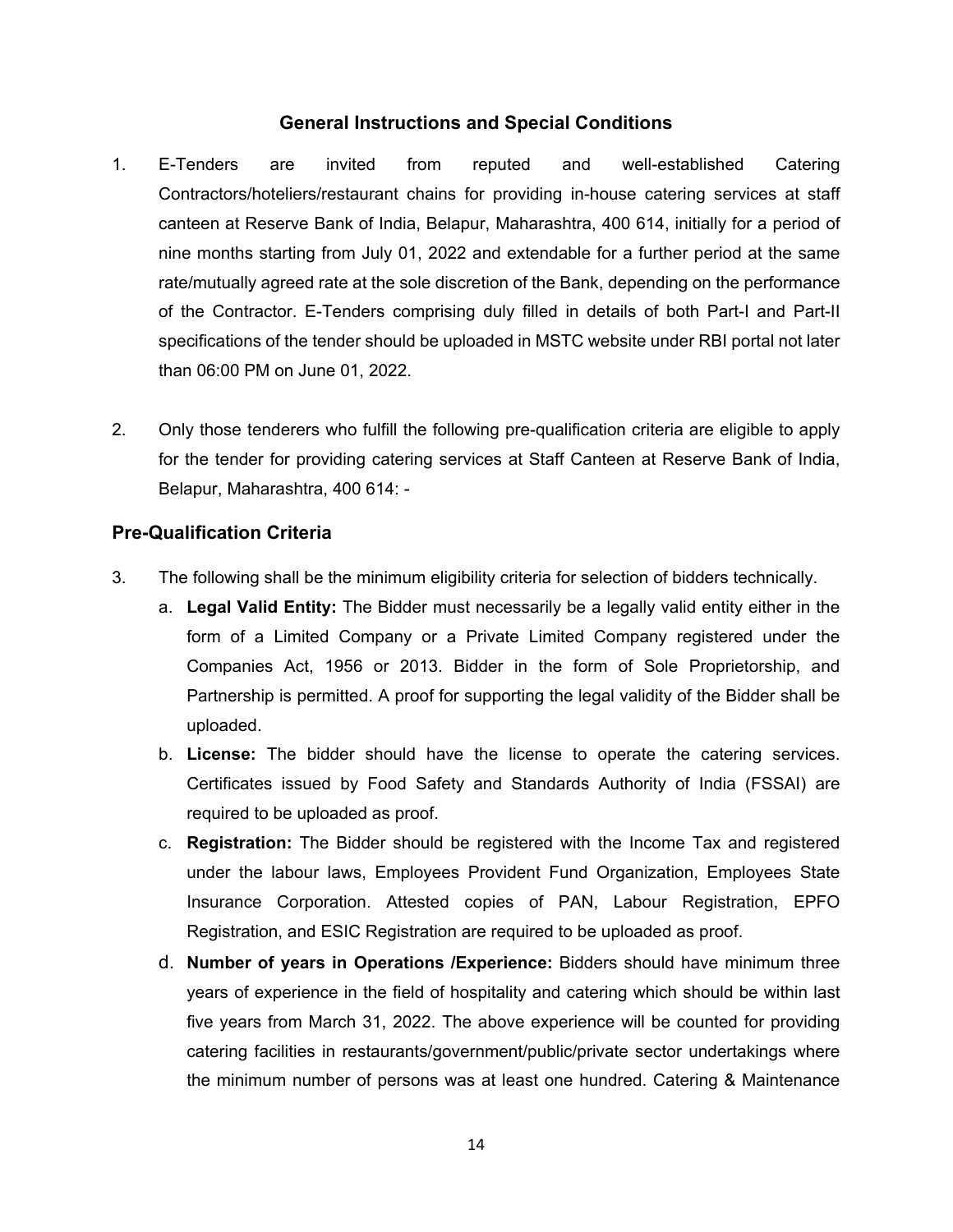services provided in VoF/THH/OLDR of Reserve Bank of India will also be considered as eligible experience for the above purposes.

- e. **Turnover:** The Bidder should have the minimum average turnover of ₹15 lakhs (₹ Fifteen Lakhs Only) and above per annum during last three years i.e. 2017-18, 2018- 19 and 2019-20. Attested copy of the audited Balance Sheets and Profit & Loss A/c for the completed three financial years i.e. for 2017-18, 2018-19 and 2019-20 are required to be uploaded as proof.
- 3.1 The bidder is also required to upload the following details.
	- a. Details of work above carried out by the bidder as mentioned in para 3 (d) during last 5 years regarding amount, period of the contracts along with the name, address and contact details of clients as per the format given in **[Annexure-I.](#page-35-0)**
	- b. Certificates from the clients (minimum of three clients) for having rendered satisfactory service to them by the bidder, during the last five years as per the format given in **[Annexure - II](#page-36-0)**.
- 4. The bidder will have to be affiliate of M/s Sodexo SVC India Pvt. Ltd and should sell the services to the staff members against payment by Sodexo Card and/ or cash payment.
- 5. The Tenderer should have an office in Navi Mumbai/Mumbai/Thane/Panvel (to be supported by documentary evidence).
- 6. Track record of the bidder should be clean without any involvement in illegal activities or financial frauds. There should not be any case with the Police/ Court/ Regulatory authorities against the bidder. The bidder must not have been prosecuted or suffered any penalty for violation of any statutory laws by any Authority.
- 7. The bidder must not have been suspended / delisted / blacklisted by any organization including any office of Reserve Bank of India, on any grounds.
- 8. The bidder should not have rescinded/abandoned any contract awarded by any of his clients before the expiry of prescribed period of contract. The bidder shall give details of all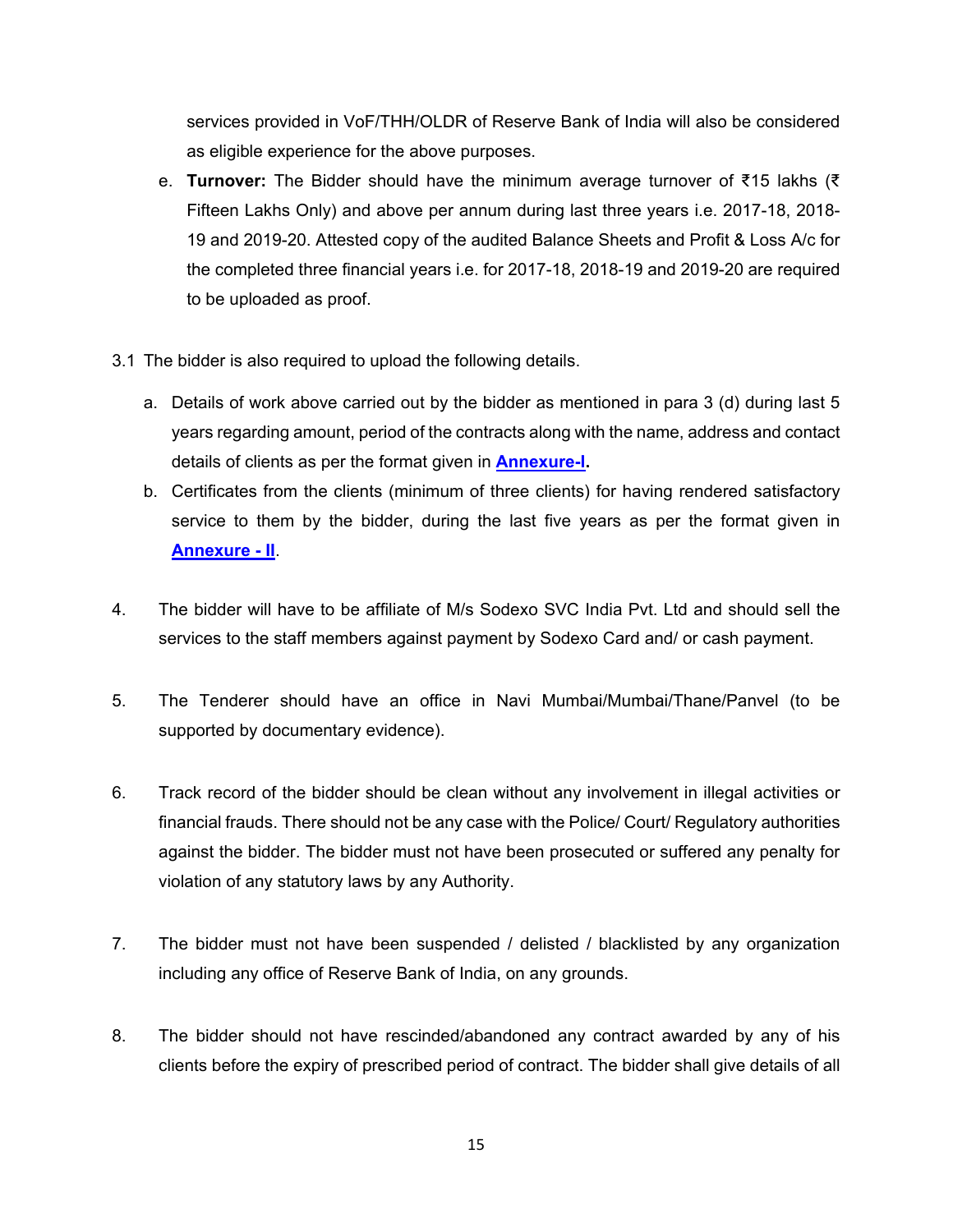disputes he/she had with his/her clients and furnish the status thereof, in the absence of the same a declaration to that effect to be furnished in **[Annexure - III](#page-37-0)**.

- 9. If the performance of the bidder is/has been found to be unsatisfactory for any reasons, whatsoever, in any organization including Reserve Bank of India then the Bank reserves the right to reject the bids submitted by such bidder.
- 10. The bidder shall have applicable and valid registrations with statutory authorities constituted for Labour Welfare and for other purposes such as ESI, EPF, PAN, GST, Licensing of Food Establishments etc. duly supported by documentary evidence and certificates of registration and should also upload documentary evidence to this effect.
- 11. The Bidder should have at least one RTGS/NEFT enabled bank account to receive payments and should submit proof for the same. **[Annexure - IV](#page-38-0)**
- 12. The Tenderer must be a profit-making entity for the last three consecutive accounting years i.e. 2017-18, 2018-19 and 2019-20.
- 13. The Tenderer should submit Income Tax Return/ Acknowledgement/ Assessment Order and audited financial statements for the past three financial years.
- 14. Tenderers who qualify as above will only be eligible to tender for the work. A tender submitted by a firm, without uploading the above documents/details will be liable to be rejected.

#### 15. **PRE-BID MEETING**

A pre-bid meeting of the intending tenderers will be held at 15:00 PM on May 13, 2022 in the New Conference Room, Reserve Bank of India, Belapur Office, 2<sup>nd</sup> Floor, Navi Mumbai - 400 614. The Bank will clarify any point/doubt raised by the bidders in respect of the tender. No separate communication will be issued for this meeting except for the change of date or time by the Bank which will be publicized on the Bank's website. All the intending tenderers are advised to be present personally or through a duly authorized representative. They may indicate points/conditions/ specifications which need to be clarified during the meeting in advance to the following e-mail id: sonalspawaskar@rbi.org.in. Issues, if any will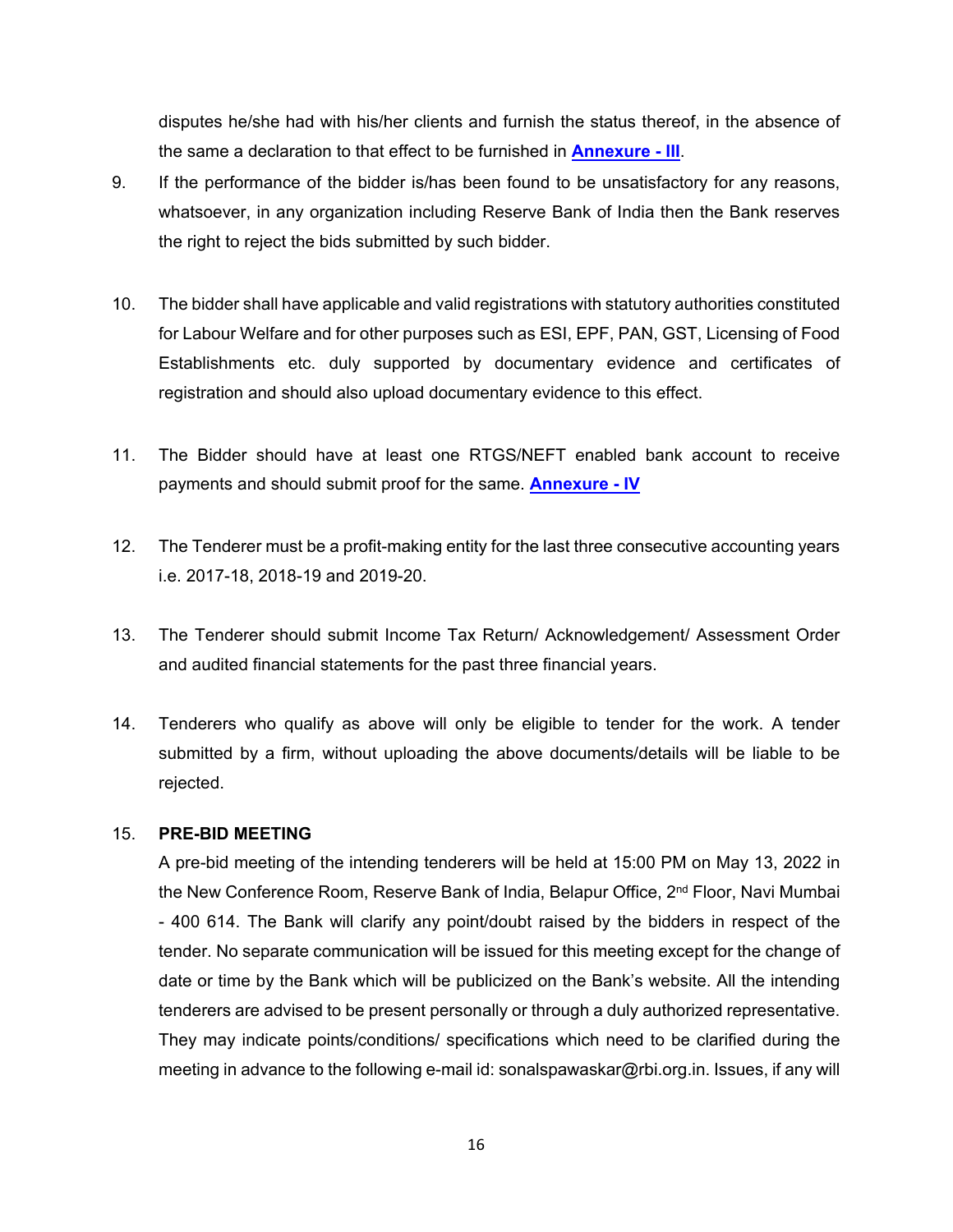be clarified in the meeting. The tenderers are expected to get all the issues clarified during this meeting. No further clarifications/doubts will be entertained after the pre-bid meeting.

- 16. The intending bidders shall visit the site and familiarize themselves thoroughly with the site conditions, scope of work, terms and conditions of the tender on the day of pre-bid meeting. Non–familiarity with the site conditions will not be considered a reason for not carrying out the work in strict conformity with the specifications. Subsequent requests for visit to site shall not be entertained.
- 17. Tenders shall be submitted in two parts viz. Part I (Technical Bid) and Part II (Financial Bid) latest by 06:00 PM on June 01, 2022. Part I will be opened on June 02, 2022 at 11:00 AM. Part II bid of those vendors who qualify the requirements of technical and commercial conditions/details (part I) will only be considered for opening. Opening of Part II will be intimated to the qualified vendors separately.
- 18. **Bid Evaluation Criteria -** The Technical Bids shall be evaluated based on the available documents submitted by the bidder on MSTC and as per technical bid evaluation criteria. (Note: Information relating to the evaluation of Tenders shall not be disclosed to tenderers or any other persons not officially concerned with such process until information on Contract award is communicated to all tenderers.)
- 19. **Validity of tender -** The tender along with the prices shall remain valid initially for a period of 3 months from the date of opening of Part - 1 (technical bid), which period may be further extended by mutual agreement in writing by the tenderer and the tenderer shall not cancel or withdraw the tender during this period or change the quoted rates.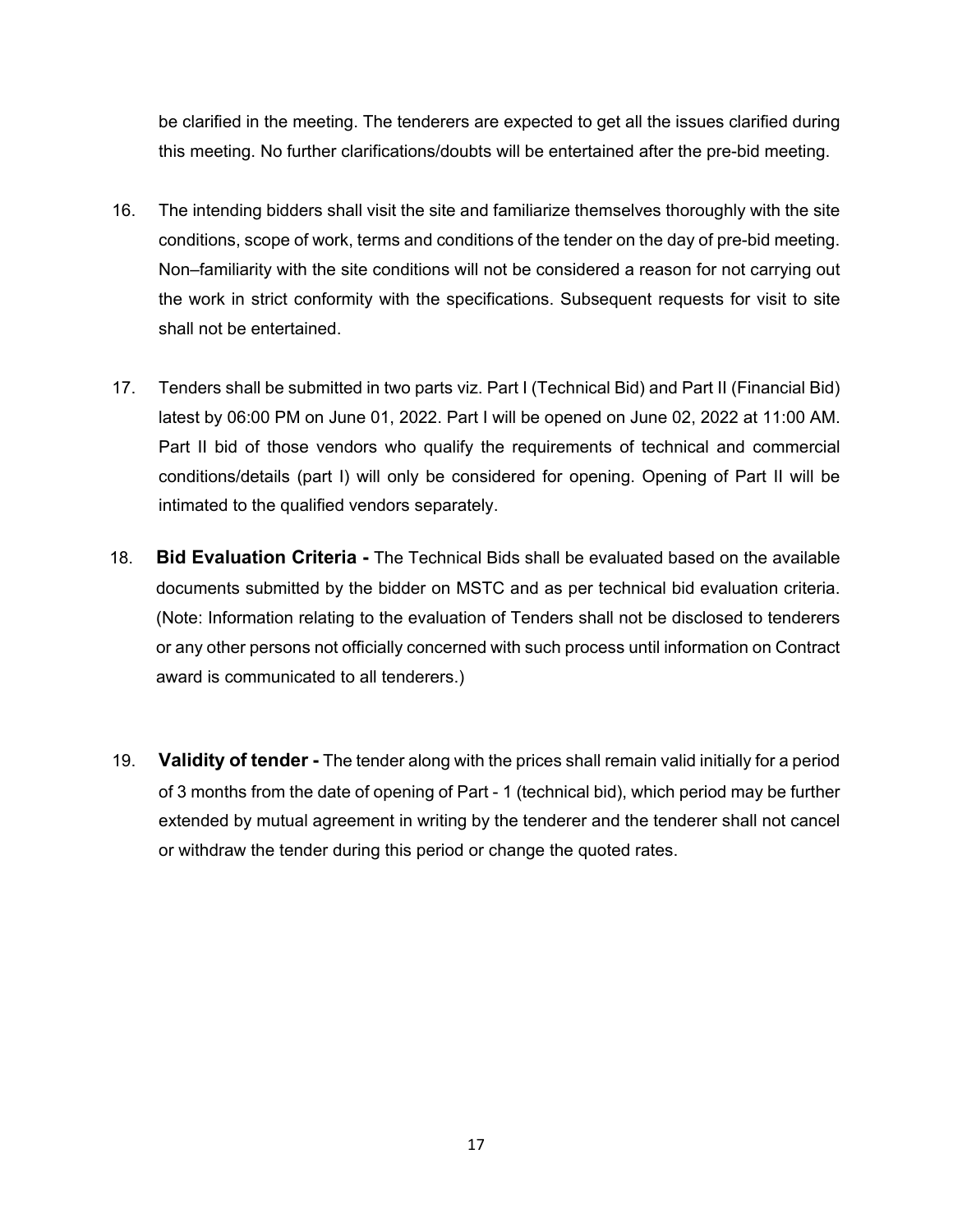### **Terms & Conditions**

- 1. The contract will be initially awarded for a period of **09 months** starting from July 01, 2022. The tenure may thereafter be extended for further short periods or for a maximum period of two years (maximum one year at a time), with mutual consent, subject to satisfactory performance by the Contractor at the same price as has been accepted by the Bank for the initial tenure. The rate revision at the time of annual renewal of contract will be based on Consumer Price Index (CPI) (30%) for labour cost and Wholesale Price Index (WPI) (70%) for raw material. The terms and conditions contained in the tender document shall be treated as part and parcel of this agreement. Any decision taken by the Bank in this regard shall be final, conclusive and binding on the Contractor.
- 1.1 This tender document is neither an offer letter nor a legal contract, but an invitation to offer from prospective contractors. No contractual obligation on behalf of the Bank whatsoever shall arise from this tender-process unless and until a formal and legal contract is signed and executed by duly authorized officers of Reserve Bank of India and the Contractor. Further, Reserve Bank of India will not be liable for any costs incurred by the contractor in the preparation of the response to this tender. The preparation of contractor's proposal will be made without any obligation by the Bank to acquire any of the items included in the tender, or to discuss the reasons why the contractor's proposal is accepted or rejected.

#### 2. **Termination Policy:**

- 2.1 The Bank reserves the right to levy penalty and even terminate the contract at a notice of **30 days** if there is deterioration in any kind of services/ insolvency, poor/ deficient service, irregular activities, unsatisfactory/deficiency in the quality of food stuff, material, hygiene, etc. In case of any dispute in this regard, the decision of the Bank shall be final and binding. In such a scenario, the security deposit made by the caterer will be forfeited.
- 2.2 The Bank also reserves the right to terminate the contract by giving a notice of **30 days**  without assigning any reasons thereof.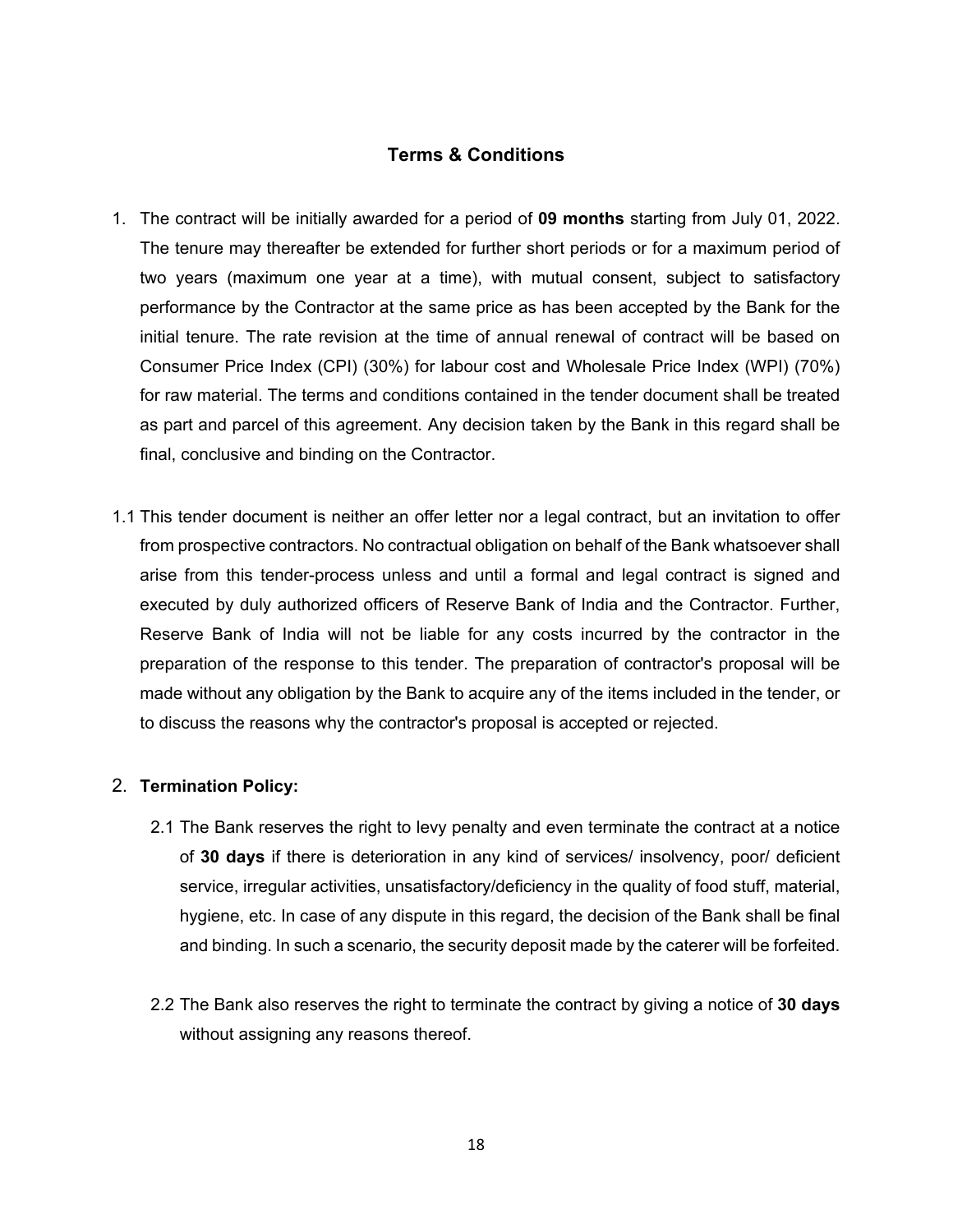- 2.3 The Contractor shall not terminate the Contract for the period of minimum 1 year from the date of awarding of the Contract and thereafter may terminate the contract by giving three months prior notice in writing, in case it decides to stop the services. In the case of failure to provide the Services for the minimum period of 1 year, the Bank has the right to forfeit the Security deposit.
- 2.4 In the event of termination of the contract for any reason whatsoever, the contractor/or persons employed by him or his agents shall not be entitled for any sum or sums whatsoever from the Bank by way of compensation, damages or otherwise.
- 3. The Bank reserves the right to reject any or all offers without assigning any reason there for. The Bank shall not be liable to avail of any services from any bidder as a consequence of this Tender/ Advertisement. The Bank also reserves the right to re-issue/ recommence the entire bidding process without the vendors having the right to object. Any decision of the Bank in this regard shall be final, conclusive and binding on the bidders.
- 4. i. The tenderers shall pay as Earnest Money Deposit (EMD) a sum of ₹90,000.00 **(₹ Ninety Thousand only).** The Earnest Money Deposit shall be remitted to the bank Account of Reserve Bank of India, Belapur before 6:00 PM of June 01, 2022. The tenders submitted without EMD will be rejected. The account details for NEFT transactions are as follows.

The account details for NEFT transactions are as under: Beneficiary Name: RBI Belapur Beneficiary A/c No: 186003001 IFSC: RBIS0NMPA01 (fifth and tenth character is zero)

Proof of remittance with transaction number (Scanned copy) shall be attached/uploaded.

ii. The Earnest Money Deposit of the successful tenderer shall be retained and adjusted towards Security Deposit. EMD so retained shall also not bear any interest.

iii. The Earnest Money Deposit of the vendors who do not qualify the requirements of prequalification criteria will be refunded/returned to them, without any interest on non- acceptance of their bid. The Earnest Money Deposit of unsuccessful tenderers in Part II (Financial Bid) shall be refunded/returned to them without any interest after finalization of the tender.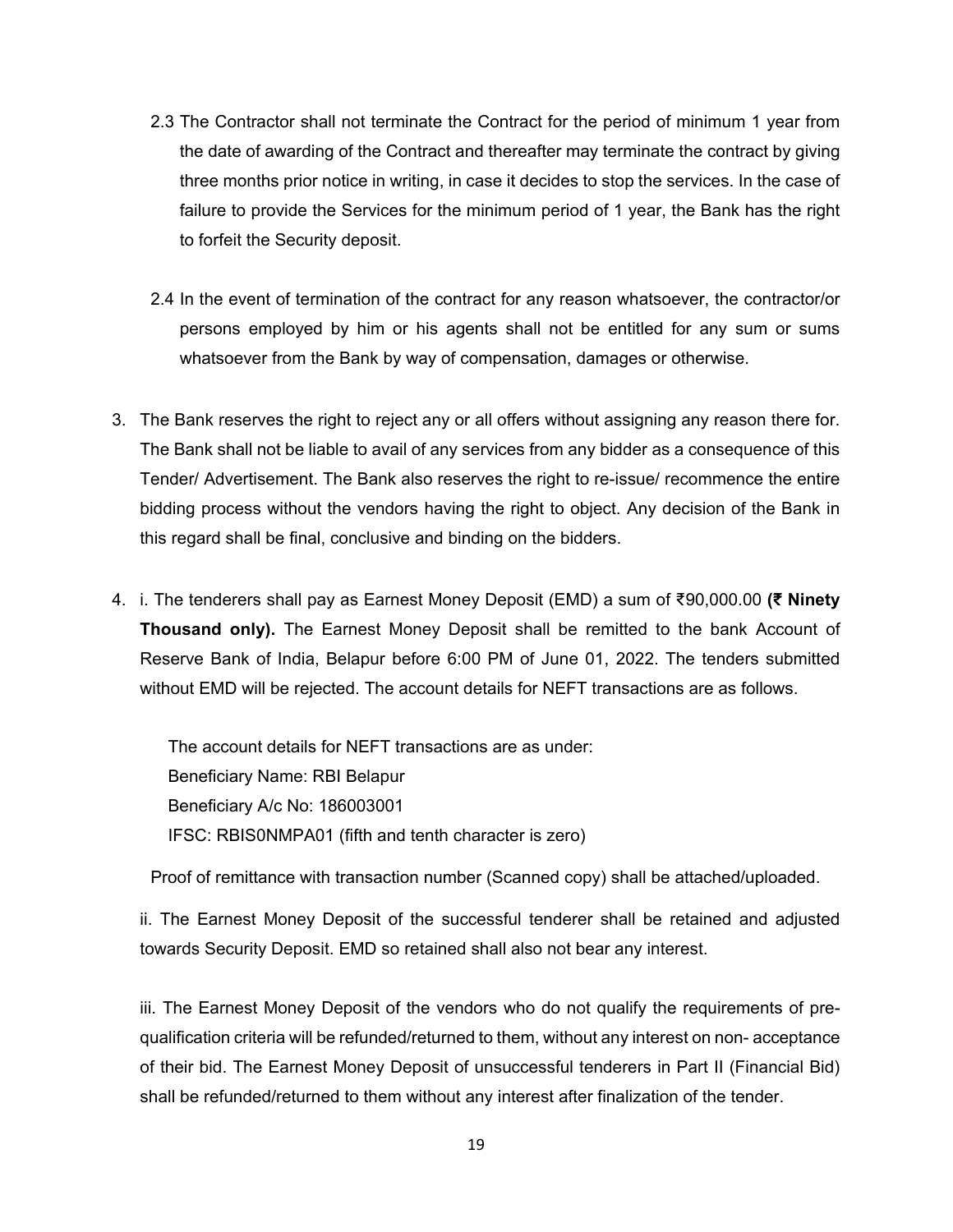**5.** i. Successful bidder shall submit a Performance Bank Guarantee of an amount of **₹2,25,000 (₹ Two Lakh Twenty-Five Thousand only)** equal to 5% (five percent) of the contract value in lieu of the Security Deposit along with letter of acceptance, towards security deposit for the due fulfillment of the contract valid after two months of the period of the contract. On submission of Bank Guarantee, the EMD amount of **₹90,000 (₹ Ninety Thousand only)** shall be refunded to the contractor**.** The contractor shall not claim any interest thereon. The Bank Guarantee shall be renewed for a further period in case of renewal of the contract by the Bank.

ii. On payment of the security deposit, the contracting firm shall be required to enter into an Agreement/ Contract on stamp paper of appropriate value containing inter-alia all the terms and conditions of the contract, as approved by the Bank.

iii. If the successful bidder fails to comply with the terms and conditions of the Agreement/contract in course of the contract period, the security deposit shall be forfeited in full or in part as decided by the Competent Authority of the Bank.

iv. All compensation or other sums of money payable by the Contractor to the Bank under the terms of this Contract may be deducted from the security deposit, if the amount so permits unless the contractor deposits such amounts within ten days of issue of demand notice by the Bank.

- **6.** The contractor shall provide Catering services as specified in the "General Instructions and Special Conditions and Work Specifications /Scope of work" of this document.
- **7.** The contractor shall comply with all municipal and other regulatory/statutory requirements relating to preparation and sale of food stuff, beverages & refreshment and shall obtain necessary licenses & permits, including licenses under Prevention of Food Adulteration Act, 1954 and Contract Labour (Regulation & Abolition) Act 1970 and any other applicable Central/State/Local authorities laws/regulations at his/her own cost. Bank shall not be responsible in any way for any breach by the Contractor of the rules and regulations/statutory requirements governing the running of such establishments.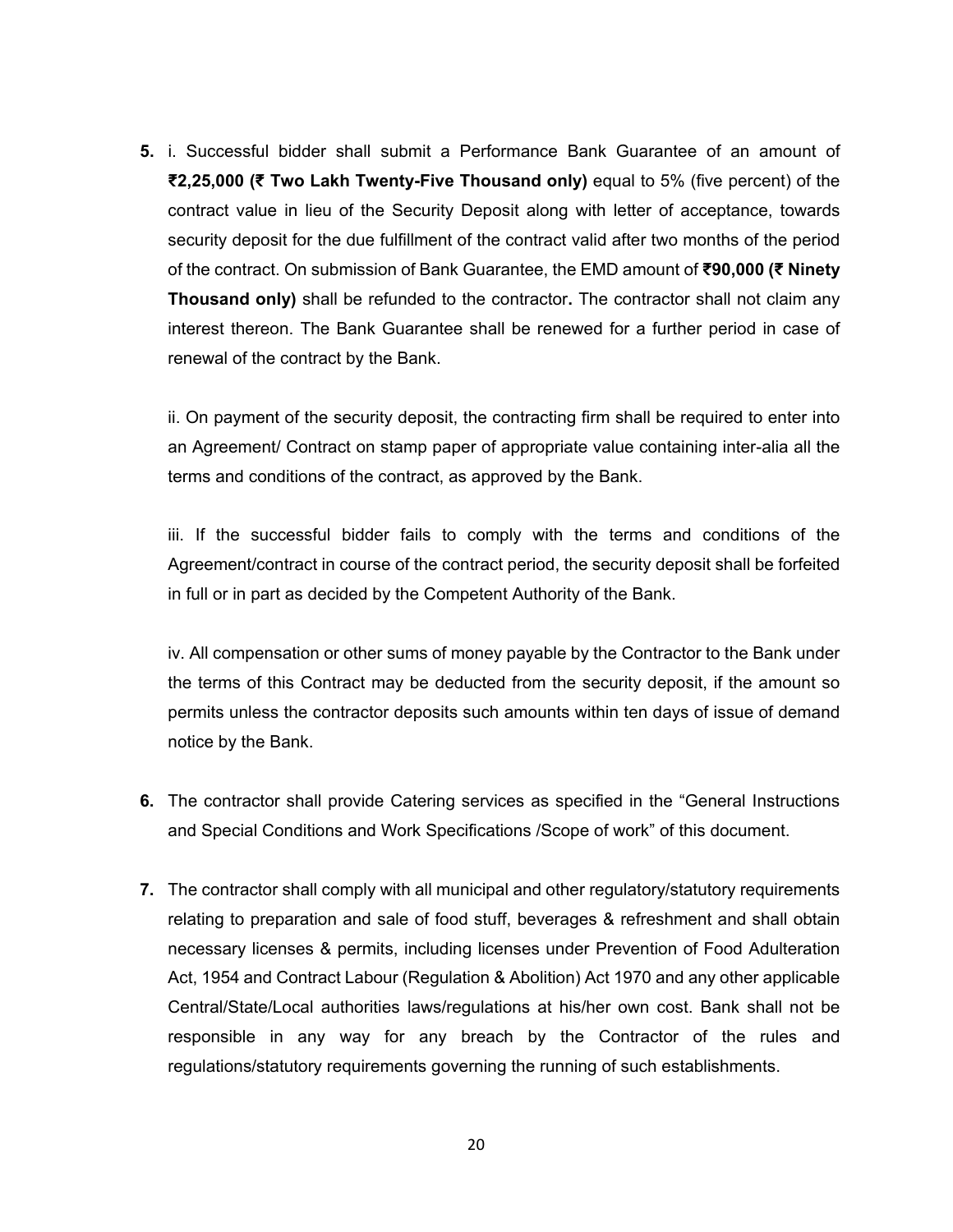- **8.** The Contractor shall be registered with the Central / State Body concerned and shall abide by all State Labour/ Government of India (Ministry of Labour) rules and regulations applicable and all other Statutory Acts/ Regulations and rules relevant to this contract, including Works Contract Act, Contract/ Labour (Regulation & Abolition) Act, 1970, the Minimum Wages Act 1948, the Payment of Gratuity Act 1972, the Payment of Wages Act 1936, the Minimum Wages (Central) Rules 1950, EPF Act 1952 and ESI Act 1948, Provident Fund Act, ESI, etc., and shall indemnify the Reserve Bank of India against risks and damages arising out of the default on the part of Contractor due to negligence or noncompliance of any of the aforesaid rules, regulations, etc., laid down by the Government, Statutory authorities Regulations and other Government bodies, if any, from time to time.
- **9.** In case of any labour problems related to the workmen staff of the Contractor, the same shall be settled at the contractor's end only. The Contractor shall indemnify Reserve Bank India, Belapur suitably. The personnel/staff of the contractor will have no claim whatsoever against Reserve Bank of India and it shall be the duty of the Contractor to clearly inform his own personnel / staff that they shall have no claim whatsoever against Reserve Bank of India and they shall not raise any industrial dispute, either directly and / or indirectly, with or against Reserve Bank of India, in respect of any of their service conditions or otherwise.
- **10.** The Contractor shall indemnify and keep indemnified, defend and hold good the Reserve Bank of India, Directors, its officers, employees and agents against loss, damage or claims arising out of any violations of applicable laws, regulations, guidelines during the contract period and for the breach committed by the Contractor or their services personnel on account of misconduct, omission and negligence by the Contractor or his service personnel.
- **11.** The Contractor shall not engage 'Minors' for catering service in the Bank.
- **12.** The contractor or his staff shall not use the premises, properties, fixtures, fittings, etc., of the Bank for any purpose other than those expressly provided in the contract. It shall be open to officials of the Bank to inspect the canteen and Kitchen at any time.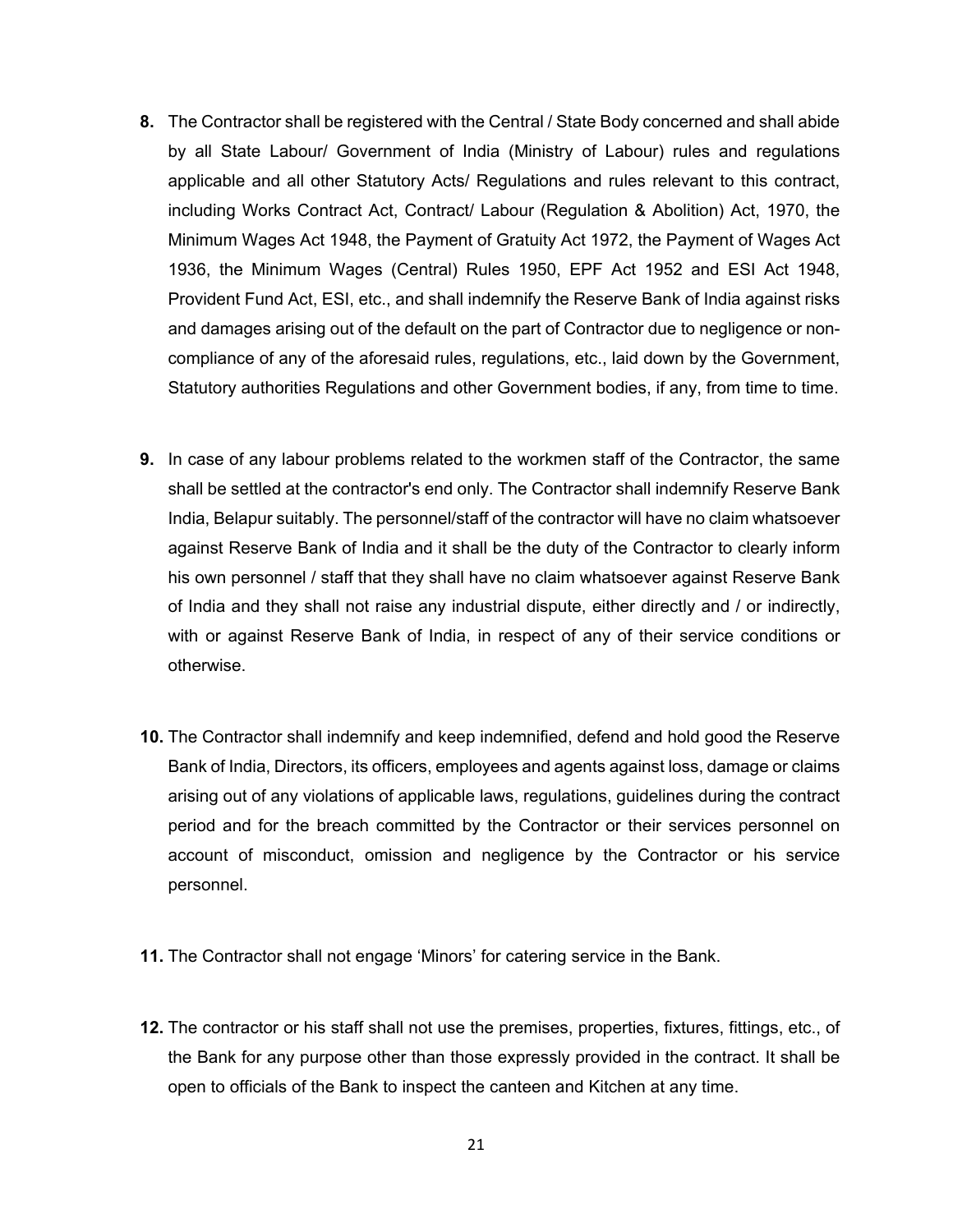- **13.** The contractor shall be responsible for taking adequate care and regular cleaning of all equipment, utensils, etc. He/ She should bring to the notice of the Bank, the repairs, specialized cleaning of Chimney and any other major maintenance work due to normal wear and tear that are required to be undertaken from time to time, the cost of which will be borne by the Bank. If any repairs of the equipment are to be made on account of mishandling/ negligence of the workmen, except normal wear and tear, the said items shall be repaired by the contractor at his/ her cost.
- **14.** The contractor or his/ her authorized representative has to attend the review meetings whenever convened or as and when required, for discussion, evaluation of performance of the contract, and compliance to statutory issues, etc.
- **15.** In the event of any damage being caused to the movable or immovable property of the Bank or its client or to the property of the employees of the Bank, the Bank reserves the right to compute the damage in terms of money and to deduct the money from the bill of the contractor or from the amount payable to the contractor by the Bank and recover the remaining amount, if any, by way of civil damages.
- **16.** The contractor shall not use the Trademark and/or trade name of the Bank or letterhead of the Bank and the relationship between the contractor and the Bank being on principalto- principal basis, the contractor shall not hold himself/ herself as an agent of the Bank.
- **17.** The contractor shall not use the Bank's address on his letterhead/ stationery for purposes of Registration with any Government/ Local Body or any other organization or person and no tenancy shall be created by the presence of his workmen/ employee on the Bank's premises.
- **18.** To ensure effective implementation of this contract, the Chief General Manager or an authorized official of the Bank shall issue instructions, either orally or in writing to the contractor and such instructions shall be deemed to be a part and parcel of this contract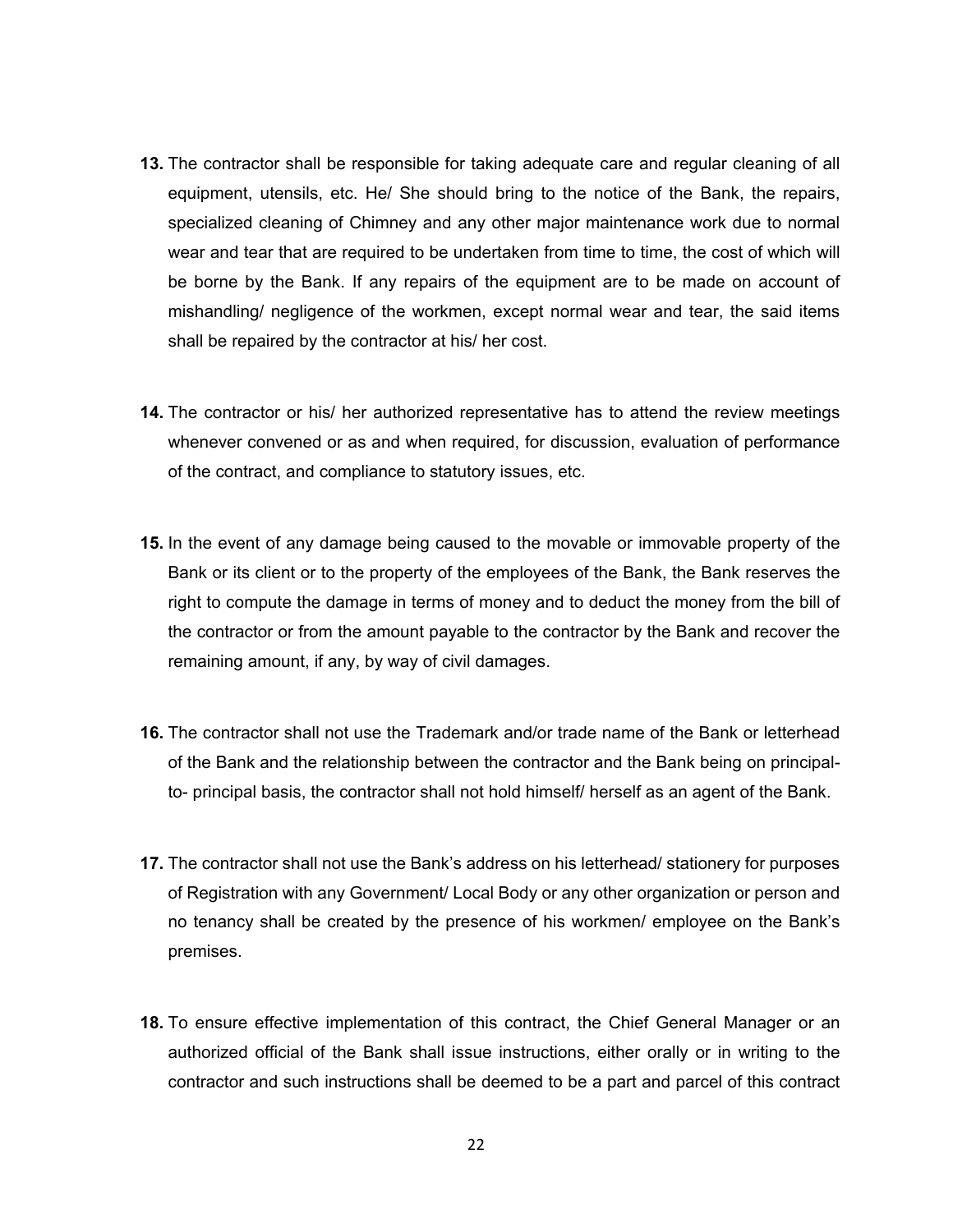and shall be binding on the contractor. In all matters relating to or incidental to this contract, if there arises any doubt or dispute or disagreement, the decision of the Chief General Manager, RBI Belapur shall be final and binding on the contractor.

- **19.** It shall be the contractor's responsibility to ensure that the obligations under the terms of this contract are duly performed and observed.
- **20.** Bank reserves the right to amend/ modify the tender document or issue any corrigendum to the bid process. The bidder shall not contest the right of the Bank to do the aforesaid.
- **21.** The Contractor shall maintain and provide all necessary documentation, registers and records and other related documents as proof of compliance with all statutory requirements and provisions of applicable laws.
- **22.** The Caterer shall provide proper receptacles (dustbins) for throwing refuse from the kitchen, canteen area, and shall arrange at his own cost, for prompt removal of such refuse, from the canteen every day.
- **23.** No advance shall be paid to the Contractor. The rates quoted would be valid for a period of one year. No request for upward revision in the rates will be considered during the validity period of the contract.

#### **24. Contractor's Employees**

- i. The contractor shall provide adequate number of staff which includes a Manager/Supervisor to manage the requirements of the Bank at all times.
- ii. On occasions when the number of Officers/staff are more in number or the Bank organizes any event, the contractor will be required to deploy additional number of service personnel at no extra cost.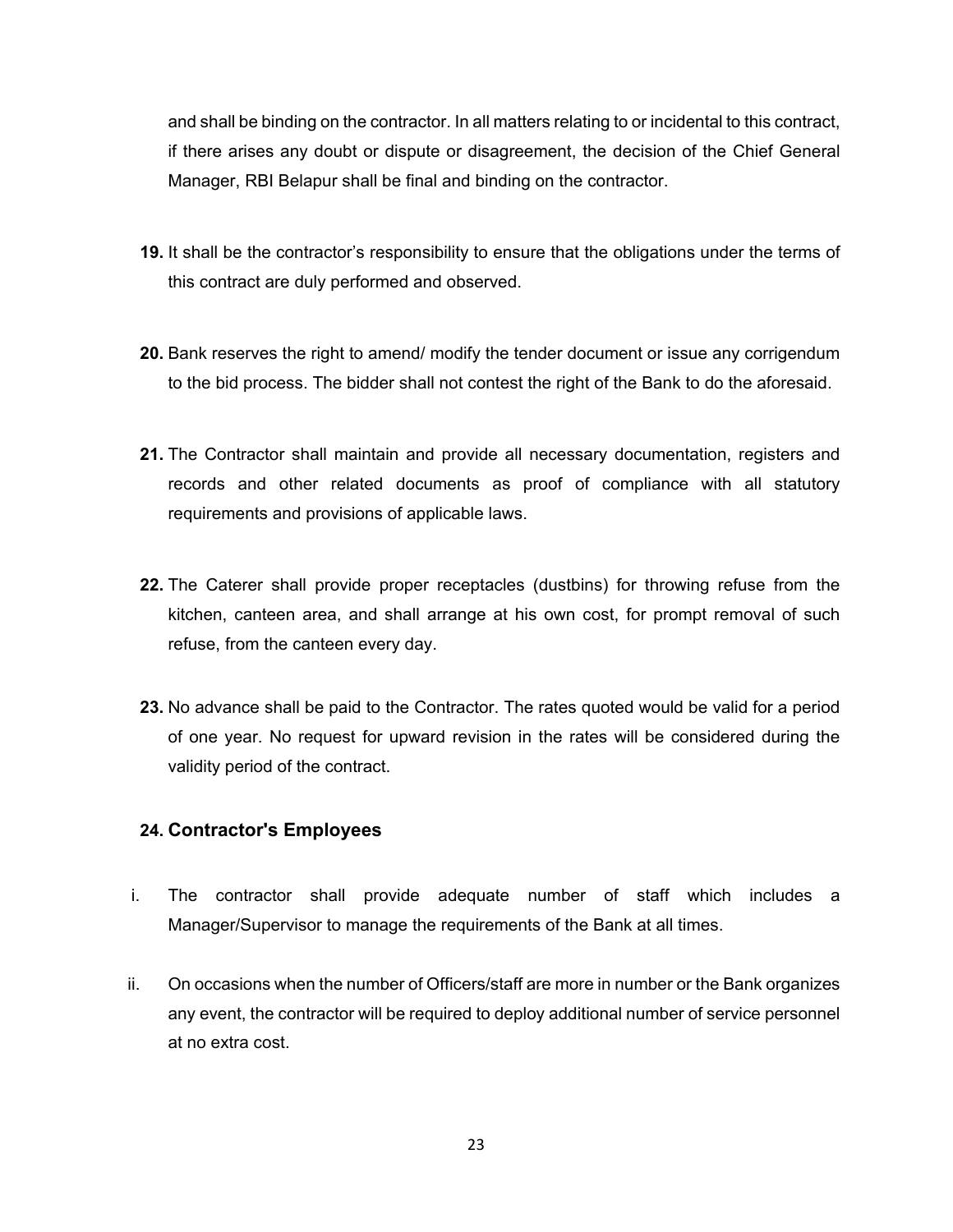**Note: The bidders are advised to consider the manpower required to manage the contract while quoting their rates. The bidders should quote rate in the financial bid considering statutory increase in Minimum Wages and Variable Dearness Allowance (VDA) applicable from time to time.** 

- iii. The contractor shall have full control of such employees and shall give necessary guidance and direction to carry out the jobs assigned to them by him/her. The catering staff is to be allotted duties individually and not given sundry work.
- iv. Residential accommodation shall not be provided by the Bank to the workmen of the contractor.
- v. The employees engaged by the contractor shall be trained and experienced people having good health, character; well behaved, obedient and skillful in their tasks.
- vi. The contractor shall furnish list of his/ her employees to be deployed at the Bank, along with their qualifications, experience, address, photos, etc.
- vii. The Contractor shall ensure that his/her employees observe cleanliness and are properly dressed in clean uniform with hand gloves, head caps & identity cards, during their hours of service.
- viii. The Contractor shall take all precautionary measures to ensure the safety of the workmen employed by the contractor and the Bank shall not be responsible in case of any eventuality.
- ix. The contractor shall take prior permission from the authorized official of the Bank before deploying any employee at the Bank. However, the Bank reserves the right to reject any particular workmen/ staff placed/ employed by Contractor under the contract with the Bank, without assigning any reason thereof.
- x. The Contractor shall furnish a detailed duty chart of the employees deployed by him, at the beginning of every month, and keep informed the Bank of any changes made in the duty chart from time to time.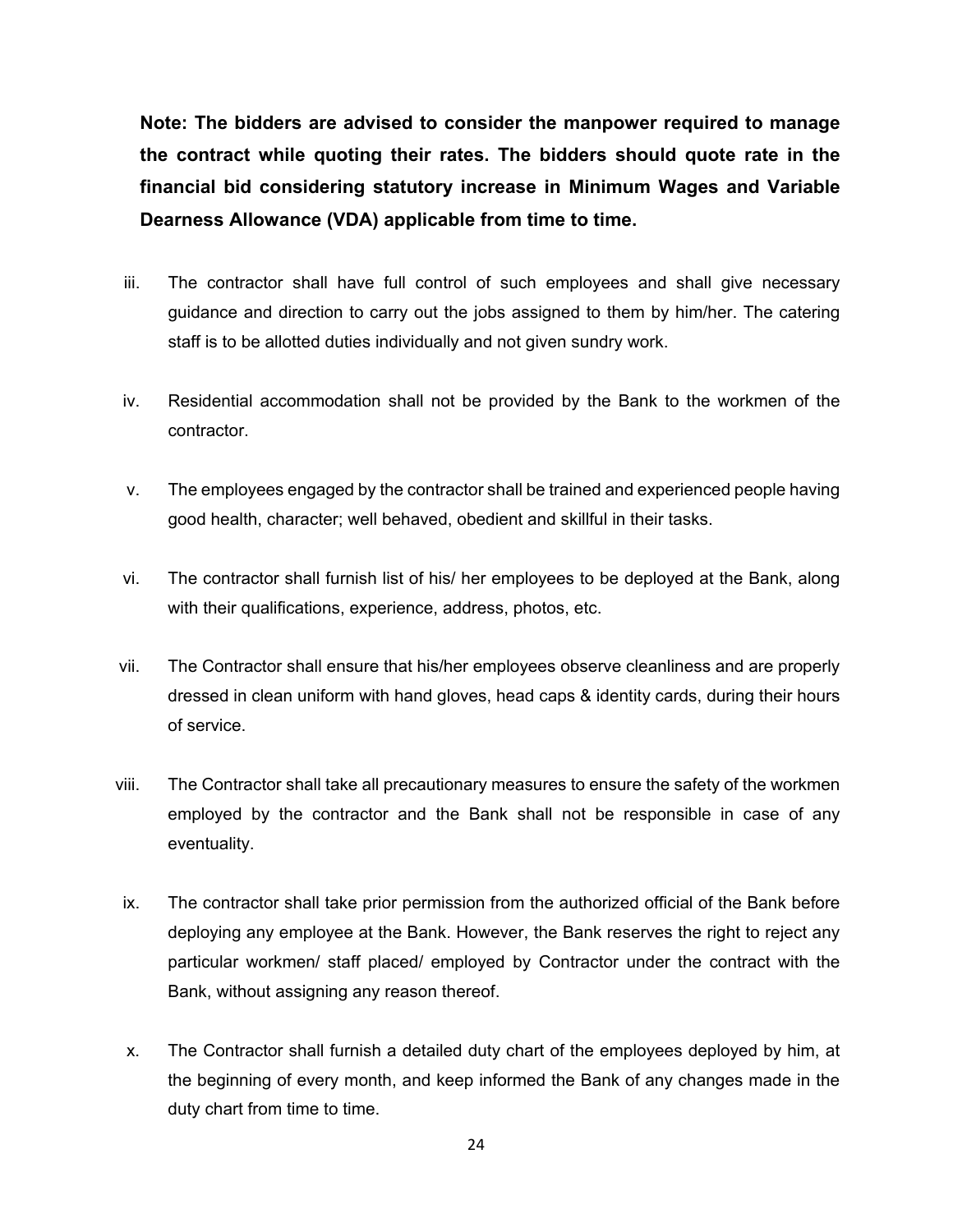- xi. The successful contractor shall organize medical examination of all the staff within a month of taking over the work, from any Government/Private hospital and furnish the medical reports to the Bank. Any person found to be medically unfit or unsuitable shall have to be removed by the Contractor from the services immediately and suitable replacement shall have to be arranged forthwith. Contractor has to also submit Police Verification report of its employees to RBI for record.
- xii. The Contractor shall ensure that none of his personnel on duty is in inebriated state or consumes drug, prohibited substances, smoking, etc., while on duty or otherwise inside the Bank premises. The Contractor shall remove any employee who in the opinion of the Bank is guilty of misconduct or is in any manner unfit or unsuitable for service. The Contractor shall at all times indemnify the Bank against all claims which may be made under the Workmen's Compensation Act, or rules there under or under any law or rules of compensation payable in consequence of any accident or injury sustained by any person in its employment for the purpose of this agreement. The Contractor shall be solely responsible for the remuneration and other dues to its employees, as also for omissions / commissions done by them.
- xiii. The caterer is responsible to comply with the provisions of the Workmen Compensation Act, 1923 / Employee State Insurance Act, 1948.
- xiv. The successful Contractor shall take "all-risk policy" for the contract value and "workmen compensation policy" for the workers engaged in the work for one year to be renewed thereafter if the contract is renewed by the Bank. The Contractor shall indemnify the Bank for any loss or damage that occurs to person(s) or building or a third party during the period of contract. If the Contractor does not take out these policies, the Bank reserves the right to recover the cost of loss or damage together with penalty at the discretion of the Bank, from the contractor. Copy of the insurance policy is to be submitted to the Bank within a month from award of contract, failing which, the Bank reserves the right to terminate the contract.
- xv. Bank shall not be responsible for any injury, accident, disability or loss of life to the contractor or to any of its personnel that may take place while on duty or otherwise. Any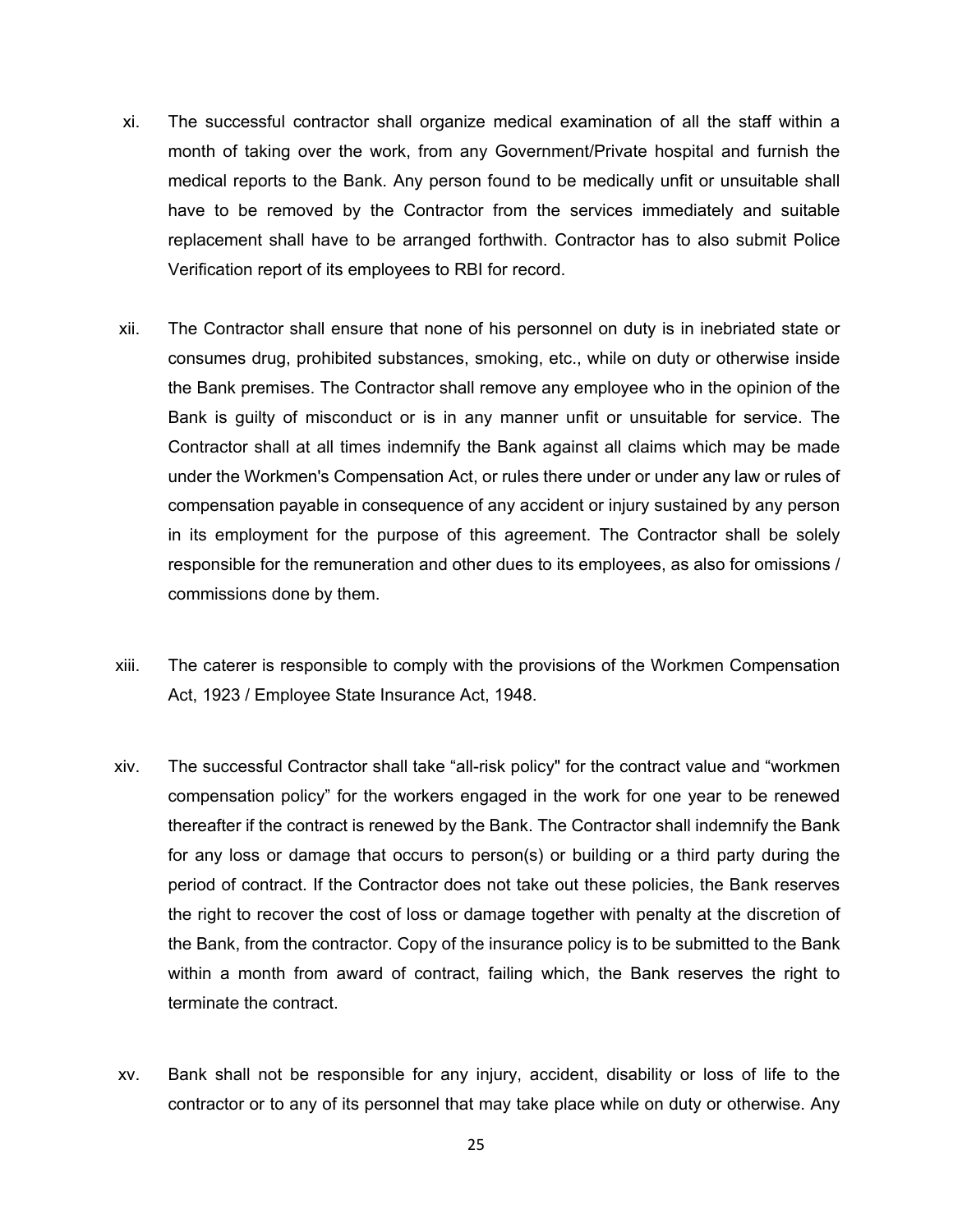compensation or expenditure towards treatment of such injury, accident or loss of life shall be the sole responsibility of the contractor. The contractor has to make its own arrangements towards health insurance, accidental and disability coverage and domiciliary treatments of all personnel engaged by them and submit a proof to this effect.

- xvi. The Contractor should make suitable arrangements for taking insurance cover against personal injuries etc. likely to be suffered by the labourers engaged by him in connection with the contract and he shall ensure that the insurance cover is kept alive during the currency of the agreement. The amount and type of insurance cover will be decided by the Bank from time to time.
- xvii. The work men/employees engaged by the Contract or shall not have any right/claim over the facilities enjoyed by the Bank's staff/guests, etc. The contractor's employees shall not have any employee-employer or master- servant relationship with Bank.
- xviii. The Contractor shall take appropriate action with respect to its employees to ensure that the obligations of non-disclosure of confidential information under this agreement is fully satisfied.

#### xix. **The Contractor shall ensure:**

That all instructions, guidelines and specifications issued to the Contractor by the Bank are clearly and effectively communicated by the Contractor to its employees and personnel;

That all instructions, guidelines and specifications are strictly adhered to by the employees and personnel of the Contractor so that the reputation of Reserve Bank of India is not compromised;

That no action of the Contractor and / or its employees and/or personnel shall violate prevailing laws and regulations. The Contractor shall not engage any staff with criminal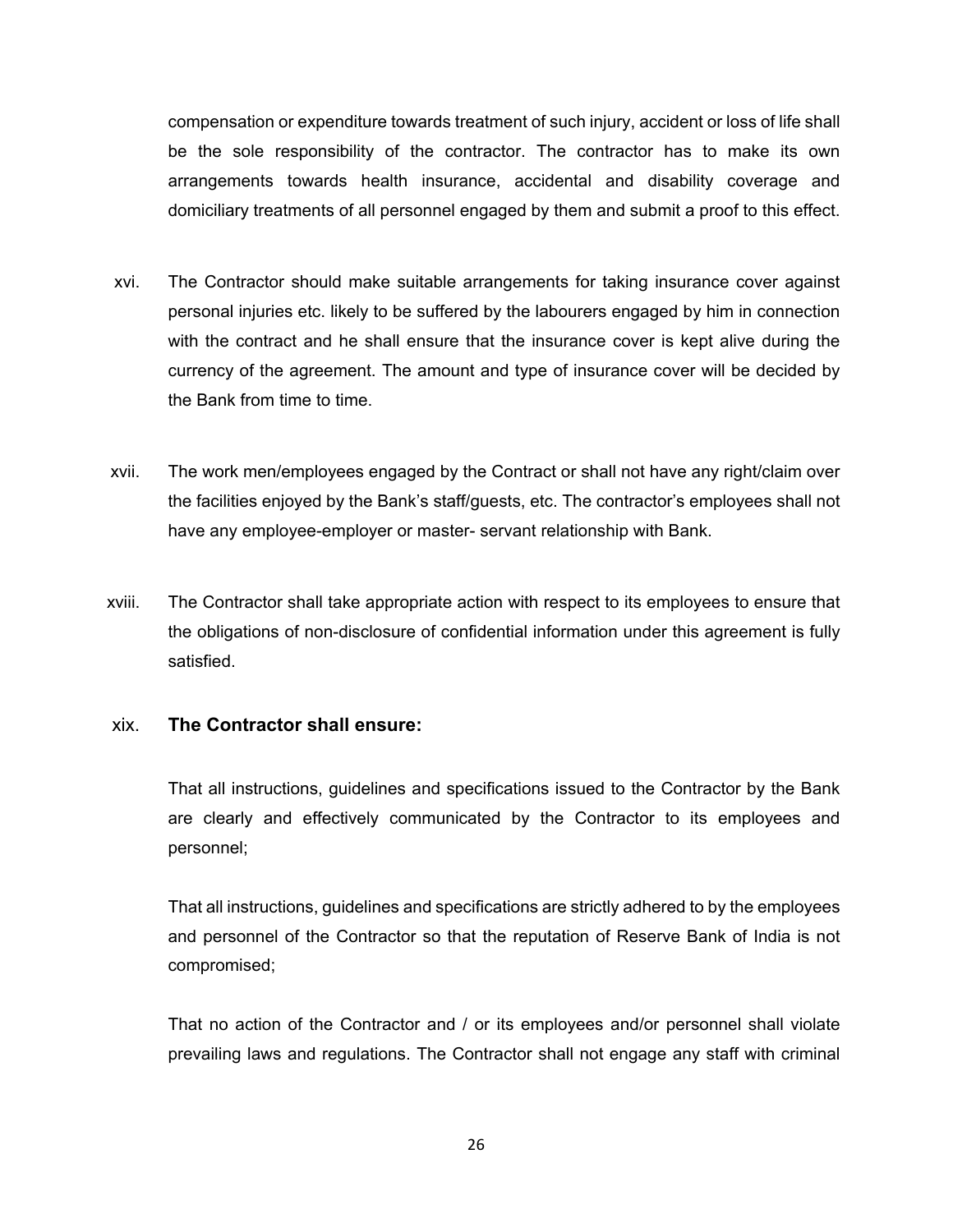background against whom there is any complaint registered with the law enforcement agencies.

#### **25. Failure to Exercise the Bank's rights**

Any omission on the part of the Bank at any time to exercise any of its rights under the terms of engagement of the catering contractor shall not be deemed to amount as waiver on the part of the Bank of its rights and in no way impair or affect the validity of the terms and the privilege of the Bank to enforce its rights at any time subsequently.

#### **26. Tenancy Rights**

Nothing herein contained shall be construed to create any tenancy of the Canteen premises in Contractor's favor and the Bank may of its mere motion effect the termination of this catering arrangement, re-enter and retake and absolutely retain possession of the canteen premises. The Catering Contractor shall not carry on in the said premises, any business other than running the said Canteen services. He shall not make any changes, additions or alternations in the said premises without permission of the Bank.

#### **27. Licenses and Registrations**

- i. The Contractor shall obtain the requisite license under Contract Labour Act (Regulation and Abolition Act 1970) and amended from time to time issued by the concerned Labour Department for running the establishment. The Bank shall not be responsible in any way for any breach by the Contractor of the rules and regulations governing the running of such establishments by the Contractor.
- ii. The Contractor shall register with the Registrar of concerned Central/ State Body and shall abide by State Labour/ Government of India (ministry of Labour) rules and regulations and all other Statutory Acts/ Regulations and rules relevant to this contract including Works Contract Act, Minimum Wages Act and amended from time to time, Payment of Wages Act 1935 and amended from time to time Provident Fund Act, ESI Act, etc. and such other Statutory Enactment, Rules and Regulations laid by the Government and local body in force, coming into force which may apply to this agreement. The Contractor shall indemnify the Principal Employer (the Bank) against risks and damages arising out of the default on the part of Contractor due to negligence or non-compliance of any of the aforesaid rules, regulations etc. laid down by the Government and other statutory authorities from time to time.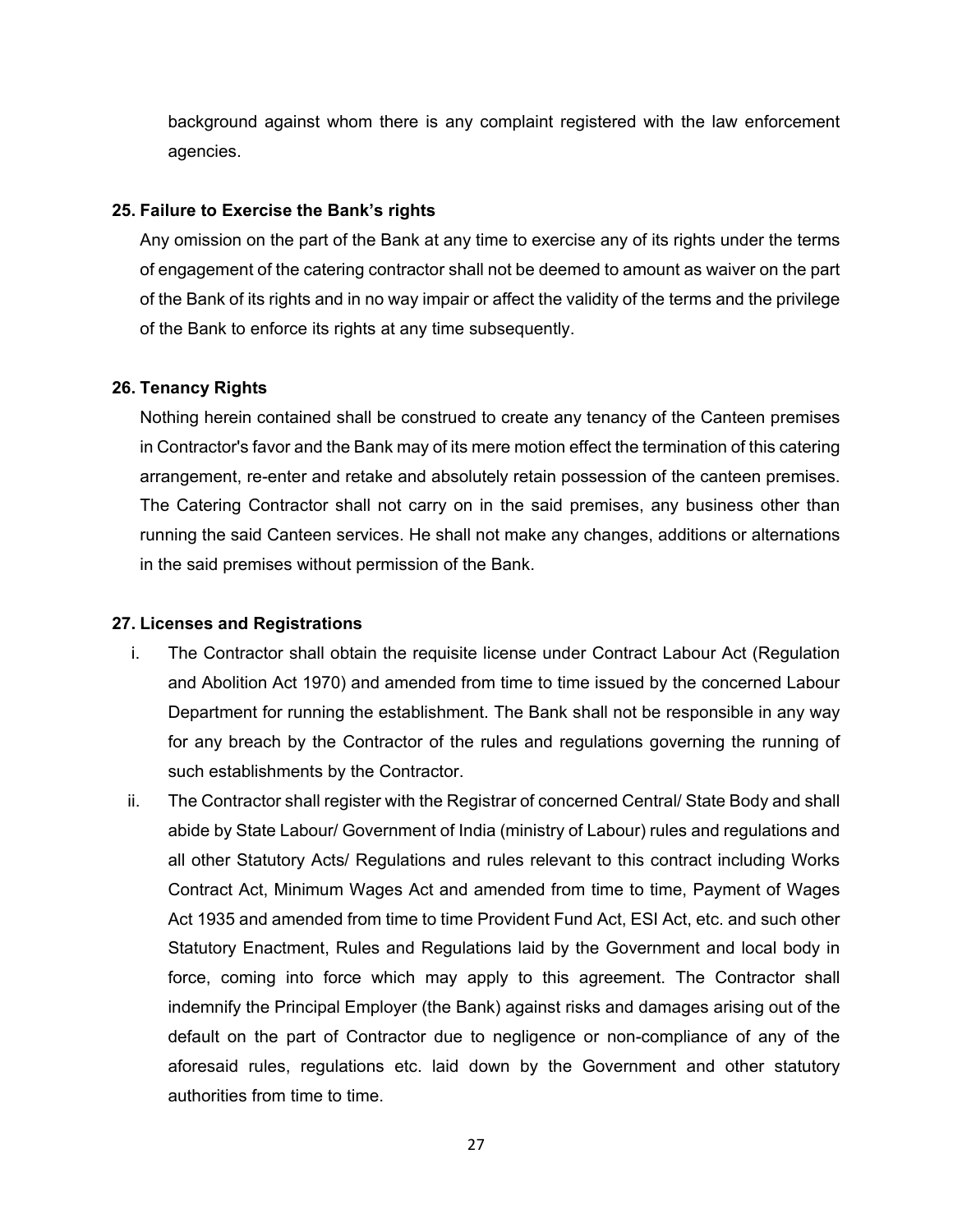- iii. The Contractor shall comply with all requirements of laws, statutes, rules regulations with regard to the provision of labour laws and other related laws and ensure that an appropriate license from concerned labour department is obtained. It shall be the responsibility of the Contractor for furnishing necessary statutory information / documents in proof of the above whenever called for by the Bank. In case of any labour problems related to the workmen staff of the Contractor, the same shall be settled at the Contractor's end only.
- **28.** In case of any dispute between the tenderer and RBI about the execution of contract, the interpretation and decision of RBI will be final and will be binding on the tenderer.

#### **29. Non-disclosure Clause**

The Contractor shall not disclose directly or indirectly any information, materials and details of the Bank's infrastructure/systems/equipment etc., which may come to the possession or knowledge of the Contractor during the course of discharging its contractual obligations in connection with this agreement, to any third party and shall at all times hold the same in strictest confidence. The Contractor shall treat the details of the contract as private and confidential, except to the extent necessary to carry out the obligations under it or to comply with applicable laws. The Contractor shall not publish, permit to be published, or disclose any particulars of the works in any trade or technical paper or elsewhere without the previous written consent of the Bank. The Contractor shall indemnify the Bank for any loss suffered by the Bank as a result of disclosure of any confidential information. Failure to observe the above shall be treated as breach of contract on the part of the Contractor and the Bank shall be entitled to claim damages and pursue legal remedies.

#### **30. Sexual Harassment of women at workplace**

The Contractor shall be solely responsible for full compliance with the provisions of the Sexual Harassment of women at workplace (Prevention, Prohibition and Redressal) Act, 2013 (SH Act). In case of any complaint of sexual harassment against its employee within the premises of the Bank, the complaint will be filed before the Internal Complaints Committee constituted by the Contractor or Local Committee constituted under the SH Act and the Contractor shall ensure appropriate action under the said Act in respect to the complaint. Any complaint of sexual harassment from any aggrieved employee of the contractor against any employee of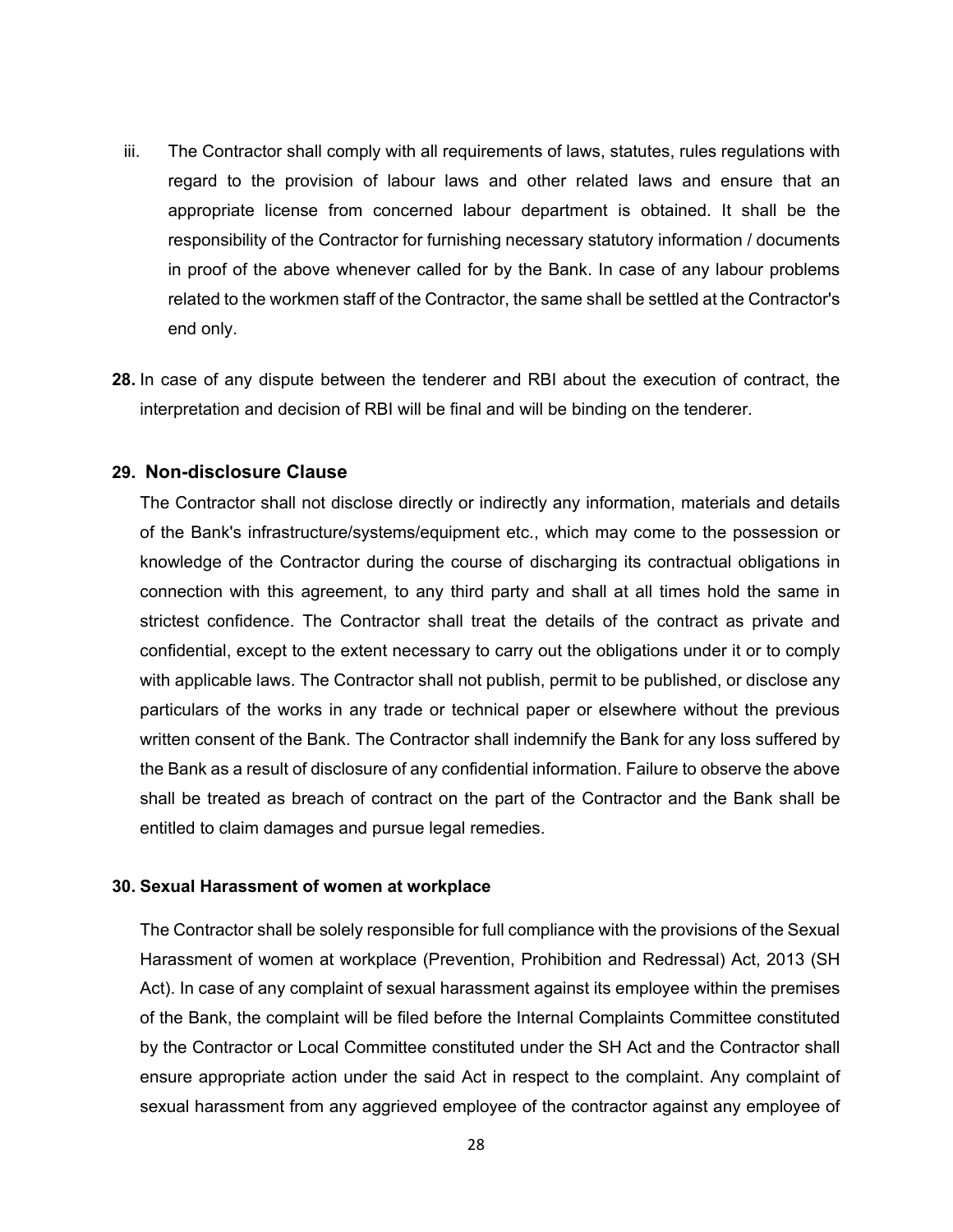the Bank shall be taken cognizance of by the Complaints Committee constituted by the Bank. The contractor shall be responsible for any monetary compensation that may need to be paid in case the incident involving the employees of the contractor, for instance any monetary relief to Bank's employee, if sexual harassment by the employee of the contractor is proved by the Committee. The person/employee involved in sexual harassment of the Bank's employee shall be removed from the Bank's premises till the enquiry is completed and if such person is found to be guilty, he may be permanently removed from the Bank's premises. The contractor shall be responsible for educating its employees about prevention of sexual harassment at workplace and related issues.

#### **31. ONE BID PER BIDDER**

Each bidder shall submit only one tender either by himself or as a partner in joint venture or as a member of consortium. If a bidder or if any of the partners in a joint venture or any one of the members of the consortium participate in more than one bid, the bids shall be liable to be rejected without assigning any reason thereof.

**32.** Canvasing, soliciting or endeavoring to entice or inducement in any form by any person with a view to influencing acceptance of a bid will be an offence under Laws of India. Such action shall result in the rejection of bid, in addition to other punitive measures.

#### **33. Signing of Contract Agreement**

- i. The General instructions to the tenderers and special conditions, conditions hereinbefore referred to Conditions of Contract and Technical Specifications enclosed with the tender documents, the subsequent correspondence exchanged between the Bank and the tenderer and the work order placed shall be the basis of the final contract to be entered into with the successful tenderer.
- ii. The Tenderer shall go through the terms and conditions given in the general conditions of contract herewith and his offer shall be strictly in line with the terms specified therein. No deviation from the terms and conditions specified shall be acceptable. Each page of the tender documents should be signed for his/their having acquainted himself/themselves in the general conditions of contract, technical specifications, etc.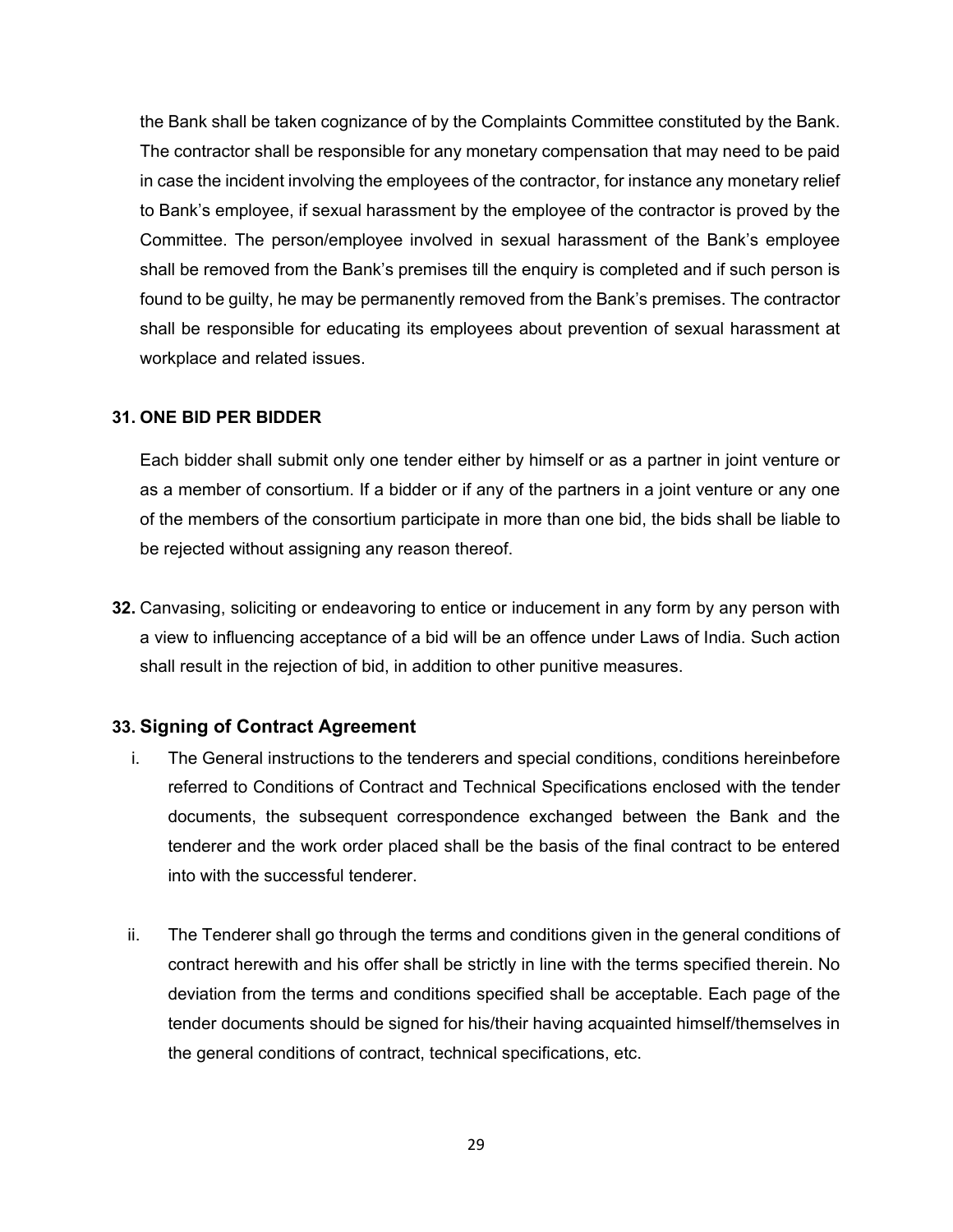- iii. The tender submitted on behalf of a firm shall be signed by all the partners of the firm or a partner who has the necessary authority on behalf of the firm to enter into the proposed contract. Otherwise, the tender may be rejected.
- iv. On receipt of intimation from the Bank of the acceptance of his/their tender, the successful tenderer shall be bound to implement the Contract within seven days thereof, the successful tenderer shall sign an agreement in accordance with the draft agreement provided by the Bank. Notwithstanding the signing of the agreement the written acceptance by the Reserve Bank of India of a tender in itself will constitute a binding agreement between the Reserve Bank of India and the person so tendering, whether such contract is or is not subsequently executed.
- v. The contractor shall not assign the contract to any third party. He shall not sublet any portion of the contract except with the written consent of the Bank. In case of breach of these conditions, the Bank may serve a notice in writing on the Contractor rescinding the contract whereupon the security deposit shall stand forfeited to the Bank, without prejudice to other remedies against the Contractor.
- **34.** The Bank reserves the right to accept the tender either in whole or in part at the same prices quoted by the Tenderer.

#### **35. Debar/Disqualification**

If any certificate/documents enclosed or details furnished by the contractor are found to be incorrect/fake/bogus tampered with or information not disclosed, the contractor shall be debarred and shall not be awarded any future work in Reserve Bank of India. Joint ventures or partnership firms or any other nature of firms in which the contractor is a party shall also not be awarded any work. The contractor in such event shall also be liable to be placed in negative list and shall be disqualified from participating in any tender floated by the Bank for a period of three years. In the event of failure to execute the work after award of the work, the Bank reserves the right to debar the contractor, its associates and entities in which it is interested from award of any contract in the Bank. The Bank also reserves its right to debar the contractor who fails to discharge the contractual obligation under this contract, from participating in any tender or from award of any work in the Bank for a period of three years.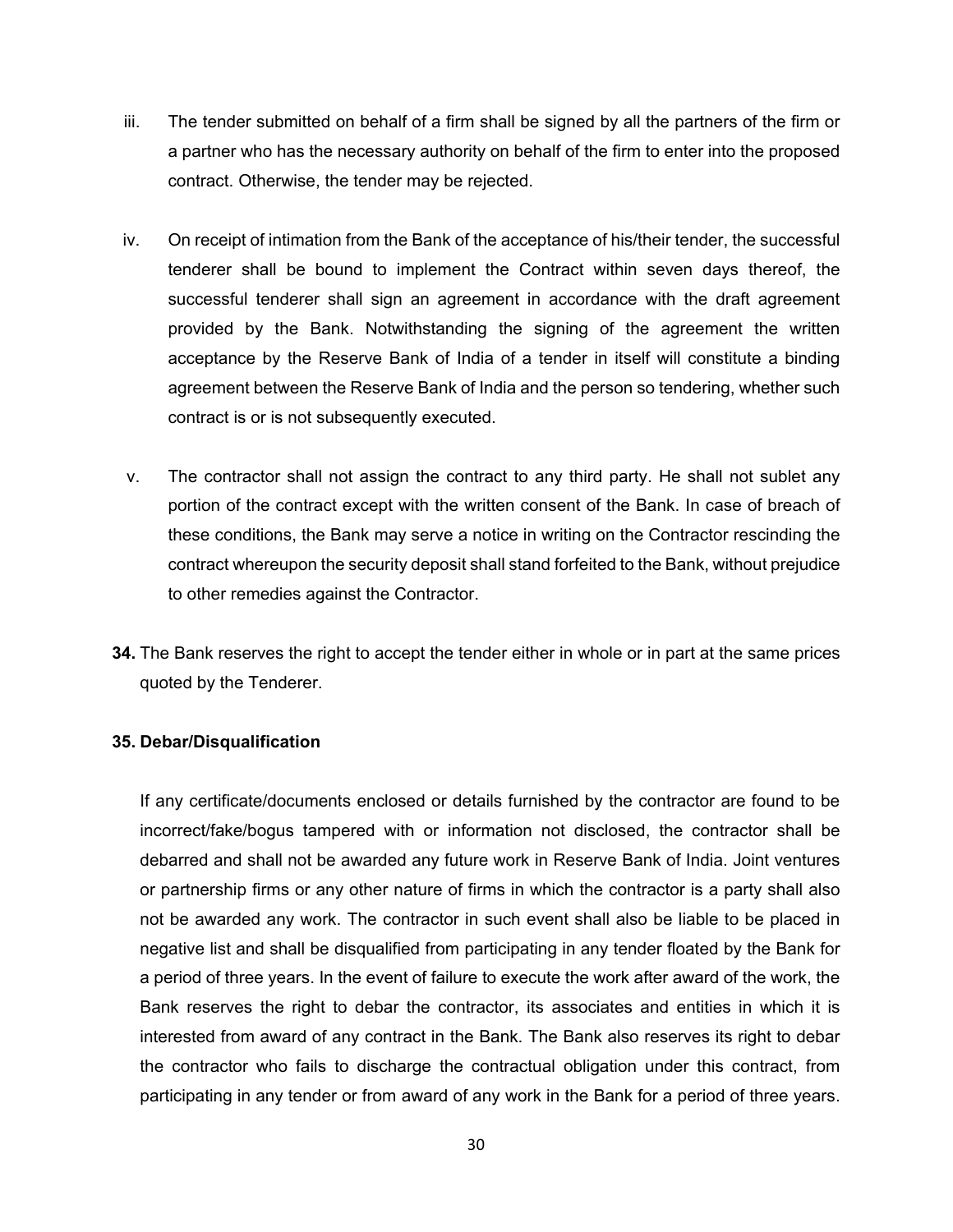The Bank shall issue a 10 days' notice to the contractor before debarring the contractor and consider reply, if any, given by the Contractor to such notice. The decision of the Officer-In-Charge shall be final in this regard.

### **36. Clarification of Tenders**

- i. To assist in the examination, evaluation, comparison of the tenders and qualification of the tenderers, the Bank may, at its discretion, ask any tenderer for a clarification regarding its tender, allowing a reasonable time for response. Any clarification submitted by a tenderer that is not in response to a request by the Bank shall not be considered. The Bank's request for clarification and the response shall be in writing. No change in the prices or substance of the tender shall be sought, offered, or permitted, except to confirm the correction of arithmetic errors discovered by the Bank in the evaluation of the tenders.
- ii. If a tenderer does not provide clarifications of its tender by the date and time set in the Bank's request for clarification, its tender shall be liable to be rejected.
- **37.** The terms and conditions mentioned in the tender document shall form the part and parcel of this agreement.

# **I/We have read the Terms & Conditions explicitly mentioned above and accept the same to execute the contract, if awarded.**

Signature of the authorized person:  $\Box$ 

Name of the signatory in the signatory in the set of the signatory in the set of the set of the set of the set of the set of the set of the set of the set of the set of the set of the set of the set of the set of the set o

(In block capital letters)

\_\_\_\_\_\_\_\_\_\_\_\_\_\_\_\_\_\_\_\_\_\_\_\_\_\_\_\_\_

Status of the signatory i.e. proprietor / partner/director:

Date: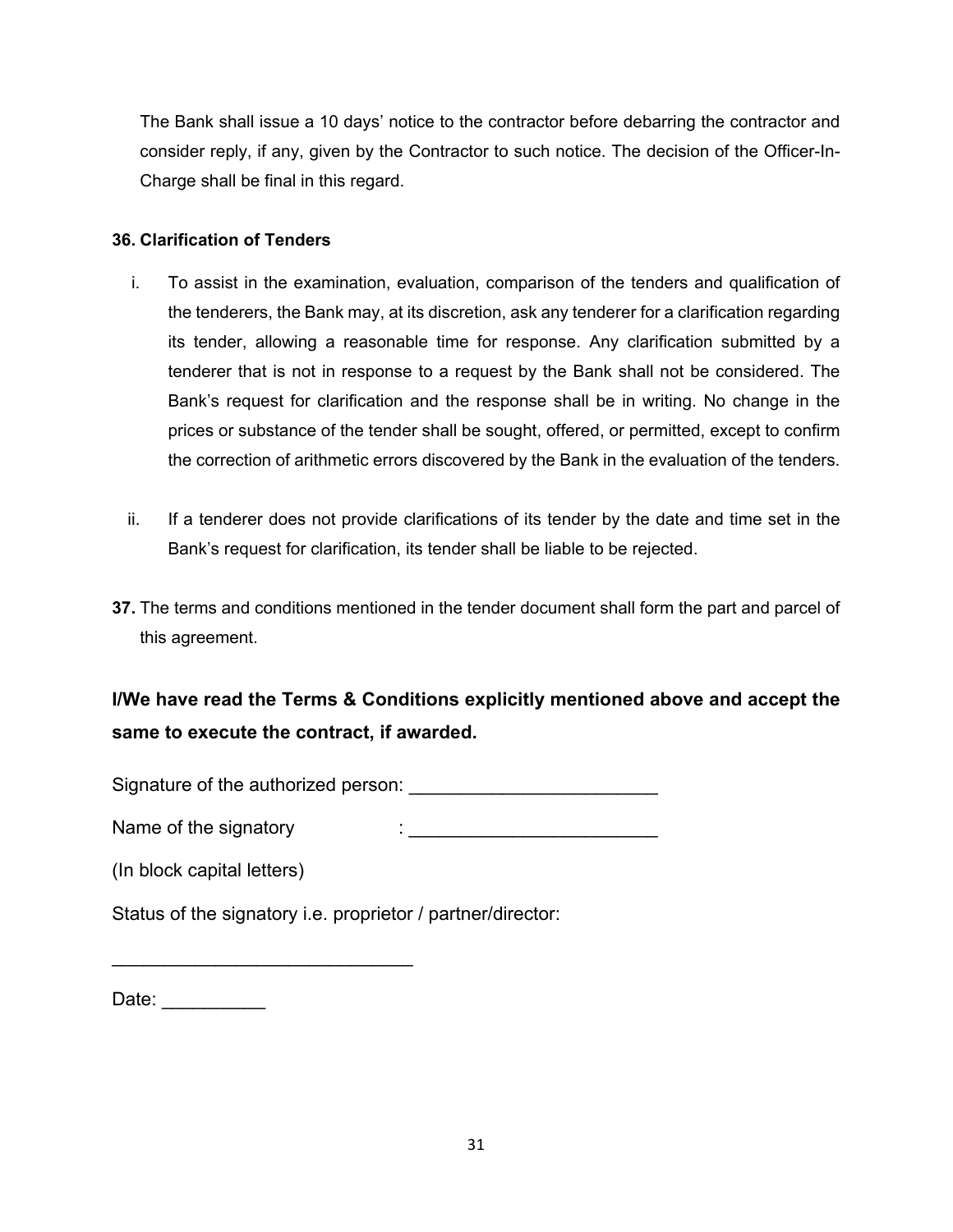### **Work Specifications/ Scope of Work**

- 1. During the contract period, the contractor shall be responsible for the following:
	- i. The canteen services shall normally be provided at the Staff Canteen in the Annex Building adjacent to the main building of Reserve Bank of India, Belapur or at any other place as approved by the Bank within the Bank's premises.
	- ii. The Contractor shall provide canteen items at the rates quoted by them in the financial bid. Rates for any new items introduced will require prior approval of the Bank.
	- iii. The contractor shall provide infrastructure for electronic payment viz. POS, Sodexo card machine. The contractor shall accept Sodexo meal coupon card along with debit card/credit card/cash against the breakfast/lunch/snacks items served to the Bank's staff, by him/her. The contractor will claim the amount against Sodexo EMCs/coupons directly from the Sodexo SVC India Pvt. Ltd. The Bank shall not be responsible for any claims, in this regard.
	- iv. Breakfast in the morning, lunch in afternoon and snacks in the evening shall be provided in the canteen.
	- v. The contractor shall run the Staff Canteen on all working days (that is, Monday to Friday) of the Bank and on such other days as may be required by the Bank.
	- vi. The staff canteen shall be kept open during such timings as may be stipulated by the Bank from time to time. However, if required by the Bank, services will have to be provided beyond office hours.
	- vii. The Contractor shall have to serve Special lunches/High Tea/ Special Tea as and when required for which prior information shall be given by the Bank.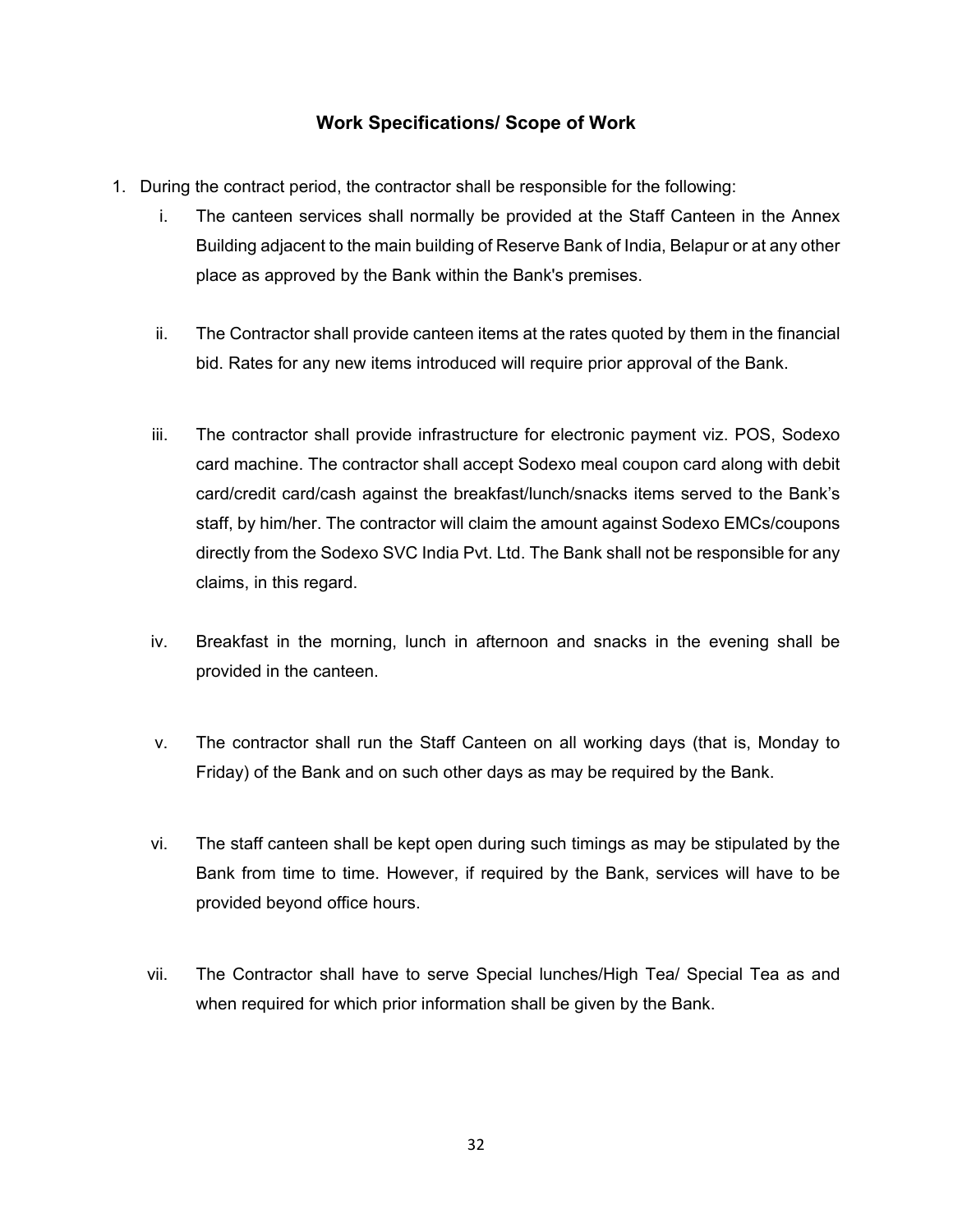- viii. Providing snacks and tea/ coffee/ juice services to the participants, office staff, and guests for the meetings/ events organized on special occasions by the Bank during office hours, after office hours and on holidays, if so required.
- ix. Contractor shall have to provide full day meal to ZTC trainees as and when required by the ZTC, Belapur, payment of which will be done by the ZTC, Belapur as per the rates quoted by the bidder in financial bid.
- x. Apart from that, The Contractor may be asked to arrange / provide snacks, cakes, outside food items etc., as and when required by the Bank, reimbursement of which will be done by the Bank on the agreed terms on mutual consent.
- **2.** The Contractor shall supply and serve wholesome and hygienic meals and snacks in accordance with the menu as stated in Financial Bid and at the rates as agreed in the contract.
- **3.** Good quality and branded raw materials/oils should be used for cooking the items. The oil should be of branded companies like Saffola / Sundrop / Fortune etc. The rice to be served in the lunch should be of good quality. Recycling of cooking oil is not permitted. The Caterer should also maintain the cleanliness of Kitchen and Dining hall.

#### **4. Infrastructure to be provided by the Bank**

- i. The infra-structure currently available in the canteen i.e. furniture, utensils, kitchen equipment's will be made available to the caterer.
- ii. Electricity connections/points for electrical equipment etc.
- iii. Kitchen area with gas connection for cooking. The cost of LPG refilling, edible materials and transportation will be borne by the Contractor. Electric stoves shall not be used for preparation of food. Use of Kerosene is prohibited in the Bank's premises.
- iv. It is the duty of the Contractor to properly handle the crockery/cutlery/various gadgets etc. provided by the Bank. Cost of breakage/loss, if any, of the aforesaid items, would be recoverable from the Contractor. The decision of the Bank will be final in this regard.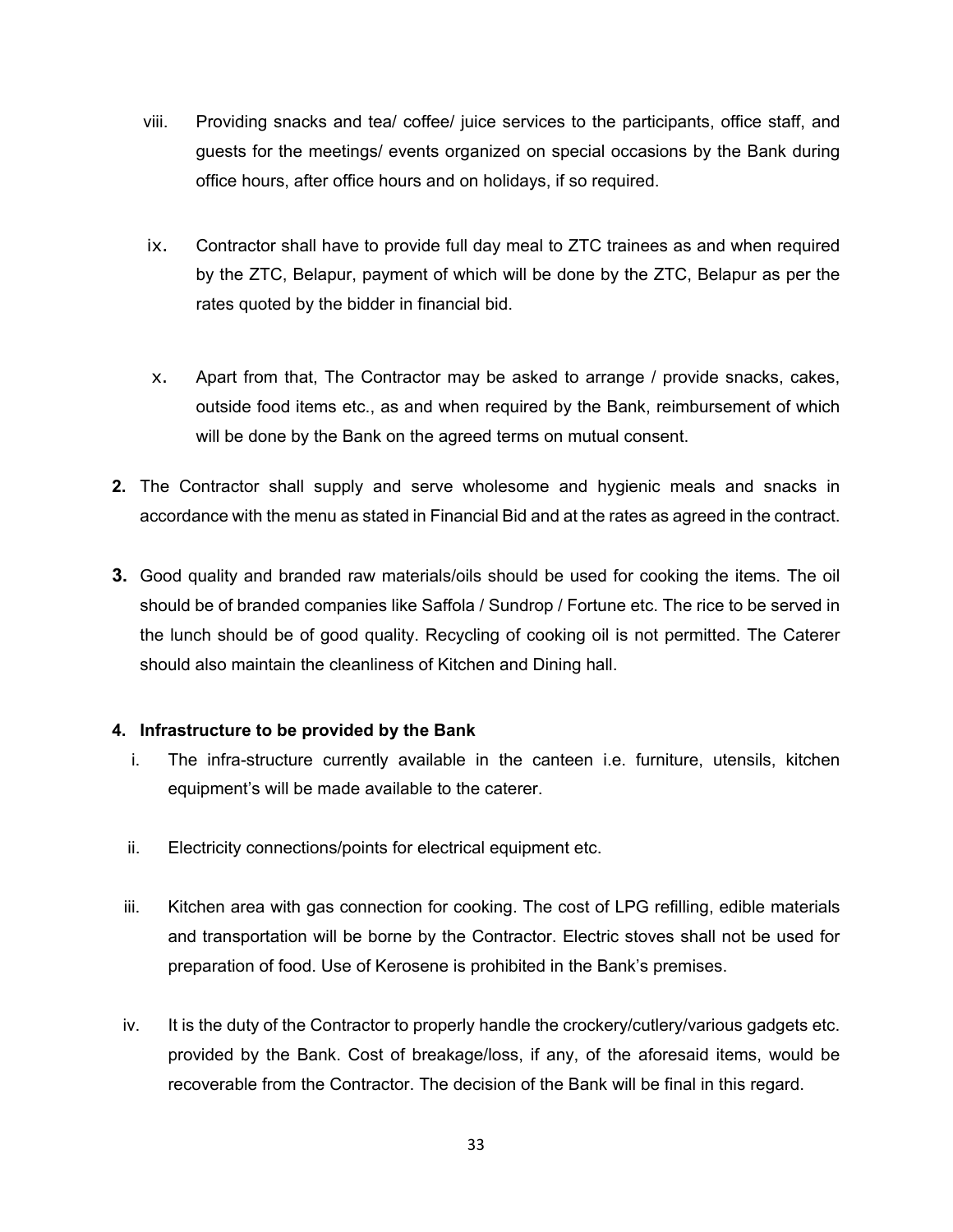v. Bank may consider providing additional infra-structure, if found necessary.

## **Note: The bidders are advised to consider the facilities/infrastructure to be provided by the Bank while quoting their rates.**

#### **5. Kitchen & Dining Area – Cleanliness and Hygiene**

- i. The Contractor shall ensure that the food is cooked in the Staff Canteen itself. Highest standards of hygiene, which will be verified periodically by the Bank have to be maintained. In case of unsatisfactory/unhygienic quality of food item(s) or lapse in services rendered or any breakage/shortage, etc. deductions will be made as penalty which will be solely decided by the Bank. The kitchen will be under the constant supervision of the Bank and any lapse will be viewed seriously by the Bank.
- ii. The contractor shall also maintain the cleanliness of Kitchen and Staff Canteen. Cost of cleaning material shall be borne by the contractor.
- iii. The Contractor shall be exclusively responsible to meet and comply with all legal requirements with respect to food items prepared and served including with respect to raw material and ingredients incorporated therein and shall be exclusively responsible for any infraction of the provisions of any applicable law with regard to preparation, storage, service and sale of food, including the provisions of the Prevention of Food Adulteration Act, The Essential Commodities Act, The Weight & Measures Act and all rules, regulations and orders framed there under, including safety and health of all consumers/residents under the said contract. The Contractor shall keep the Bank indemnified from and against any claim of infection, food poisoning or illness arising from any bad, stale or defective food or materials provided as meals during the entire contract period.

#### **6. Penalties**

Any deficiency in service and quality as well as quantity of tea/coffee/lunch/special lunch etc. from the specification in rate schedule, decided by the Bank, will not be accepted. A penalty shall be levied for any violation, as indicated below, after giving due notice and opportunity to the Contractor to explain his/her position-

i. Use of abusive language or behavior with the Bank's staff in a manner demeaning to them.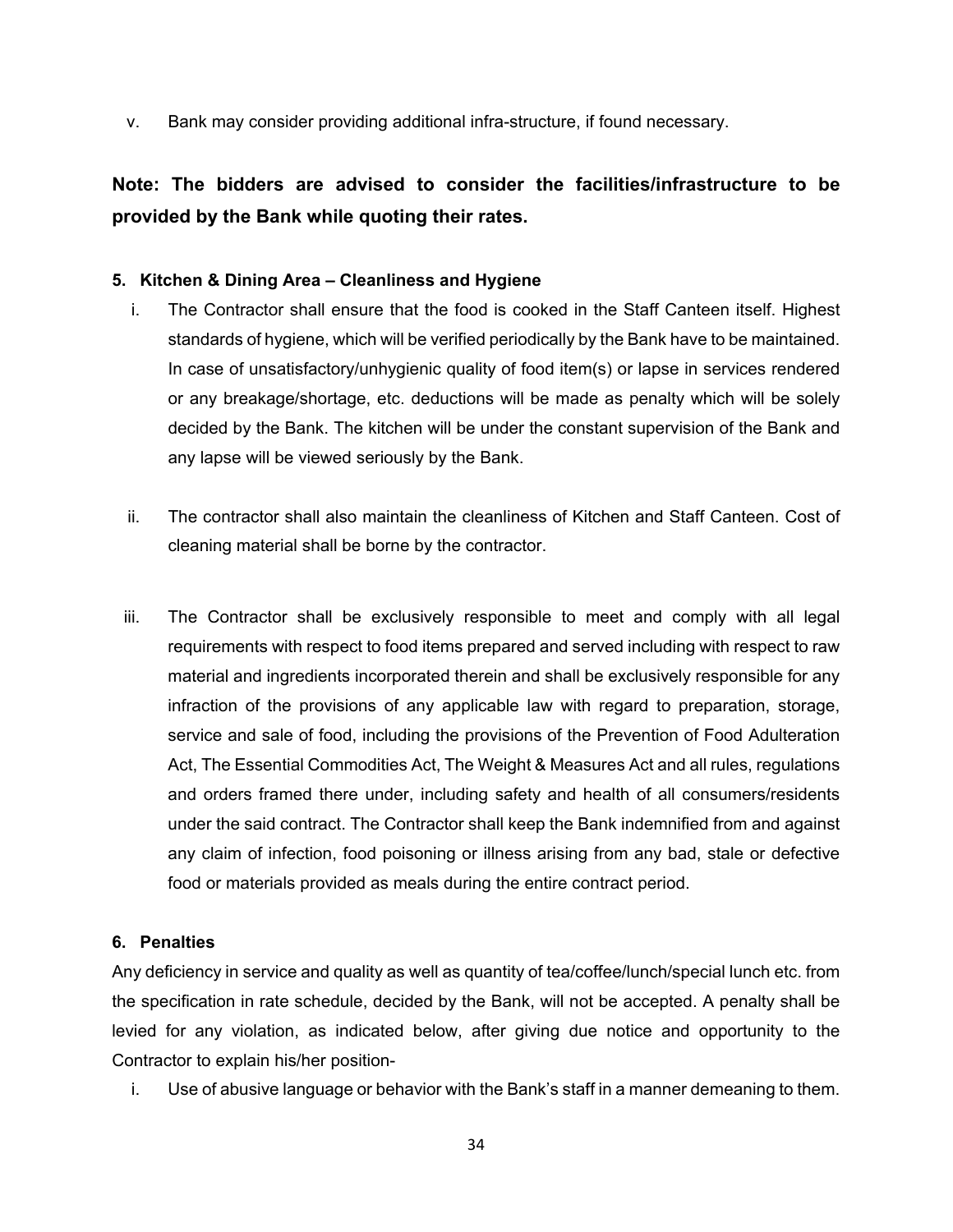- ii. Non-wearing of proper uniforms or wearing untidy uniform by the contractor's staff.
- iii. Change of employees without intimation and approval of the Bank.
- iv. Non-maintenance of statutory and other registers/documents or non-submission of required documents sought by the Bank / non-submission of documentary evidence for payment of wages.
- v. Employment of Minors/ Wages not being paid as per Central Government instructions in this regard
- vi. The Contractor shall keep a suggestion book to be provided by Bank to record any suggestion/complaints on performance of services, from the Bank staff/guests and produce the same to the Bank or its representatives for perusal during their visit to ensure that prompt action has been taken on such complaints and measures taken to avoid their recurrence. The Contractor shall attend to all the complaints and address the same as early as possible to the satisfaction of the Bank.
- vii. In case of any dispute, the decision of the Bank will be final and binding.

## **I/We have read the detailed Scope of Work explicitly mentioned above and accept the same to execute the contract, if awarded.**

| Signature of the authorized person:                         |  |
|-------------------------------------------------------------|--|
| Name of the signatory: (                                    |  |
| (In block capital letters)                                  |  |
| Status of the signatory i.e. proprietor / partner/director: |  |
| Date:                                                       |  |

35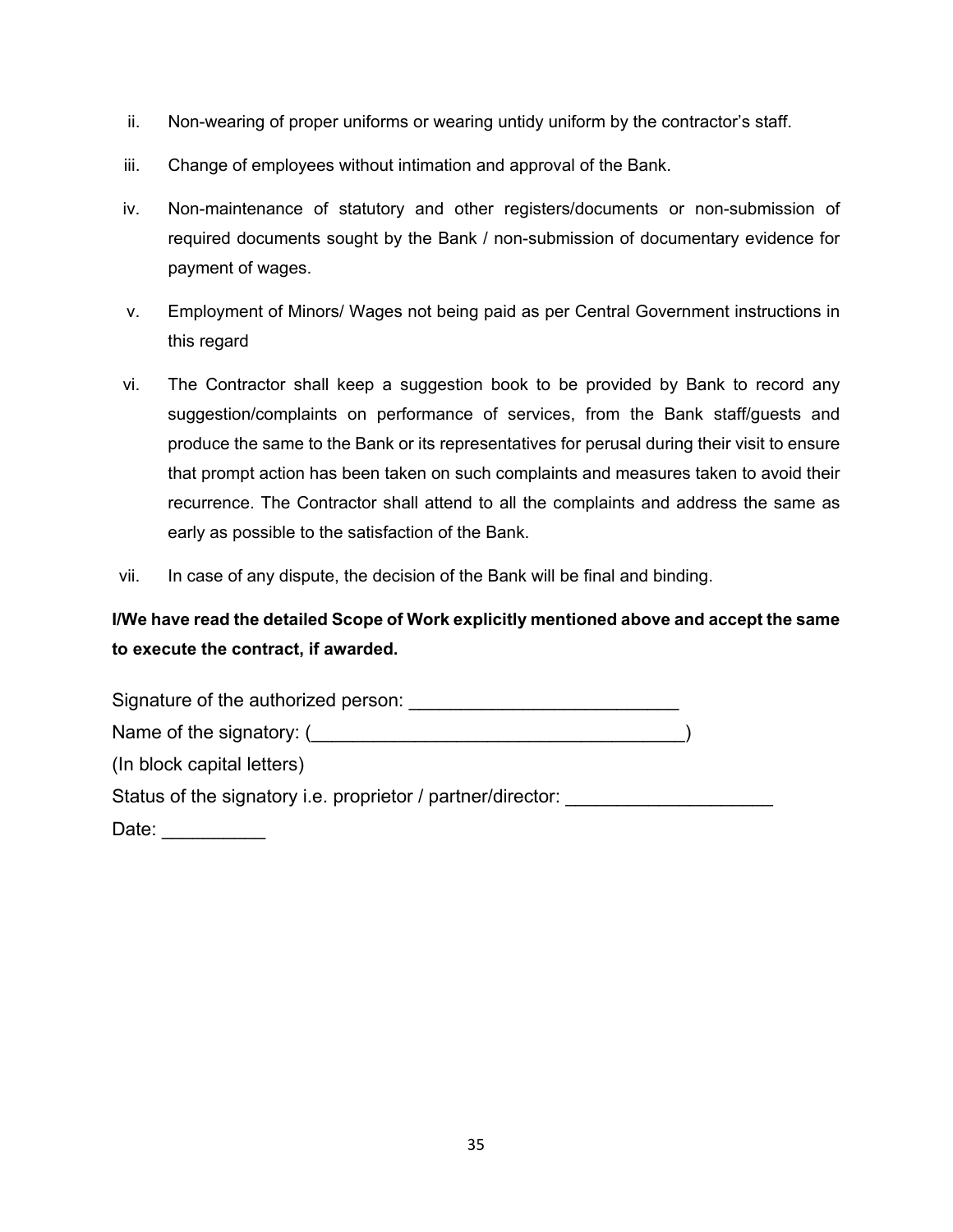## **Profile of the Bidder – Experience - List of similar works being executed/completed by the Bidder during the last 5 years**

<span id="page-35-0"></span>

| $\overline{\mathsf{SI}.}$ | Name & Address of the     | Name/s of contact  | <b>Maximum</b> | Value of the  | <b>Duration</b> |
|---------------------------|---------------------------|--------------------|----------------|---------------|-----------------|
| <b>No</b>                 | organization for whom the | person/s and their | Person         | work executed | of the          |
|                           | work is being executed    | telephone no.      | catered/day    | (in ₹)        | <b>Contract</b> |
| $\mathbf{1}$              |                           |                    |                |               |                 |
| $\overline{2}$            |                           |                    |                |               |                 |
| $\overline{3}$            |                           |                    |                |               |                 |
| $\overline{4}$            |                           |                    |                |               |                 |
| 5                         |                           |                    |                |               |                 |
| 6                         |                           |                    |                |               |                 |
| $\overline{7}$            |                           |                    |                |               |                 |
| 8                         |                           |                    |                |               |                 |
| 9                         |                           |                    |                |               |                 |
| 10                        |                           |                    |                |               |                 |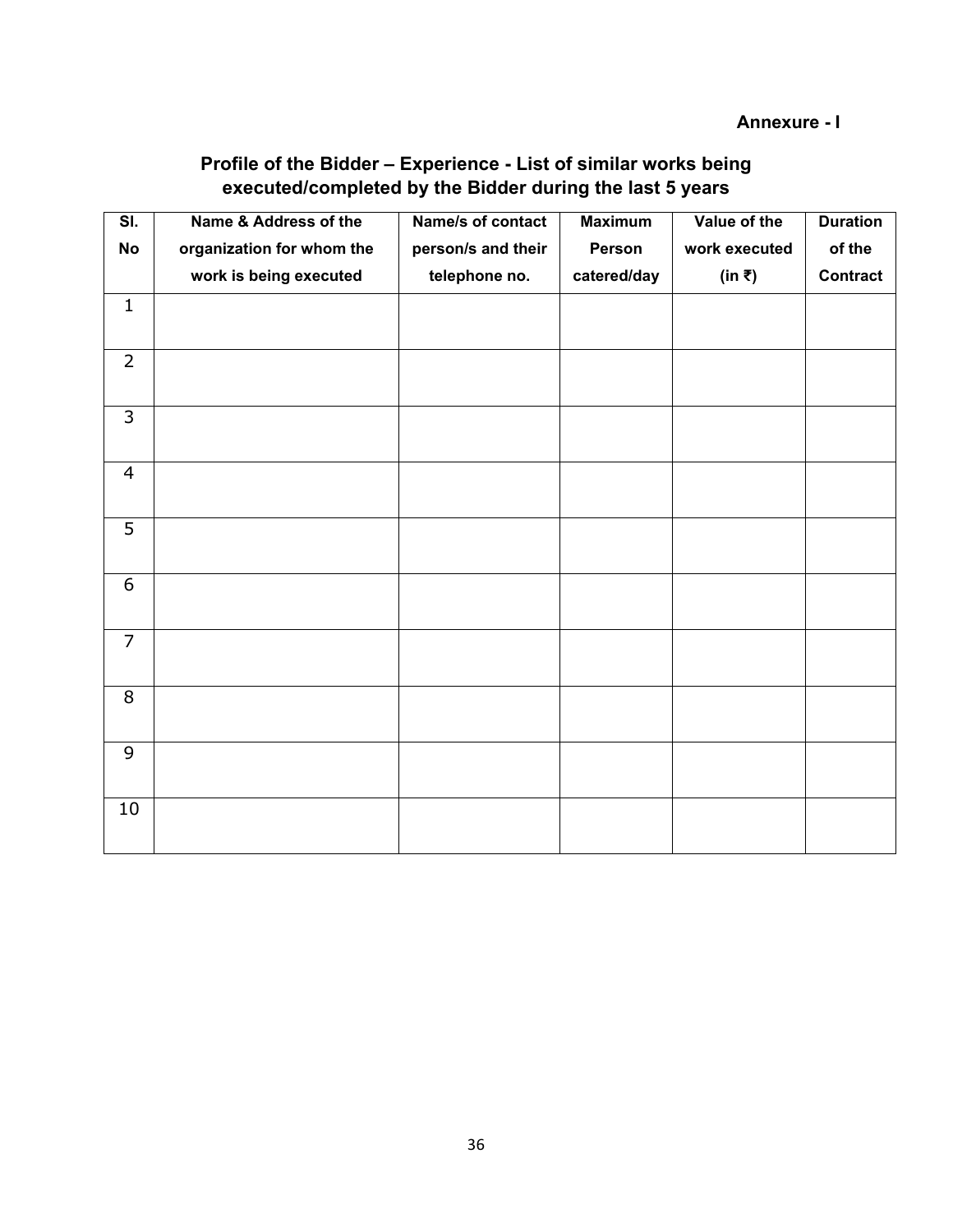### **Client's Certificate Regarding Performance of Contractor**

<span id="page-36-0"></span>Name & address of the Client \_\_\_\_\_\_\_\_\_\_\_\_\_\_\_\_\_\_\_\_\_\_

Details of Works executed by M/s \_\_\_\_\_\_\_\_\_\_\_\_\_\_\_\_\_\_\_

| SI.            | <b>Description</b>                             | To be filled /approved by the Client |
|----------------|------------------------------------------------|--------------------------------------|
| <b>No</b>      |                                                |                                      |
| $\mathbf{1}$   | Name of work with brief particulars            |                                      |
| $\overline{2}$ | Agreement No. and date                         |                                      |
| 3              | Agreement amount                               |                                      |
| 4              | Duration of work                               |                                      |
| 5              | Details<br>of<br>compensation<br>levied<br>for |                                      |
|                | deficiency in service (indicate amount) if     |                                      |
|                | any                                            |                                      |
| 6              | Name and address of the authority under        |                                      |
|                | whom works executed                            |                                      |
| $\overline{7}$ | Comments on the capabilities of the            | Excellent/Very Good/ Good/ /Poor     |
|                | Contractor                                     |                                      |
|                | Hygiene<br>a                                   |                                      |
|                | b<br>Quality of raw materials used             |                                      |
|                | Mobilization of manpower<br>C                  |                                      |
|                | General behavior<br>d                          |                                      |

**Note:** All columns should be filled in properly

Signature with Office seal: \_\_\_\_\_\_\_\_\_\_\_\_\_\_\_\_\_\_\_\_\_\_\_

Name (In Block Letters): \_\_\_\_\_\_\_\_\_\_\_\_\_\_\_\_\_\_\_\_\_\_\_

| Designation: |  |
|--------------|--|
|--------------|--|

| Date: |
|-------|
|-------|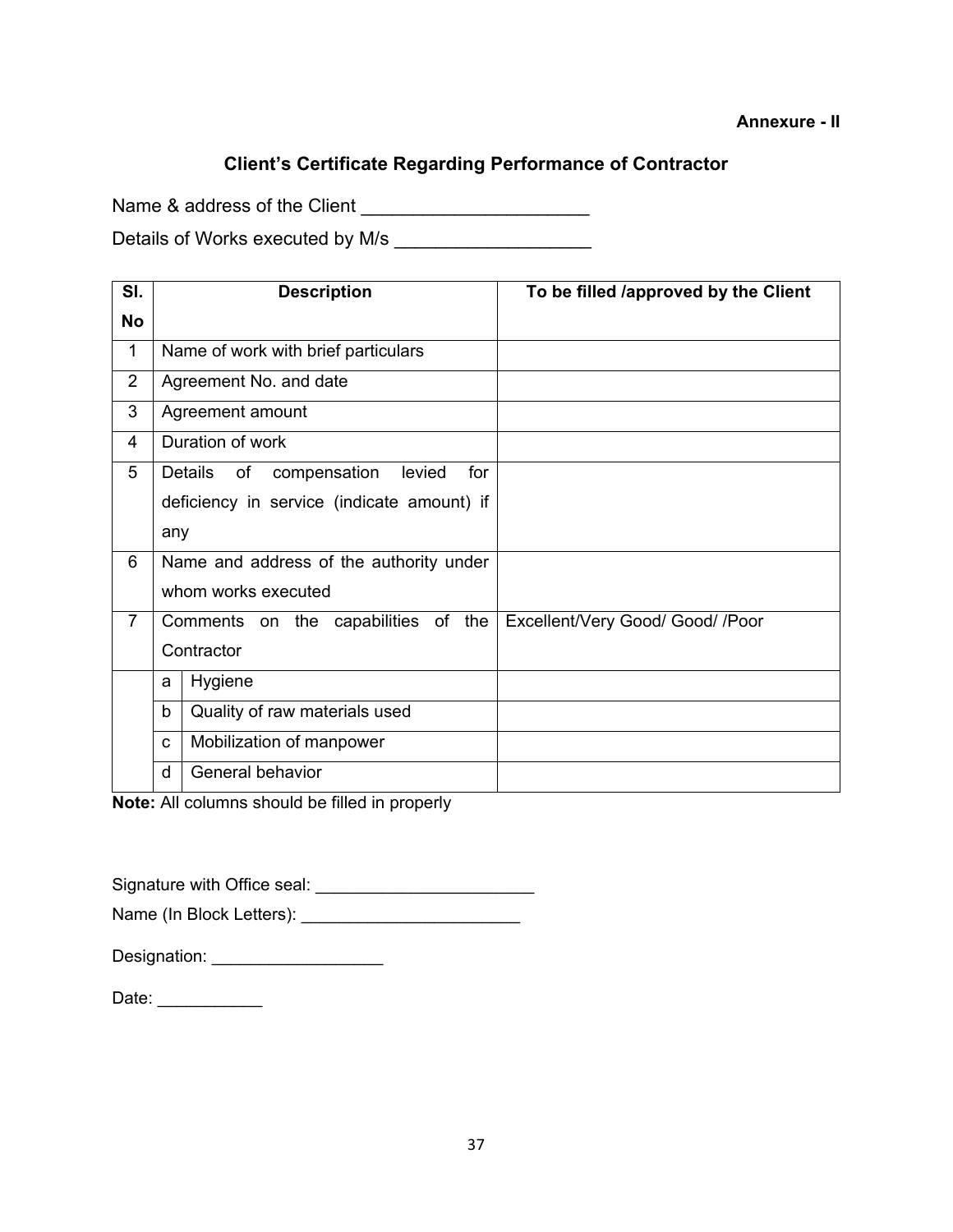### <span id="page-37-0"></span>**Declaration**

I/We solemnly hereby declare that:

- i. The firm/company is not involved in illegal activities or financial frauds. There are no cases with the Police/ Court/ Regulatory authorities against the bidder.
- ii. The firm/company has not been prosecuted or suffered any penalty for violation of any statutory laws by any Authority.
- iii. The firm/company has not been suspended / delisted / blacklisted by any organization including any Office of Reserve Bank of India, on any grounds.
- iv. The firm/company has not rescinded/abandoned any contract awarded by any of his clients before the expiry of prescribed period of contract. The firm/company shall give details of all disputes it had with its clients and furnish the status thereof.

| Signature of the authorized person:                         |  |
|-------------------------------------------------------------|--|
| Name of the signatory: (                                    |  |
| (In block capital letters)                                  |  |
| Status of the signatory i.e. proprietor / partner/director: |  |
| Date:                                                       |  |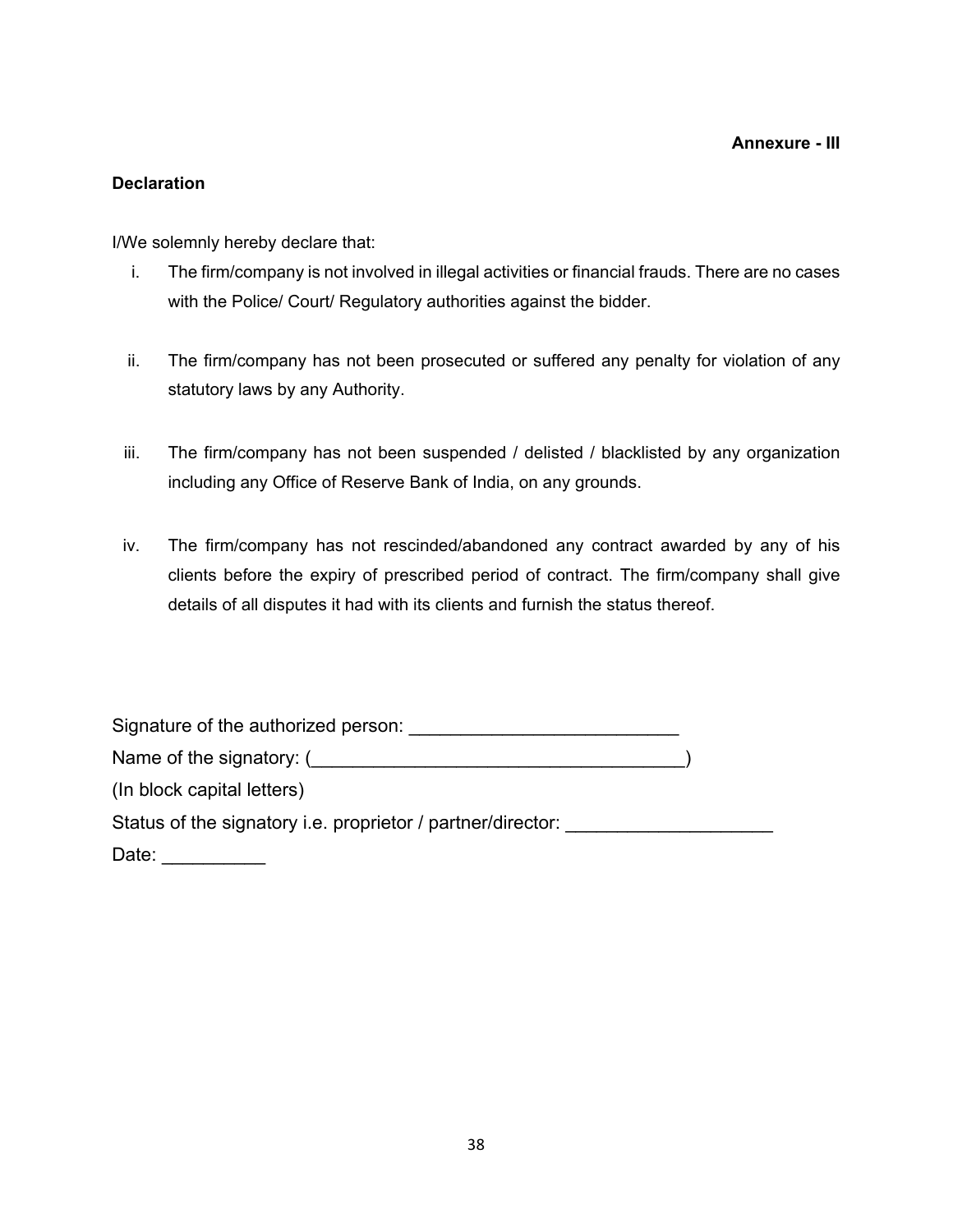### **Annexure - IV**

#### <span id="page-38-0"></span>**Details of Bankers**

| Name of the Banker-                          |  |
|----------------------------------------------|--|
| Name of the Branch and its Complete Postal   |  |
| <b>Address</b>                               |  |
|                                              |  |
|                                              |  |
| Name and job title of the Contact Person     |  |
| along with his/her Telephone No(s) and Fax   |  |
| $No(s)$ ., etc.                              |  |
|                                              |  |
|                                              |  |
| <b>Type of Account</b>                       |  |
|                                              |  |
| <b>Account Number</b>                        |  |
| <b>IFS Code</b>                              |  |
| Whether Credit facility / Overdraft Facility |  |
| enjoyed by the bidder                        |  |
|                                              |  |
| The period from which the bidder has been    |  |
| banking with the Banker                      |  |
| Any other information which the bidder may   |  |
| like to furnish about its Banker             |  |
|                                              |  |
|                                              |  |
|                                              |  |
| Authorized Signatory (With Name and          |  |
| Seal)                                        |  |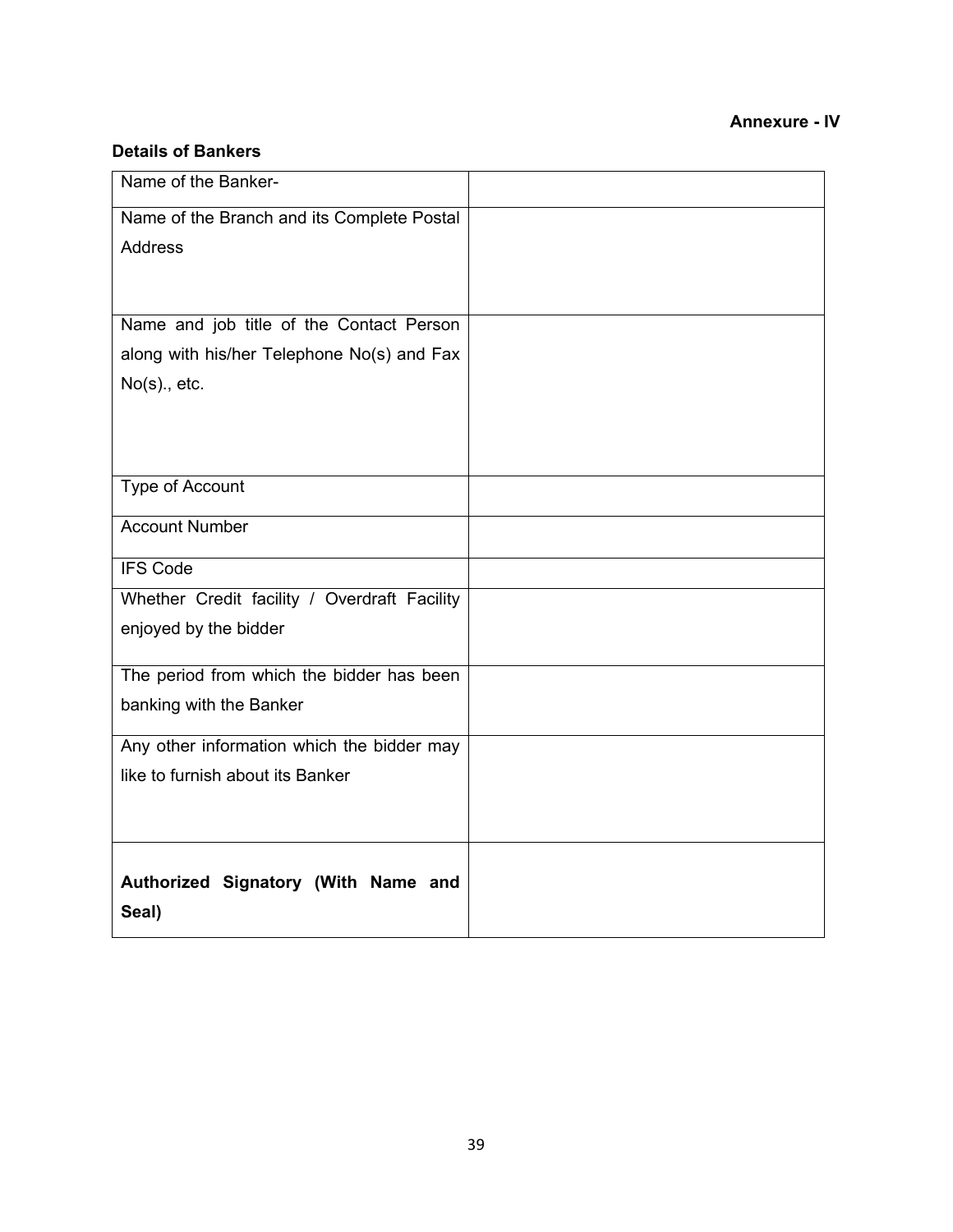#### **Annexure - V**

#### **Proforma of Performance Bank Guarantee**

(On Non-Judicial Stamp Paper of appropriate value purchased in the name of the issuing bank)

Place:  $\blacksquare$ Date: The Chief General Manager Reserve Bank of India CBD Belapur Navi Mumbai-400 614

Madam/ Dear Sir,

## **Contract for providing Catering Services at Staff Canteen at Reserve Bank of India, Plot No 3, Sector – 10, H. H. Nirmaladevi Marg, CBD Belapur, Navi Mumbai** WHEREAS

Reserve Bank of India, having its Central Office at Shahid Bhagat Singh Marg, Mumbai, through its office at Reserve Bank of India, Post Box No.15, Sector 10, Plot No.3, H. H. Nirmaladevi Marg, CBD Belapur, Navi Mumbai - 400 614 (hereinafter called "the RBI") has awarded the Contract for the captioned work (hereinafter called the "Contract") to M/s……………….. (Name of the Contractor) (Hereinafter called "the said Contractor", which expression shall include its successors and assigns).

AND Whereas under the said contract the Contractor is bound by the said Contract to submit to RBI, Belapur a Performance Bank Guarantee (**5% of Contract value)** for a total amount of ₹\_\_\_\_\_\_\_\_\_\_\_\_\_\_\_\_ (Rupees\_\_\_\_\_\_\_\_\_\_\_\_\_\_\_\_\_\_\_\_\_\_\_\_\_\_\_\_\_\_\_\_ only) (Amount in figures and words) for the due fulfilment by the said Contractor of the terms and conditions contained in the contract. We, ………………...(Name of the Bank), (hereinafter called "the Bank"), at the request of M/s ………………….., the Contractor, do hereby undertake to pay to RBI, an amount not exceeding **₹.\_\_\_\_\_\_\_\_\_\_\_\_\_\_\_\_ (Rupees\_\_\_\_\_\_\_\_\_\_\_\_\_\_\_\_\_\_\_\_\_\_\_\_\_\_\_\_\_\_\_\_\_\_\_\_\_\_ only) (Amount in figures and words)** as Performance Guarantee for due fulfilment of terms and

conditions of the contract.

#### **NOW THIS GUARANTEE WITNESSETH**

1. We..................... (Name of the Bank) do hereby agree with and undertake to RBI, their Successors, Assigns that in the event of RBI coming to the conclusion that the Contractor has not performed his obligations as per the terms & conditions of the said contract or have committed a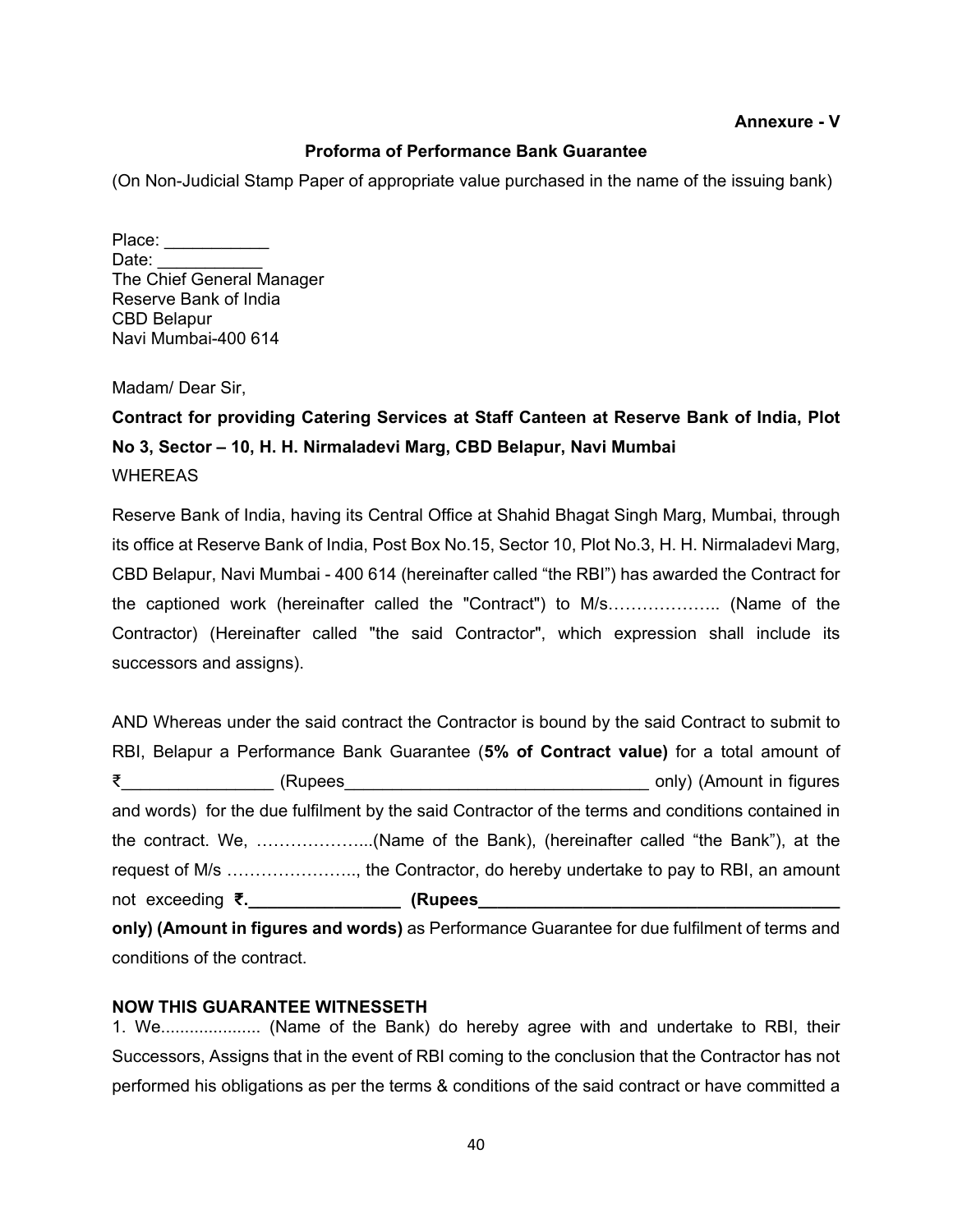breach thereof, which conclusion shall be binding on us as well as the said Contractor; we shall on demand by RBI, pay without demur to RBI, a sum of  $\xi$ . (Rupees etc.) The control only (Amount in figures and words) or any lower amount that may be demanded by RBI. Our guarantee shall be treated as equivalent to the Performance Guarantee Amount for the due performance of the obligations of the Contractor under the said Contract, provided, however, that our liability against such sum shall not exceed the sum of ₹.\_\_\_\_\_\_\_\_\_\_\_\_\_\_\_\_ (Rupees example only) (Amount in figures and words)

2. We also agree to undertake and confirm that the sum not exceeding ₹. (Rupees\_\_\_\_\_\_\_\_\_\_\_\_\_\_\_\_\_\_\_\_\_\_\_\_\_\_\_\_\_\_\_\_\_\_\_\_\_\_ only) (Amount in figures and words) as aforesaid shall be paid by us forthwith without any demur or protest, merely on demand from RBI on receipt of a notice in writing stating that the amount is due to them and we shall not ask for any further proof or evidence and the notice from RBI shall be conclusive and binding on us and shall not be questioned by us in any respect or manner whatsoever. We shall pay to RBI any money so demanded notwithstanding any dispute/disputes raised by the Contractor in any suit or proceedings pending before any Court, Tribunal or Arbitrator/s relating thereto and the liability under this guarantee shall be absolute and unequivocal. We undertake to pay the amount claimed by RBI immediately on receipt of the notice as aforesaid.

3. We confirm that our obligation to RBI under this guarantee shall be independent of the agreement or agreements or other understandings between RBI and the Contractor.

4. This guarantee shall not be revoked by us without prior consent in writing of RBI.

5. Any notice by way of demand or otherwise hereunder may be sent by special courier, mail, fax or registered post to our local address as aforesaid and if sent by post, it shall be deemed to have been given when the same has been posted.

### **We hereby further agree that** –

a) Any forbearance or commission on the part of the RBI in enforcing the conditions of the said contract or in compliance with any of the terms and conditions stipulated in the said Contract and/or hereunder or granting of any time or showing of any indulgence by the RBI to the Contractor or any other matters in connection therewith shall not discharge us in any way and our obligation under this guarantee. This guarantee shall be discharged only by the performance by the Contractor of their obligations and in the event of their failure to do so, by payment by us of the sum not exceeding ₹. (Rupees etc.) (Rupees and words) (Amount in figures and words) Our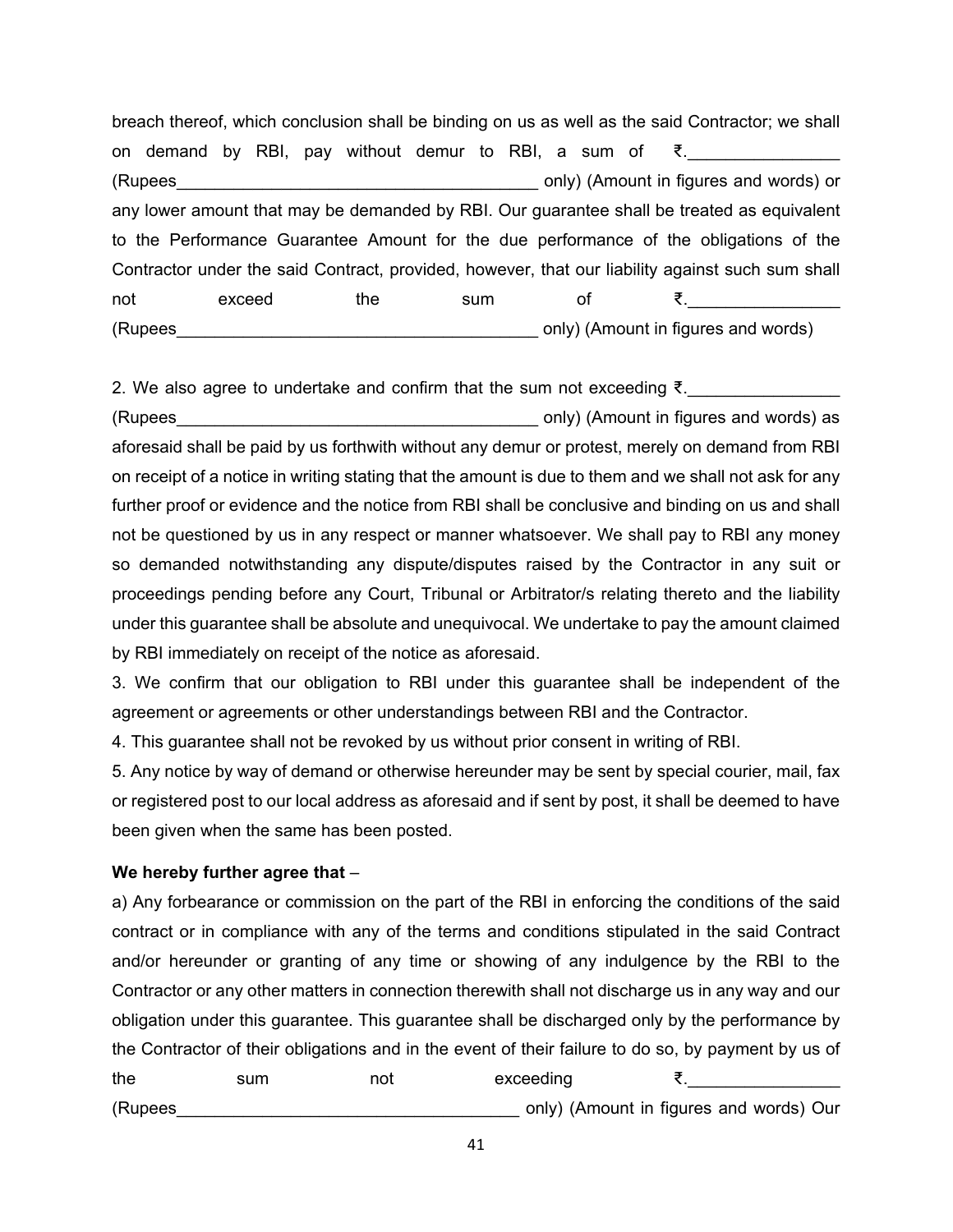liability under these presents shall not exceed the sum of  $\bar{\xi}$ . (Rupees example only) (Amount in figures and words).

b) Our liability under these presents shall not be affected by any infirmity or irregularity on the part of our said constituents/clients or their obligations thereunder or by dissolution or change in the constitution of our said constituents.

c) This guarantee shall remain in force up to………………(Sixty days beyond the expiry of contract period) provided that if so desired by RBI, this guarantee shall be renewed for a further period as may be indicated by them on the same terms and conditions as contained herein.

d) In order to give full effect to the guarantee herein contained you shall be entitled to act as if we were your principal debtors in respect of all your claims against the Contractor hereby guaranteed by us as aforesaid and we hereby expressly waive all our rights of suretyship and other rights, if any, which are in any way inconsistent with any of the provisions of this guarantee

e) Should it be necessary to extend this guarantee on account of any reason whatsoever, we undertake to extend the period of this Guarantee on your request till such time as may be required by you. Your decision in this respect shall be final and binding on us

f) Our liability under these presents will terminate unless these presents are renewed as provided hereinabove on the or on the day when our said constituents comply with their obligations, as to which a certificate in writing by RBI alone is the conclusive proof whichever date is later. Unless a claim or suit or action is filed against us within or any extended period, all the rights of RBI against us under this guarantee shall be forfeited and we shall be released and discharged from all our obligations and liabilities hereunder.

In witness whereof, I/We of the bank have signed and sealed this guarantee on the ............ day of.......... (Month)............ (Year) being herewith duly authorized.

For and on behalf of.............................................. (Name of the Bank)

Signature and Seal of authorized Bank official Name: Designation: Stamp/ Seal of the Bank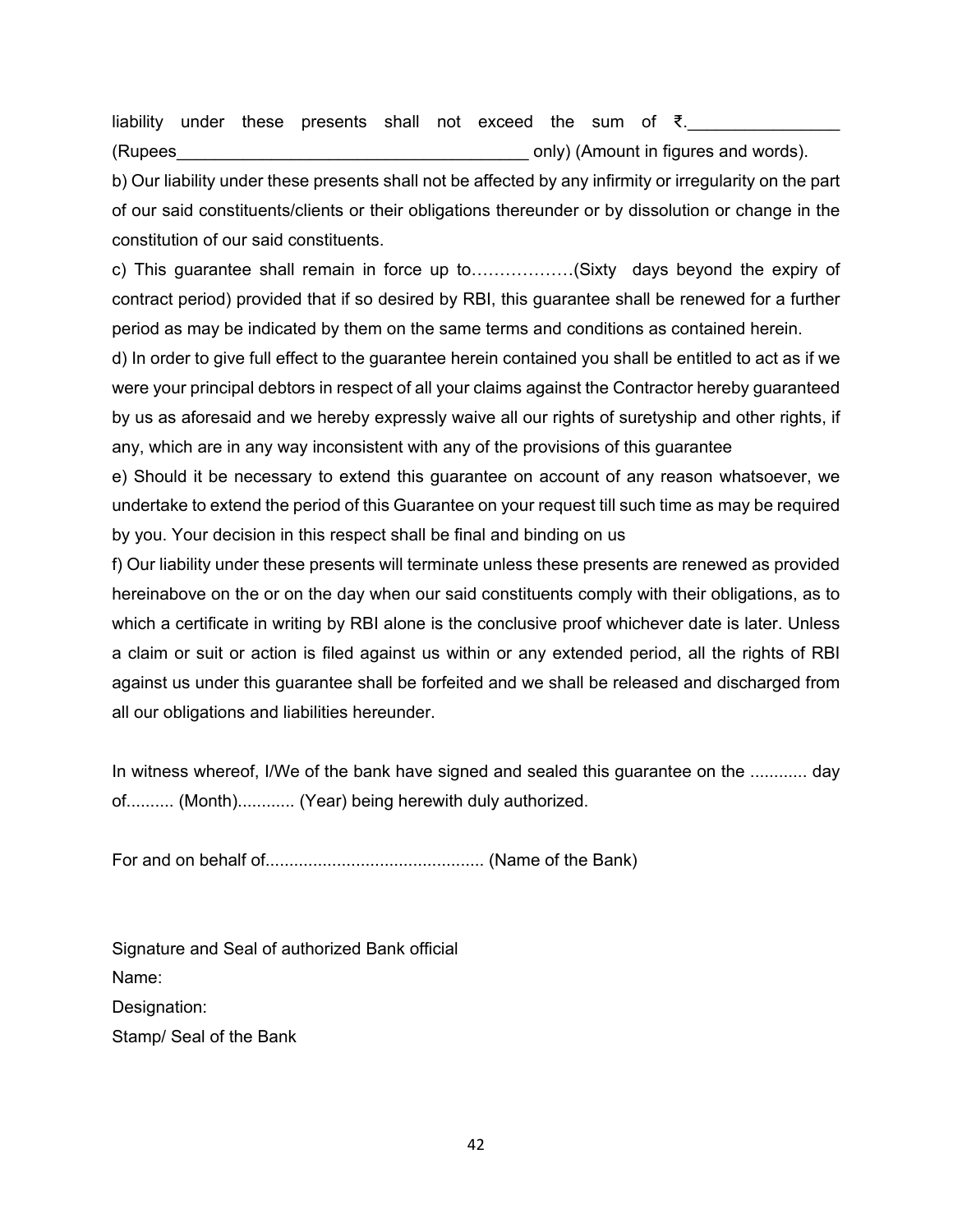Signed, sealed and delivered for and on behalf of the Bank by the above named in the presence of:

**Witness 1**  Signature: Name: Address: **Witness 2**  Signature: Name: Address:

(**Note**: This Bank Guarantee will require stamp duty as applicable in the state, where it is executed and shall be signed by the official whose signature and authority shall be verified).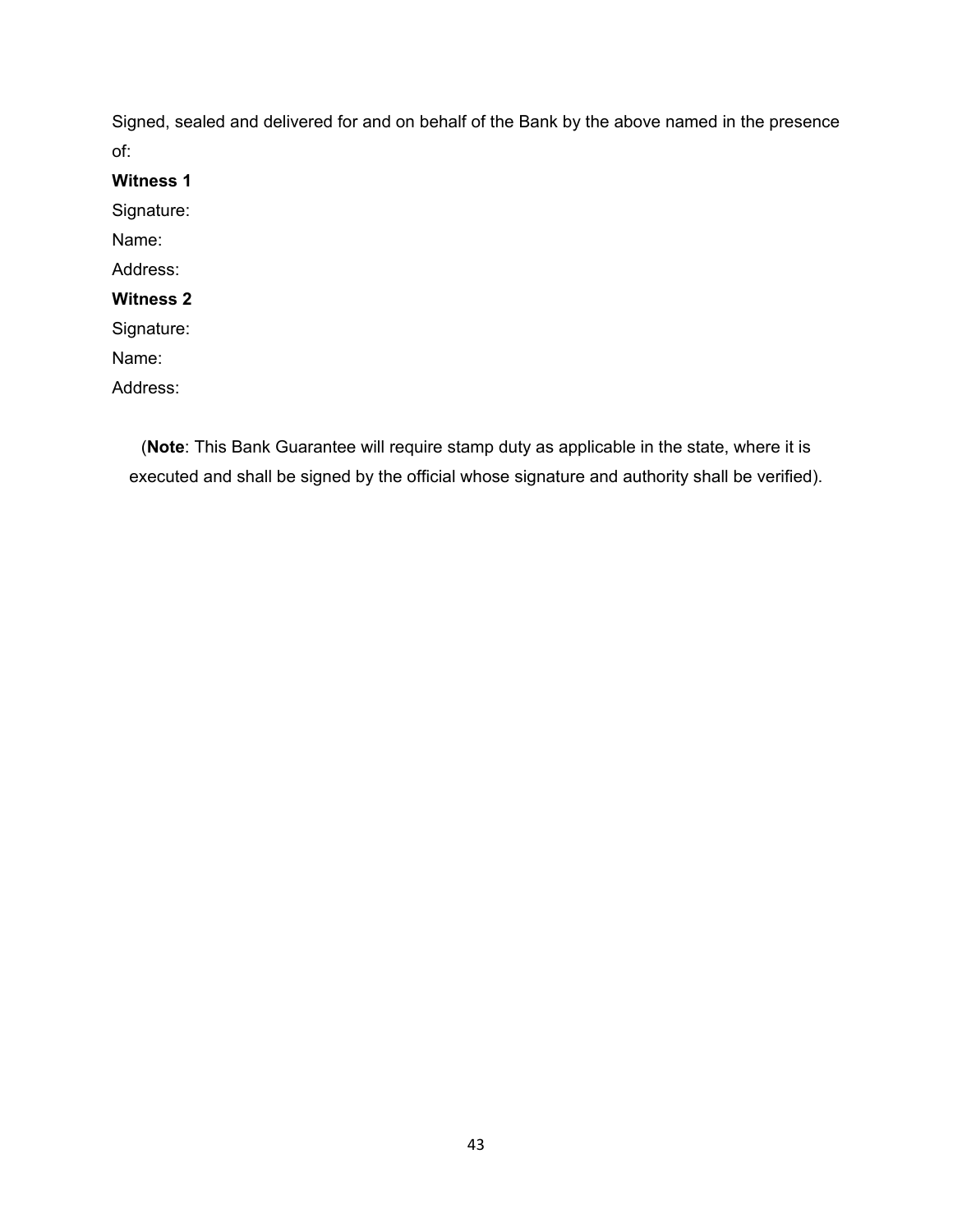## **E-Tender for Providing Catering Services at Staff Canteen at Reserve Bank of India, Belapur**

| SI.<br>No.     | <b>Particulars</b>                                           | To be filled by the Bidder | <b>Remarks</b>           |
|----------------|--------------------------------------------------------------|----------------------------|--------------------------|
| 1              | of the bidder<br>firm<br>Name<br>$\frac{1}{2}$<br>$\sqrt{ }$ |                            |                          |
|                | organization / company                                       |                            |                          |
| $\overline{2}$ | of<br>firm/organization<br><b>Type</b>                       |                            |                          |
|                | (Proprietorship/ Partnership/ Private                        |                            | Attach<br>Proof<br>&     |
|                | Ltd<br>(Furnish<br>of<br>etc.<br>copies                      |                            | Mark it as<br>Encl. 1    |
|                | partnership<br>memorandum<br>of<br>$\prime$                  |                            |                          |
| 3              | articles of association etc.)                                |                            |                          |
|                | Name of the proprietor /partners<br>/directors of the firm   |                            |                          |
| 4              | Year of Incorporation / registration                         |                            |                          |
| 5              | Registered address of the firm                               |                            | Attach                   |
|                |                                                              |                            | Proof<br>&               |
|                |                                                              |                            | Mark it as<br>Encl. 2    |
| 6              | Name, designation, telephone nos.,                           |                            |                          |
|                | email of the contact person /                                |                            |                          |
|                | authorized signatory                                         |                            |                          |
| $\overline{7}$ | License<br>for<br>providing<br>catering                      |                            | Attach                   |
|                | (Registration under shops & Estt.                            |                            | Proof<br>&<br>Mark it as |
|                | Act& FSSAI Certificate). Attach Copy                         |                            | Encl. 3                  |
| 8              | Whether the firm has been in                                 |                            | Ensure<br>Annexure       |
|                | business of in-house multi-cuisine                           |                            |                          |
|                | catering for at least 3 years in the last                    |                            | attached<br>duly filled  |
|                | five years from 31 March 2022 (Yes /<br>No)                  |                            |                          |
| 9              | Annual turnover of the firm for last 3                       | FY2017-18<br>j.            | Attach                   |
|                | years (in Rs. lakh)                                          |                            | proof<br>&               |
|                | (Should have minimum average                                 | ii.<br>FY2018-19           | mark it as<br>Encl. 4, 5 |
|                | turnover of $\bar{\tau}$ 15 Lakhs per year,                  | FY2019-20<br>iii.          | & 6.                     |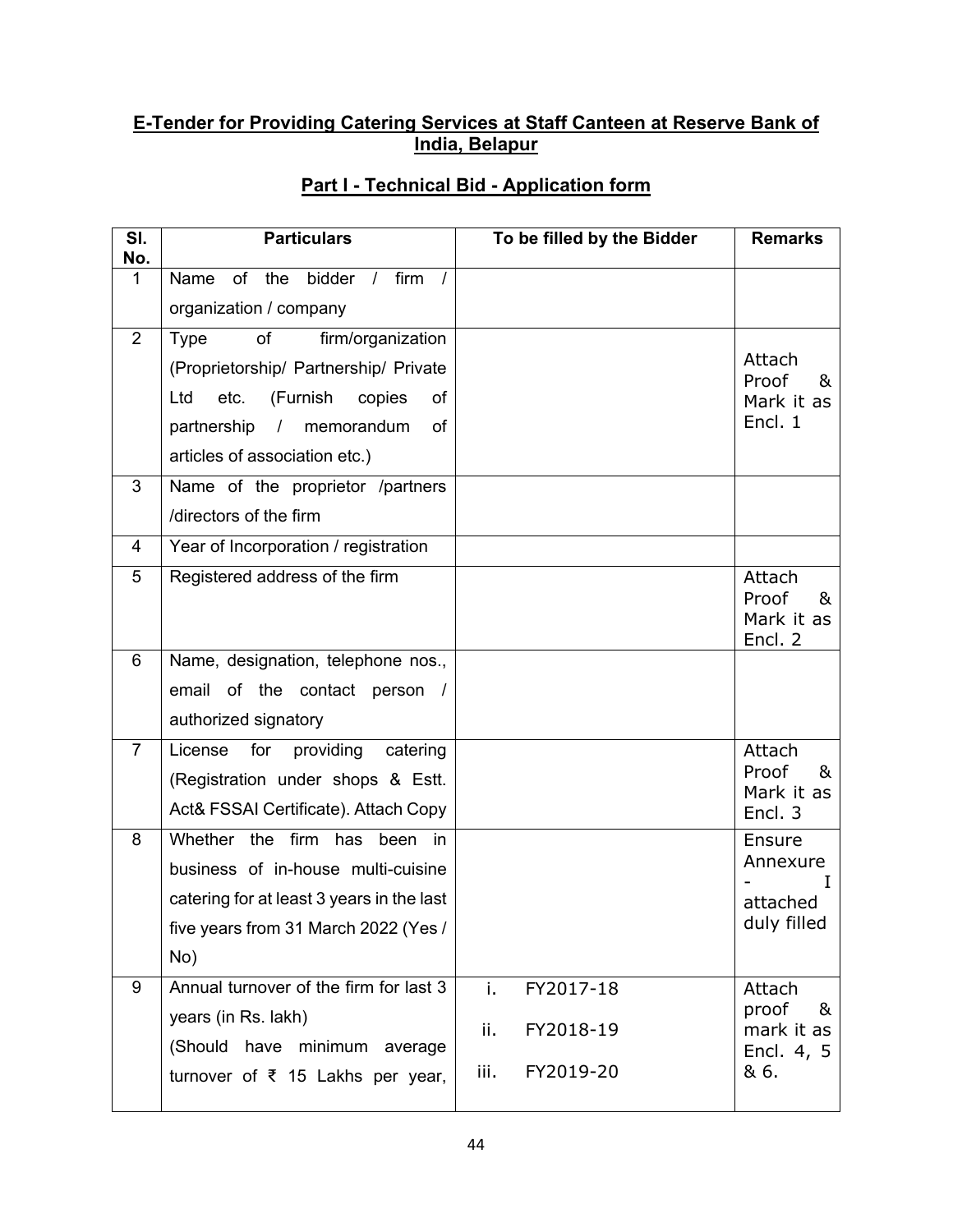|                 | Furnish copies of audited balance                                                 |                              |                               |
|-----------------|-----------------------------------------------------------------------------------|------------------------------|-------------------------------|
|                 | sheets and profit & loss account)                                                 |                              |                               |
| 10              | of<br><b>Details</b><br>Registration<br>(Firm,                                    | <b>Registering Authority</b> | Attach                        |
|                 | Company etc.)                                                                     | Date                         | proof<br>&<br>mark it as      |
|                 |                                                                                   | Number                       | Encl. 7                       |
|                 |                                                                                   |                              |                               |
| 11              | Registration Nos. under various Statutory Acts viz. GST, EPF, ESI, Labour License |                              |                               |
|                 | (copy of registration certificate to be enclosed)                                 |                              |                               |
| a               | <b>GST</b>                                                                        |                              | Attach                        |
|                 |                                                                                   |                              | proof<br>&<br>mark it as      |
|                 |                                                                                   |                              | Encl. 8                       |
| b               | PF                                                                                |                              | Attach                        |
|                 |                                                                                   |                              | proof<br>&                    |
|                 |                                                                                   |                              | mark it as<br>Encl. 9         |
| C               | <b>ESI</b>                                                                        |                              | Attach                        |
|                 |                                                                                   |                              | proof<br>&                    |
|                 |                                                                                   |                              | mark it as                    |
| d               | <b>Labour Identification Number</b>                                               |                              | <b>Encl. 10</b><br>Attach     |
|                 |                                                                                   |                              | proof<br>&                    |
|                 |                                                                                   |                              | mark it as                    |
|                 |                                                                                   |                              | <b>Encl. 11</b>               |
| е               | <b>PAN</b>                                                                        | i.<br>FY2017-18              | Attach<br>proof<br>&          |
|                 | (Copies of income-tax returns for last                                            | ii.<br>FY2018-19             | mark it as                    |
|                 | 3 years to be enclosed)                                                           | iii.<br>FY2019-20            | <b>Encl. 12</b>               |
| 12 <sub>2</sub> | Whether involved in any litigation                                                |                              | Attach                        |
|                 | earlier with any organization? If so,                                             |                              | proof<br>&                    |
|                 | please submit the details.                                                        |                              | mark it as<br><b>Encl. 13</b> |
| 13              | Any civil suits pending in any of the                                             |                              |                               |
|                 | works executed? If so, furnish                                                    |                              |                               |
|                 | details.                                                                          |                              |                               |
| 14              | Whether EMD for ₹90,000/- paid and                                                |                              | Attach                        |
|                 | Proof/Slip of Statement for the                                                   |                              | proof<br>&                    |
|                 |                                                                                   |                              | mark it as                    |
|                 | payment of EMD enclosed?                                                          |                              | <b>Encl. 14</b>               |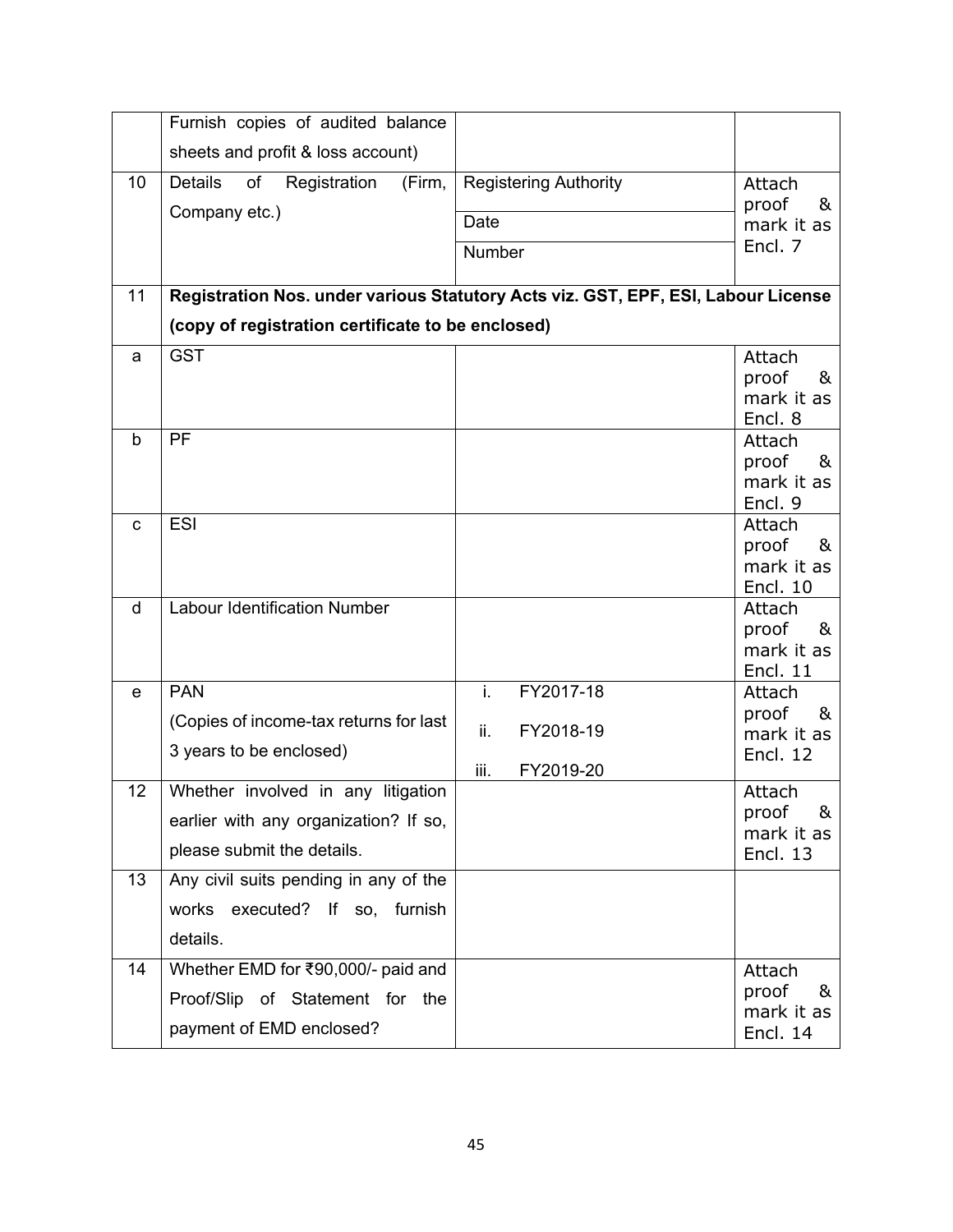| 15 | Bank account details for refund of | Attach          |
|----|------------------------------------|-----------------|
|    | EMD. Please enclose a copy of      | proof<br>&      |
|    |                                    | mark it as      |
|    | cancelled cheque.                  | <b>Encl. 15</b> |

### **DECLARATION**

- 1. The information we provide is true to the best of my/our knowledge and if any information is found untrue or false, I/we may be debarred from the tender process / being awarded the contract.
- 2. I/We satisfy as to the specified eligibility, pre-qualification criteria/ technical requirements and accept the terms and conditions to qualify in the tendering process.
- 3. I/We agree to abide all the terms and conditions stipulated by the Bank to qualify in the tender process and also as mentioned in General terms and conditions.
- 4. I/We also agree that our track record is clean and it free of illegal activity or, financial irregularities. If any information is found untrue or false in this regard. I/we may be debarred immediately from the tender process / being awarded the contract.
- 5. I/We also agree that our tender will remain valid for acceptance by the Bank for a period of 90 days from the date of opening of the tender and this period of validity can be extended for such periods as may be mutually agreed upon between the Bank and us, in writing. I/We also agree to keep the earnest money valid during the entire period of validity of tender.
- 6. I/We understand that the Reserve Bank of India, Belapur reserves the right to accept or reject any or all of the tenders either in full or in part without assigning any reason thereof.

| Signature: | Place: |
|------------|--------|
| Name:      | Date:  |
| Address:   |        |

Seal of the Bidder:

 $\mathcal{L}_\text{max}$  and  $\mathcal{L}_\text{max}$  and  $\mathcal{L}_\text{max}$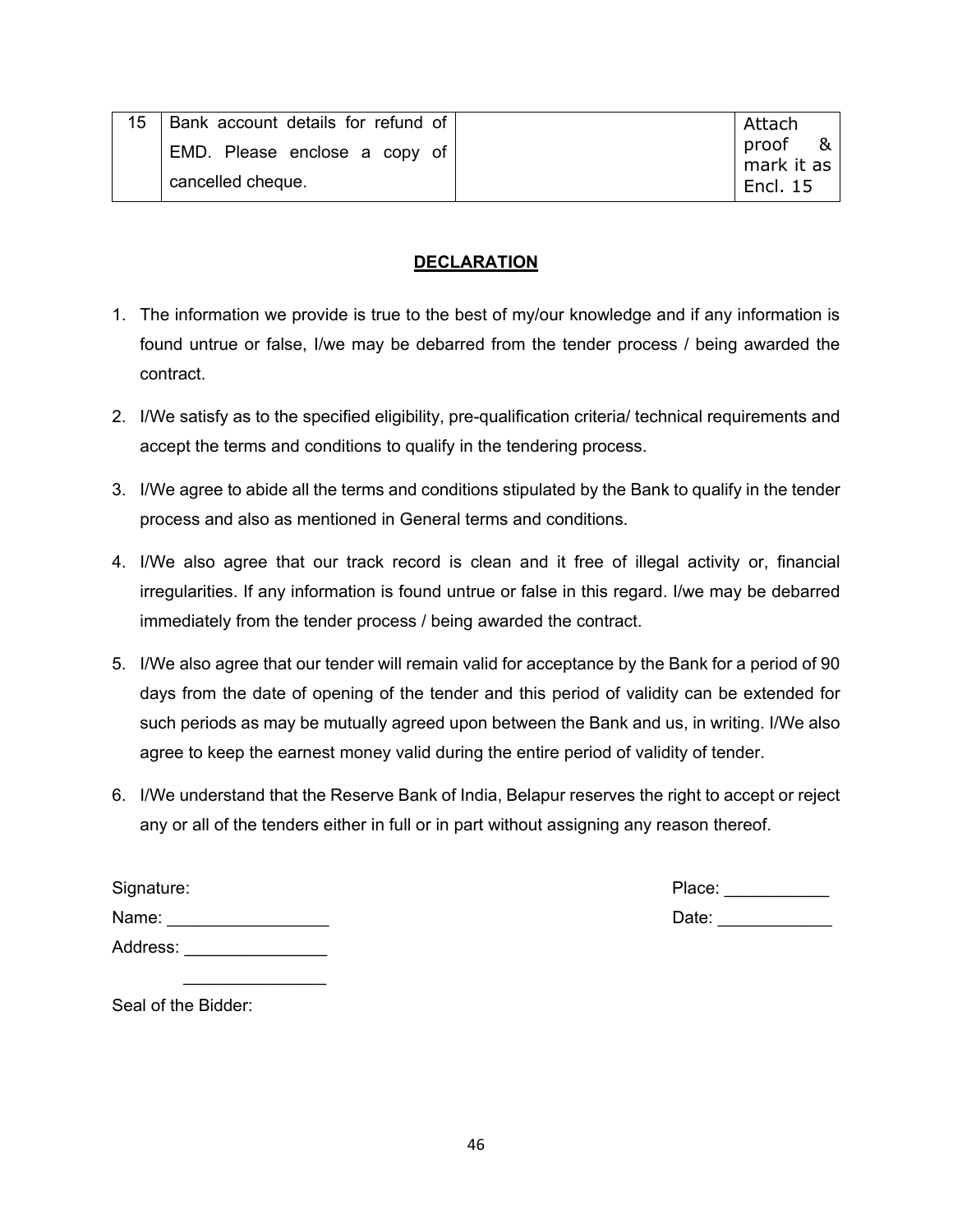### **Copies of Documents required to be submitted for Technical Bid:**

- a) Trade License
- b) Registration under shops & Establishment Act License for providing catering (Registration under shops & Estt. Act & FSSAI Certificate)
- c) Copies of Registration Certificates of the Company/ firm/ agency issued by the relevant authority.
- d) List of Clients and Feedback from top three existing clients.
- e) Audited annual financial statements for last 3 years i.e. F.Y. 2017-18, F.Y. 2018-19 and F.Y. 2019-20.
- f) Income Tax Returns for last three financial years i.e. F.Y. 2017-18, F.Y. 2018-19 and F.Y. 2019-20.
- g) Copies of applicable tax registrations. viz PAN, TIN, GST, etc.
- h) Copies of E.P.F Registration Certificate and E.S.I registration certificates, if any.
- i) Receipt for the payment of Earnest money Deposit (EMD) amount to the Bank.
- j) Solvency Certificate issued by the tenderer's bankers specifically for this work for an amount equivalent to the estimated cost of the present work, indicating financial soundness of the tenderer.
- k) Details of the Bank Account held by them in a scheduled bank in India.
- l) Bank Guarantee
- m) Any other document/s required to be submitted, as mentioned above or as demanded by the Bank.

**The Bank reserves the right to call for proof/ verification of any or all of the above mentioned particular.**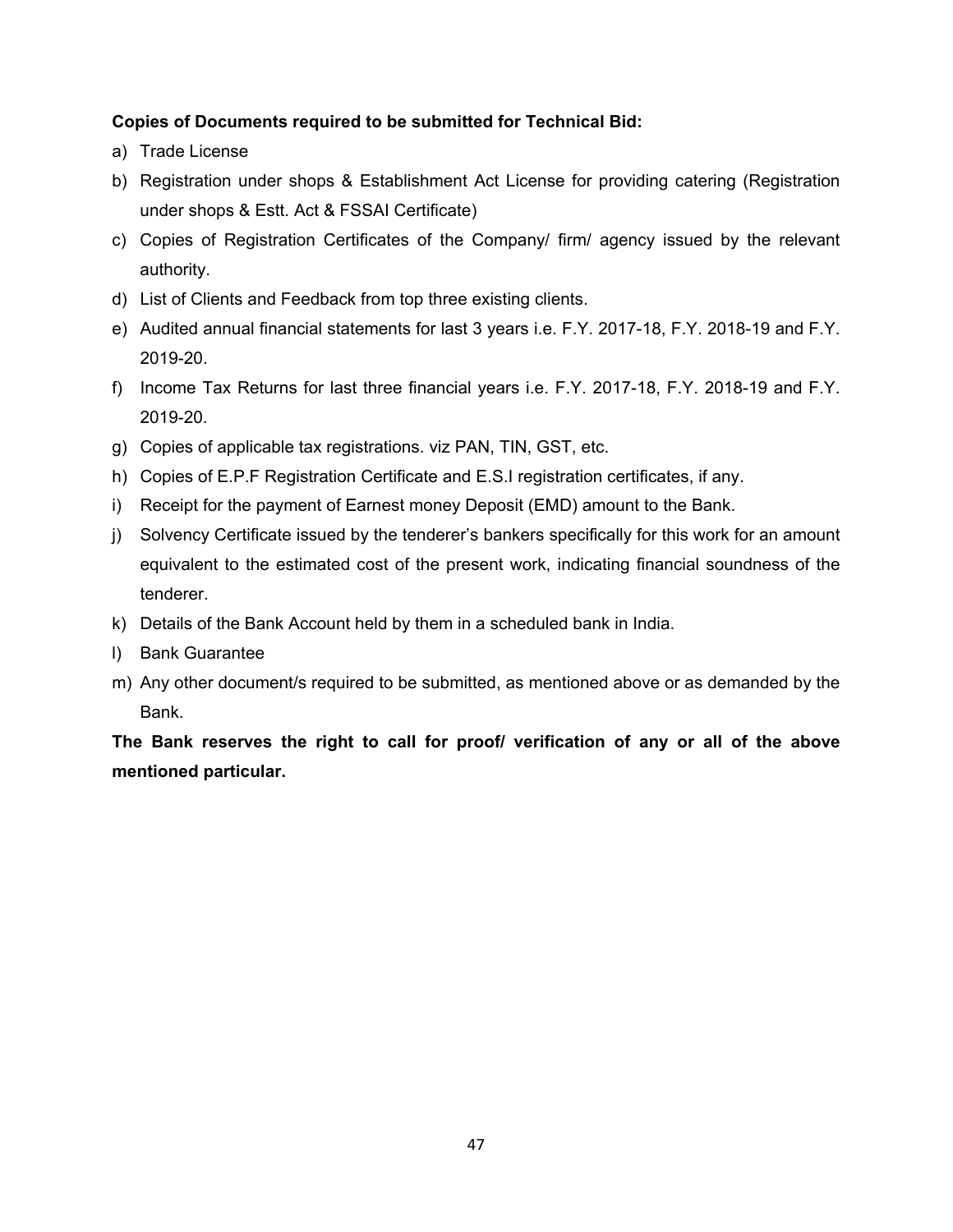#### **Criteria for Technical Bid Evaluation**

- I. Two-bid system will be followed where the Technical Bid and Commercial Bid will be evaluated separately
- II. The Technical Bid evaluation shall be done based on the following criteria:

**In the technical evaluation, each bidder will be assigned marks, out of 100, as per the criteria below:**

| 1              | Hygiene, Quality of raw material used, mobilization of<br>manpower, general behaviour of the bidder for similar contracts | Max. 30 Marks       |
|----------------|---------------------------------------------------------------------------------------------------------------------------|---------------------|
|                | (as per the client's feedback)                                                                                            |                     |
|                | Poor<br>I.                                                                                                                | 10                  |
|                | II.<br>Good                                                                                                               | 20                  |
|                | Ш.<br>Very Good                                                                                                           | 25                  |
|                | IV.<br>Excellent                                                                                                          | 30                  |
| $\overline{2}$ | Number of years in providing catering services                                                                            | Max. 30 Marks       |
|                | 5 years or less<br>L.                                                                                                     | 10                  |
|                | Ш.<br>More than 5 years and up to 7 years                                                                                 | 15                  |
|                | More than 7 years and up to 10 years<br>III.                                                                              | 20                  |
|                | More than 10 years<br>IV.                                                                                                 | 30                  |
| 3              | Annual Turnover (Average of last three financial years) as on March                                                       | Max. 20 Marks       |
|                | 31, 2020                                                                                                                  |                     |
|                | Rs.15 Lakhs or more and upto Rs.20 Lakhs                                                                                  | 10                  |
|                | II.<br>Above Rs. 20 Lakhs and upto Rs. 45 Lakhs                                                                           | 15                  |
|                | More than Rs. 45 Lakhs<br>III.                                                                                            | 20                  |
| $\overline{4}$ | Current similar contracts/ works in other locations                                                                       | <b>Max 20 Marks</b> |
|                | Two or more than two but less than or equal to four in<br>L.                                                              | 10                  |
|                | other locations                                                                                                           |                     |
|                | Ш.<br>More than four but less than or equal to seven in other                                                             | 15                  |
|                | locations                                                                                                                 |                     |
|                | III.<br>More than seven similar works in other locations                                                                  | 20                  |

**Note:** The firm scoring a minimum of 60 marks out of total of 100 marks, as per the table above would qualify in Part I and the Part II (i.e. Financial Bid) of those firms will be opened.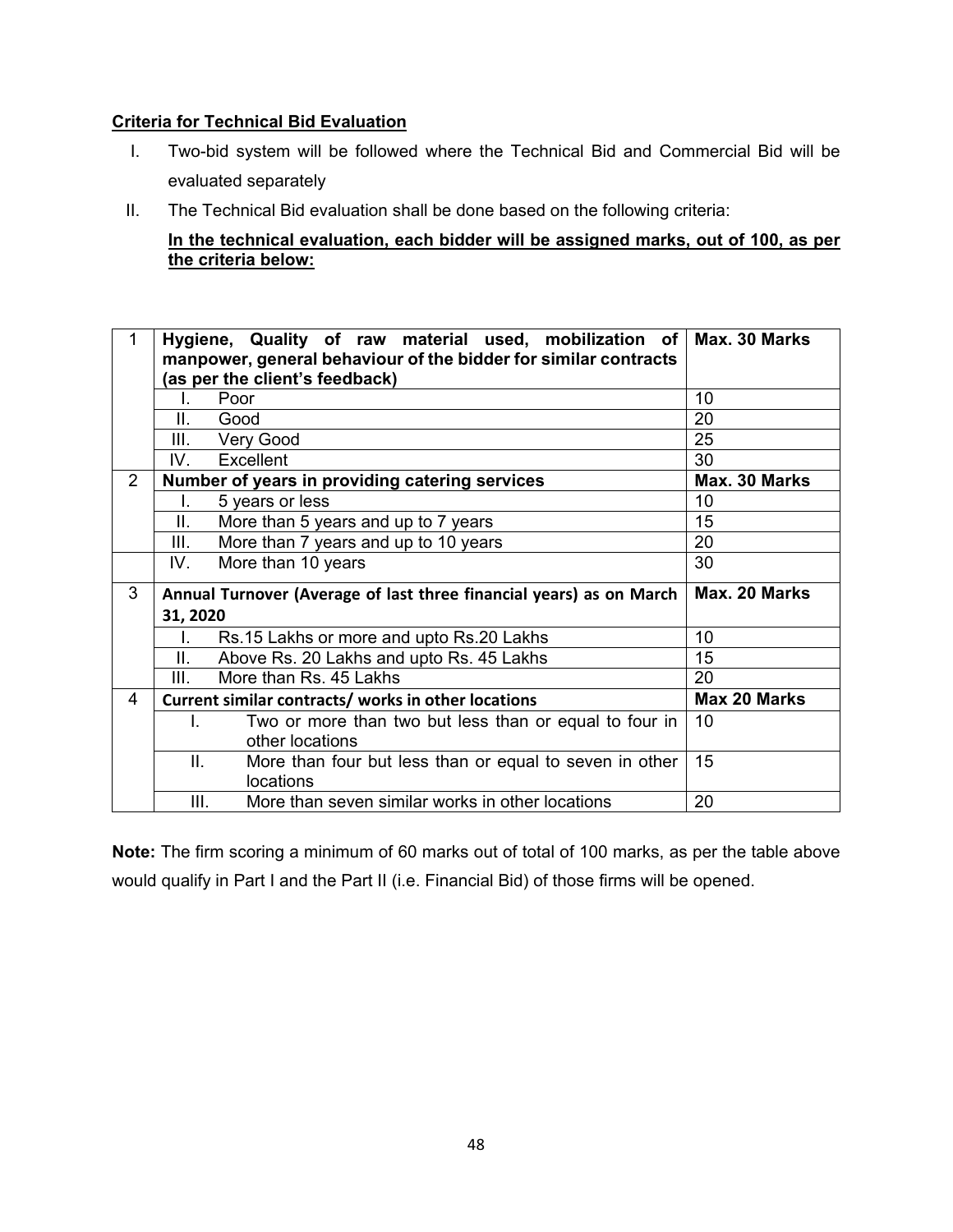### **E-Tender for Providing Catering Services at Staff Canteen at Reserve Bank of India, Belapur**

## **Part II - Financial Bid**

To,

The Chief General Manager

Reserve Bank of India

Human Resource Management Department

Belapur, Navi Mumbai

Maharashtra - 400614

| SI.            | <b>Item</b>              | Quantity                              | Rate $(₹)$ |
|----------------|--------------------------|---------------------------------------|------------|
| No.            |                          |                                       |            |
|                |                          | A. Breakfast/Evening snacks/Beverages |            |
| 1.             | Tea                      | 150 ml                                |            |
| 2.             | Coffee                   | 150 ml                                |            |
| 3.             | <b>Butter milk</b>       | 250 ml                                |            |
| 4.             | Fresh fruit juice        | 250 ml                                |            |
| 5.             | Soup - Veg               | 250 ml                                |            |
| 6.             | $Soup - non-veg$         | 250 ml                                |            |
| 7 <sub>1</sub> | Omelette                 | 1 egg                                 |            |
| 8.             | <b>Boiled Egg</b>        | Per piece                             |            |
| 9.             | Missal - Pav             | 2 Pcs                                 |            |
| 10.            | Batata wada with chutney | 2 Pcs                                 |            |
| 11.            | Medu wada with Sambar &  | 1 Plate - 2 pieces of 40 gms each     |            |
|                | chutney                  |                                       |            |
| 12.            | Poha                     | 250 gms & Chutney                     |            |
| 13.            | Idli with sambhar and    | 1 Plate- 2 pieces of 40 gms each      |            |
|                | chutney                  |                                       |            |
| 14.            | Upma                     | 200 gms & Chutney                     |            |
| 15.            | Sweet sheera             | <b>200 gms</b>                        |            |

## **ITEMIZED FOOD ITEMS**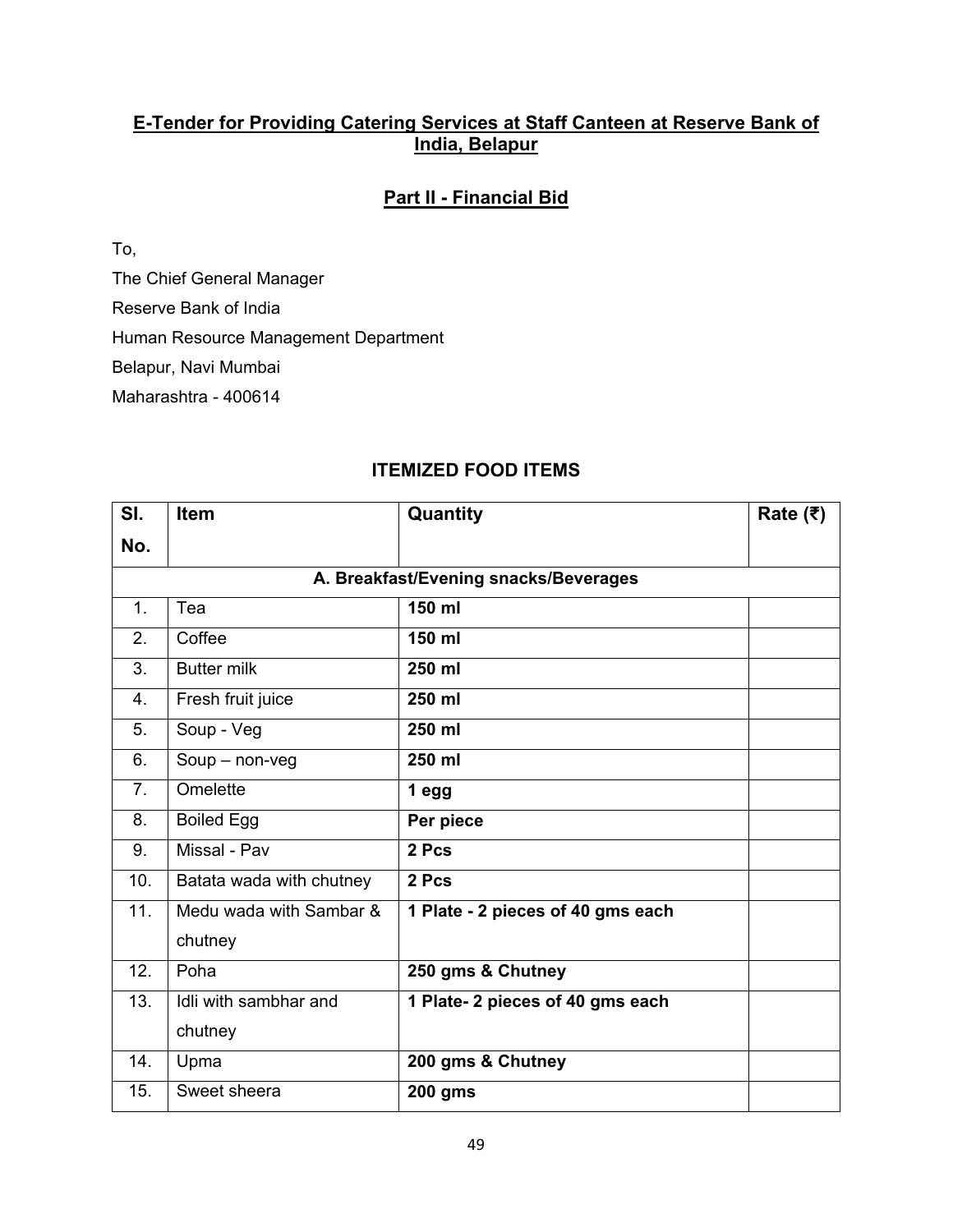| 16.                   | Puri aloo Bhaji           | 4 No. (Standard Size)                                   |  |
|-----------------------|---------------------------|---------------------------------------------------------|--|
| 17.                   | Sada dosa with sambhar    | 1 No. (Standard Size)                                   |  |
|                       | and chutney               |                                                         |  |
| 18.                   | Masala dosa with sambhar  | 1 No. (Standard Size)                                   |  |
|                       | and chutney               |                                                         |  |
| 19.                   | Onion Uttapam with        | 1 No. (Standard Size)                                   |  |
|                       | sambhar and chutney       |                                                         |  |
| 20.                   | Samosa with chutney       | 2 PCs (Standard Size) with chutney                      |  |
| 21.                   | Vegetable sandwich        | With 2 slices of bread (Standard Size)                  |  |
| 22.                   | Vegetable noodles         | 1 Plate (Standard Size)                                 |  |
| 23.                   | Sabudana wada with        | 2 PCs (Standard Size)                                   |  |
|                       | chutney                   |                                                         |  |
| 24.                   | Sabudana Khichdi          | <b>200 gms</b>                                          |  |
| 25.                   | <b>Bhelpuri / Sevpuri</b> | $200$ gms                                               |  |
| 26.                   | Gulab jammun              | 1 No. (Medium Size)                                     |  |
| 27.                   | Kheer                     | 1 Bowl (150 ml)                                         |  |
| 28.                   | Sweet halwa               | <b>200 gms</b>                                          |  |
| 29.                   | Rasgullas                 | 1 No. (Medium Size)                                     |  |
|                       | <b>Total of</b>           |                                                         |  |
|                       | <b>Breakfast/Evening</b>  |                                                         |  |
|                       | snacks/Beverages (Ta)     |                                                         |  |
| <b>B. Lunch Items</b> |                           |                                                         |  |
| 1.                    | Veg Thali                 | $\mathbf{2}$<br>chapatti/ 4 puris, 2 Veg sabjis<br>(one |  |
|                       |                           | seasonal and one paneer), 2 muda rice, 1                |  |
|                       |                           | wati dal, 1 wati dahi / 1 glass butter milk, 1          |  |
|                       |                           | sweet, 1 papad, pickle, salad                           |  |
| 2.                    | Non-Veg Thali             | above items along with one plate of non-veg             |  |
|                       |                           | (fish curry / chicken curry / mutton curry / egg        |  |
|                       |                           | curry)                                                  |  |
| 3.                    | Rice                      | Standard quantity                                       |  |
| 4.                    | Chapati                   | 1 nos                                                   |  |
| 5.                    | Veg biryani               | 300 gms With Veg Raita                                  |  |
| 6.                    | Non - veg biryani         | 300 gms With Veg Raita                                  |  |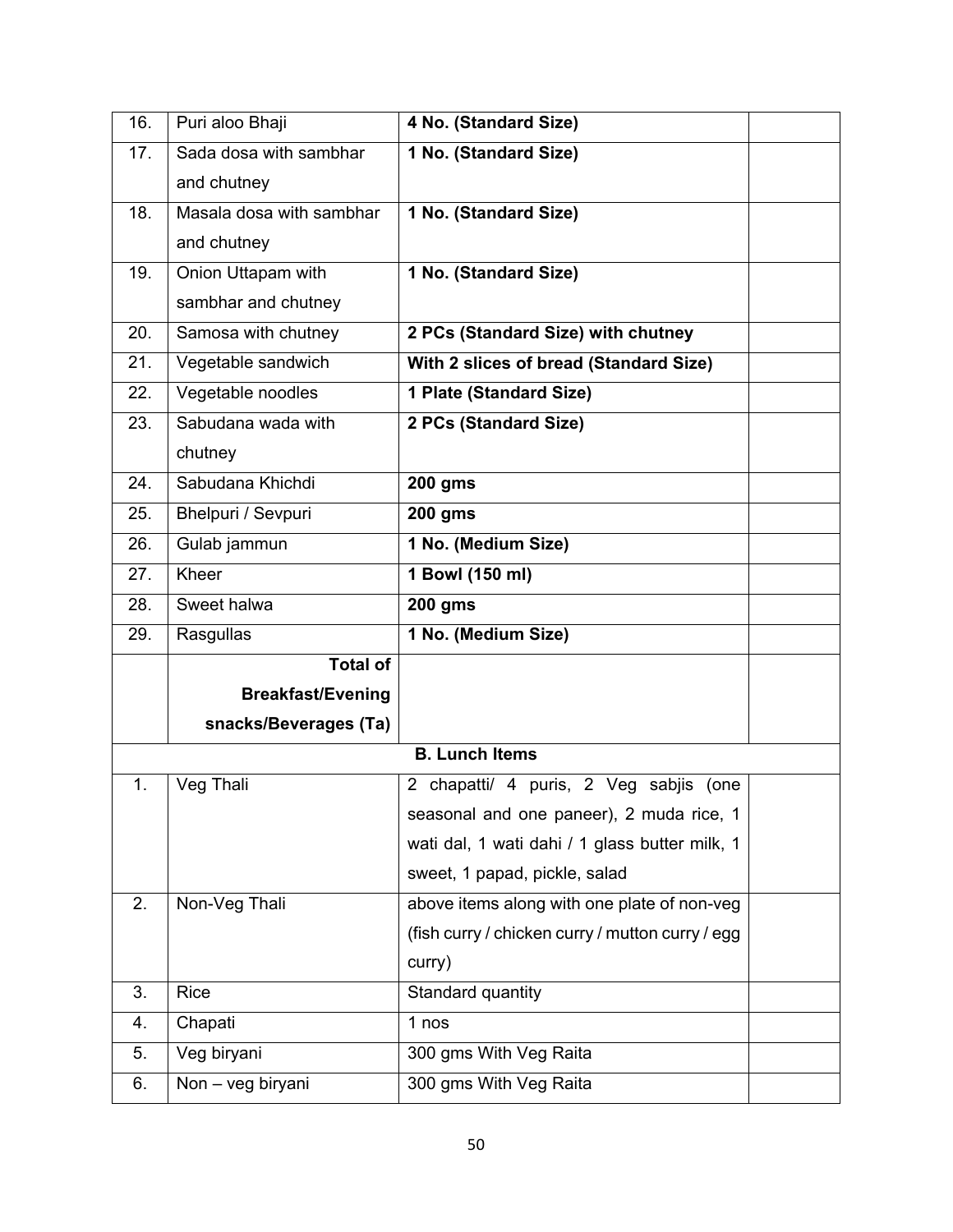| 7.  | Veg Pulav                  | 300 gms With Veg Raita             |  |
|-----|----------------------------|------------------------------------|--|
| 8.  | Dal Khichdi                | Standard quantity with veg raita   |  |
| 9.  | Tomato/Lemon Rice          | Standard quantity with veg raita   |  |
| 10. | Fried rice with Manchurian | 1 plate with sauces                |  |
| 11. | Noodles - Hakka            | 1 plate with sauces                |  |
| 12. | Aloo/Stuffed paratha       | 1 no- $60$ gms                     |  |
| 13. | Paneer gravy (Matar/Palak) | 1 plate- with 4 pcs paneer         |  |
| 14. | Seasonal Vegetable /Mixed  | 1 plate- 100 gms                   |  |
|     | Vegetable                  |                                    |  |
| 15. | Dal                        | 1 plate- 100 gms                   |  |
| 16. | <b>Chhole Bhature</b>      | 2 Pieces Bhatura and 1 Bowl Chhola |  |
| 17. | Chicken with Gravy         | 2 Pieces                           |  |
| 18. | Fish Fried / Curry         | Per Piece                          |  |
| 19. | Egg Curry                  | 2 Pieces of Eggs                   |  |
|     | <b>Total of Lunch (Tb)</b> |                                    |  |

# **C. Food Items with Package**

| SI. No         | <b>Particulars</b>                                                    | Rate $(\bar{z})$ |
|----------------|-----------------------------------------------------------------------|------------------|
|                | <b>Breakfast</b>                                                      |                  |
|                | All items at Serial No. i. below are mandatorily be provided on daily |                  |
|                | basis.                                                                |                  |
|                | Paratha (Aloo/Gobi) with curd and pickle, boiled egg/Egg<br>i.        |                  |
|                | Omlette, Fruit Platter (Papaya/Pineapple/Watermelon),                 |                  |
|                | Brown Bread with Butter & Jam, Milk & Cereals, Tea &                  |                  |
|                | Coffee                                                                |                  |
|                | ii.<br>In addition to items mentioned at Sr. No. i, any one of the    |                  |
|                | following items also needs to be provided on rotational               |                  |
|                | basis:                                                                |                  |
|                | Poha / Upma / Sheera / Misal Pav / Pav Bhaji / Sabudana               |                  |
|                | Khichdi / Idli / Medu Vada                                            |                  |
| $\overline{2}$ | Lunch - Unlimited                                                     |                  |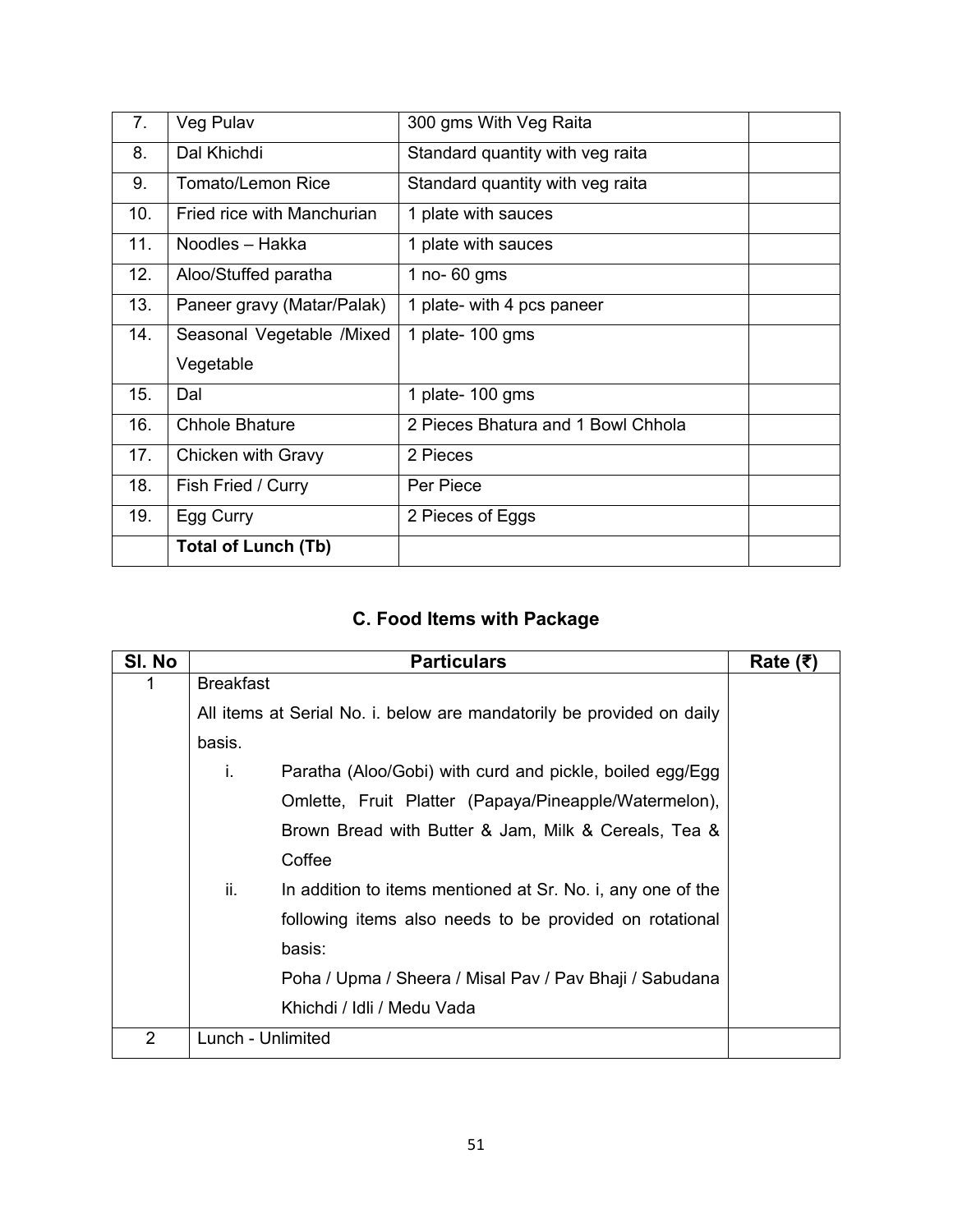|   | i.                                                                      | Veg & Non-veg: Soup, dry vegetable, gravy vegetable,           |  |  |
|---|-------------------------------------------------------------------------|----------------------------------------------------------------|--|--|
|   |                                                                         | chapatti, rice, dal, chicken/fish, salad, pickles, papad, curd |  |  |
|   |                                                                         | and Sweet                                                      |  |  |
|   | ii.                                                                     | Banana                                                         |  |  |
| 3 | <b>Evening Snacks</b>                                                   |                                                                |  |  |
|   | İ.                                                                      | Tea with biscuits                                              |  |  |
|   | ii.                                                                     | Cake packet on daily basis and in addition one packed          |  |  |
|   |                                                                         | snack item from the list below:                                |  |  |
|   |                                                                         | Diet Chivda / Lemon Bhel / Peanut packet / Sandwich /          |  |  |
|   |                                                                         | Dabeli / Vada Pav / Samosa / Gol Bhaji (Pakoda)                |  |  |
| 4 | Dinner - Unlimited                                                      |                                                                |  |  |
|   | (Veg: Soup, dry vegetable, gravy vegetable, chapatti, rice, dal, salad, |                                                                |  |  |
|   | pickles, papad, fruits and sweet)                                       |                                                                |  |  |
|   |                                                                         | (Non-Veg: Chicken / Fish)                                      |  |  |
|   |                                                                         | Total Per day per person (Tc)                                  |  |  |

## **D.**

| <b>Special Lunch - Unlimited</b>             | Rate $(₹)$ |
|----------------------------------------------|------------|
| Veg/Non-veg Soup, one veg starter, one non-  |            |
| veg starter, one dry vegetable, one gravy    |            |
| vegetable, dal, chicken with Gravy, Fish     |            |
| Fried/Curry, chapatti, rice, salad, pickles, |            |
| papad, fruits, sweet, ice cream              |            |
| <b>Total Special Lunch - Unlimited (Td)</b>  |            |

While evaluating price bid of the tender, following weights will be assigned to the quoted rates of different items:

| SI. No.       | <b>Item Name</b>                           | <b>Weight Allotted</b> |
|---------------|--------------------------------------------|------------------------|
|               | A. Breakfast/Evening Snacks/Beverages (Ta) | 25%                    |
| $\mathcal{D}$ | B. Lunch Items (Tb)                        | 30%                    |
| 3             | C. Food Items with Package (Tc)            | 30%                    |